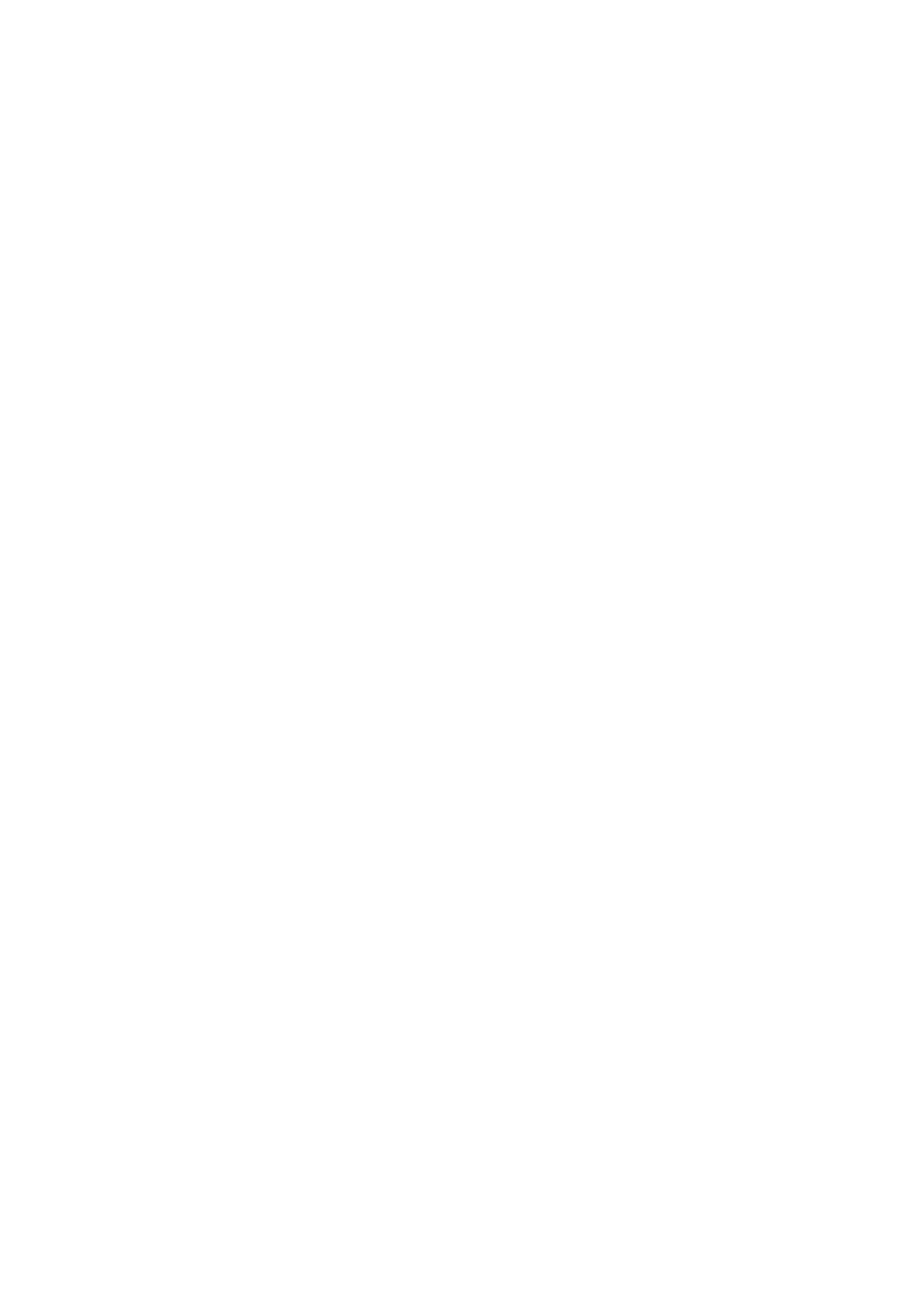(Reprint No. 8)

## SOUTH AUSTRALIA

# **EVIDENCE ACT, 1929**

*This Act is reprinted pursuant to the Acts Republication Act 1967 and incorporates all amendments in force as at 2 May 1996.*

*It should be noted that the Act was not revised (for obsolete references, etc.) by the Commissioner of Statute Revision prior to the publication of this reprint.*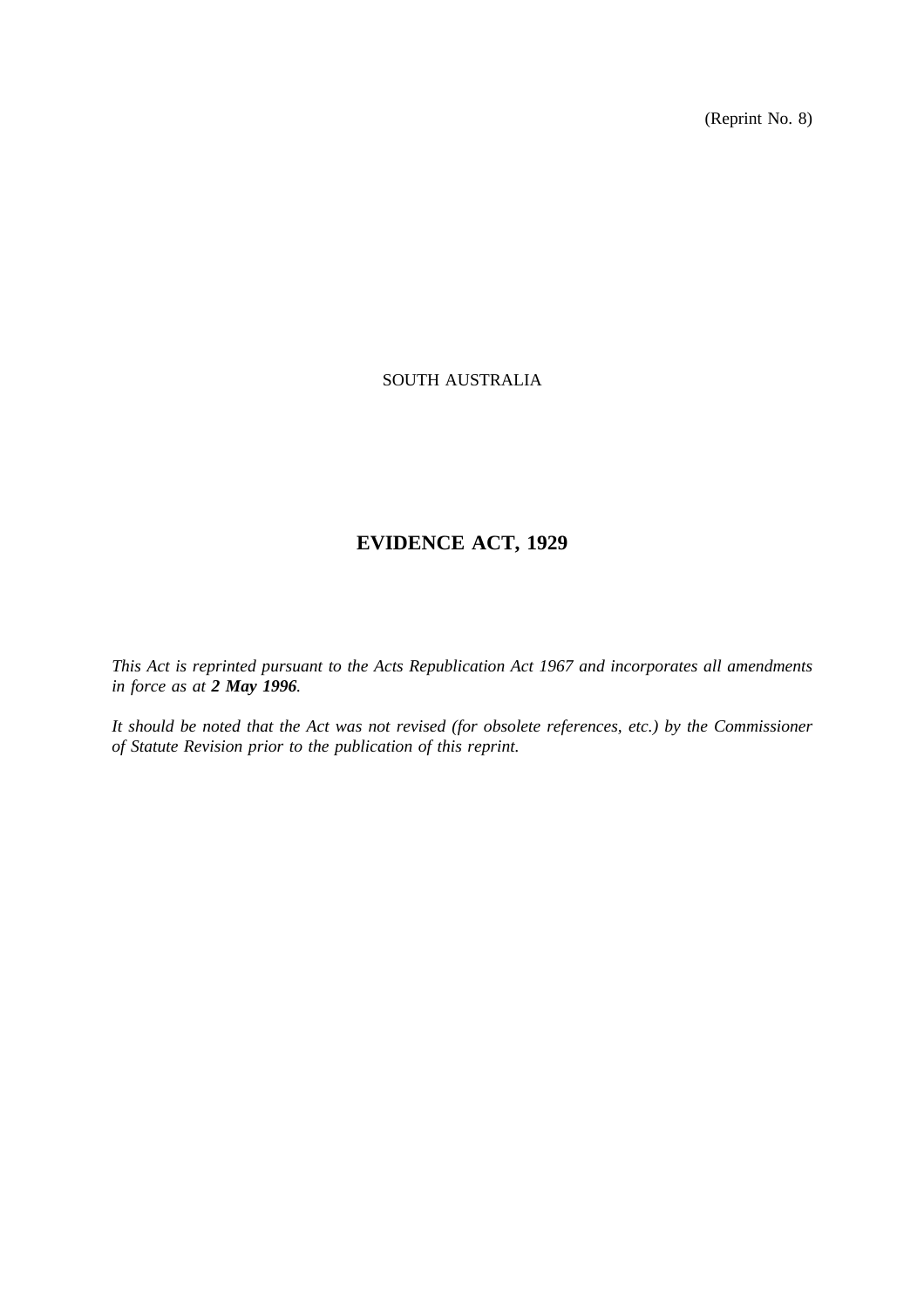## **SUMMARY OF PROVISIONS**

#### PART I PRELIMINARY

- 1. Short title
- 2. Arrangement of Act
- 3. Consolidation and repeal
- 4. Interpretation
- 5. Application of Act (*prima facie*) to all courts and enabling only

#### PART II **WITNESSES**

- 6. Oaths, affirmations, etc.
- 7. Oaths or affirmations taken before a court
- 9. Evidence without formality
- 12. Evidence of young children
- 12a. Warning relating to uncorroborated evidence
- 13. Protection of witnesses
- 14. Entitlement of a witness to be assisted by an interpreter
- 15. Witness not disqualified by interest or crime
- 16. Parties, their wives and husbands competent and compellable in civil proceedings
- 18. Accused persons competent to give evidence
- 18a. Abolition of right to make unsworn statement
- 21. Competence and compellability of witnesses
- 22. Certain questions may be disallowed
- 23. Rules as to relevancy
- 24. Disallowance of certain questions in cross-examination
- 25. Disallowance of scandalous and insulting questions
- 26. Proof of previous conviction of witness may be given
- 27. How far a party may discredit his own witness
- 28. Proof of contradictory statements of adverse witness
- 29. Cross-examination as to previous statements in writing

### PART III

### MISCELLANEOUS RULES OF EVIDENCE

- 30. As to comparison of disputed writing
- 31. Attesting witness need not be called in certain cases
- 33. Discoveries in actions for libel
- 34. Admissions by accused persons
- 34a. Proof of commission of offence
- 34b. Proof of adultery
- 34c. Admissibility of documentary evidence as to facts in issue
- 34ca. Statement of victim of sexual offence who is a young child
- 34d. Weight to be attached to evidence
- 34e. Proof of instrument to validity of which attestation is necessary
- 34f. Presumptions as to documents twenty years old
- 34g. Interpretation and savings
- 34h. Evidence of access or non-access
- 34i. Evidence in sexual cases
- 34j. Special provision for taking evidence where witness is seriously ill
- 34k. Admissibility of depositions at trial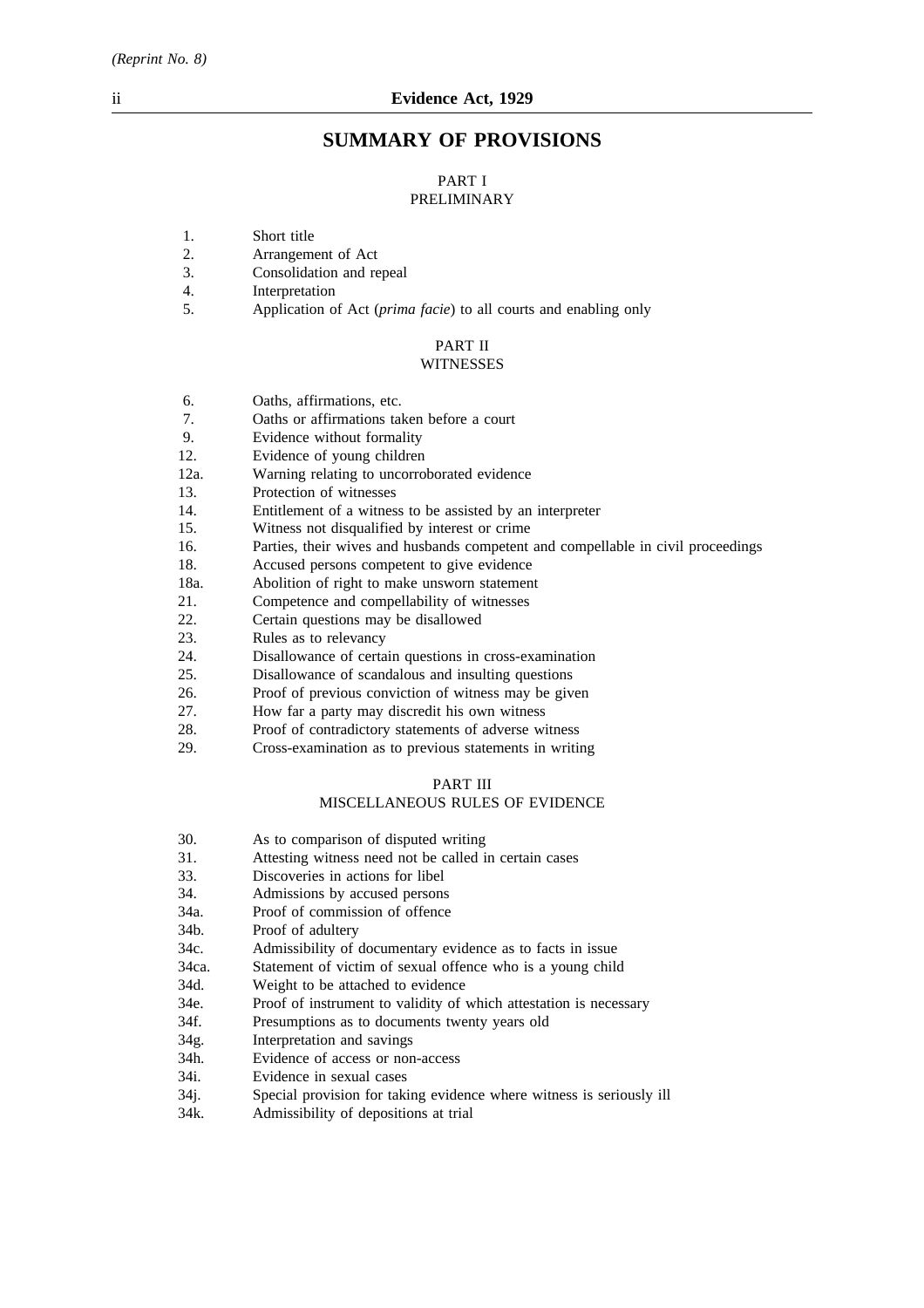#### **Evidence Act, 1929** iii

### PART IV

### PUBLIC ACTS AND DOCUMENTS

- 35. Judicial notice of legislative instruments
- 36. Proof of votes and proceedings of Parliament
- 37. Evidentiary value of official publications
- 37a. Proof of *Gazette*
- 37b. Proof of printing by Government Printer
- 37c. Proof of Imperial orders-in-Council
- 38. Foreign and Colonial Acts of State, judgments, etc., provable by copies
- 39. Public documents provable by examined or certified copy
- 40. Proof of documents by examined or certified copies
- 41. Certifying a false document
- 42. Proof of conviction or acquittal of an indictable offence
- 43. Proof of convictions and orders of courts of summary jurisdiction
- 43a. Proof of identity of person convicted in another State
- 44. Registers of British vessels and certificates of registry admissible as *prima facie* evidence of their contents
- 45. Documents relating to transportation of persons or goods
- 45a. Admission of business records in evidence
- 45b. Admission of certain documents in evidence
- 45c. Modification of best evidence rule

### PART V

#### BANKING RECORDS

- 46. Interpretation
- 47. Admission of banking record in evidence
- 48. Evidence of non-existence of account may be given by affidavit
- 49. Power to order inspection of banking records, etc.
- 50. Bank not compellable to produce records except under order
- 51. Costs occasioned by default of bank

## PART VI

### TELEGRAPHIC MESSAGES

- 53. Party may give notice of intention to adduce telegraphic message in evidence
- 54. And thereupon may produce message received with evidence that same received from telegraph station
- 55. After notice, sending a message may be proved by production of copy message and evidence of payment of fees for transmission
- 56. Certain documents may be transmitted by electric telegraph under restriction
- 57. Copies so transmitted to be as valid and effectual as originals
- 58. Penalty for false certificate of sending message
- 59. Signing false certificate upon copy

### PART VIA COMPUTER EVIDENCE

- 59a. Interpretation
- 59b. Admissibility of computer output
- 59c. Regulations

#### PART VIB OBTAINING EVIDENCE FROM OUTSIDE A COURT'S TERRITORIAL JURISDICTION

59d. Interpretation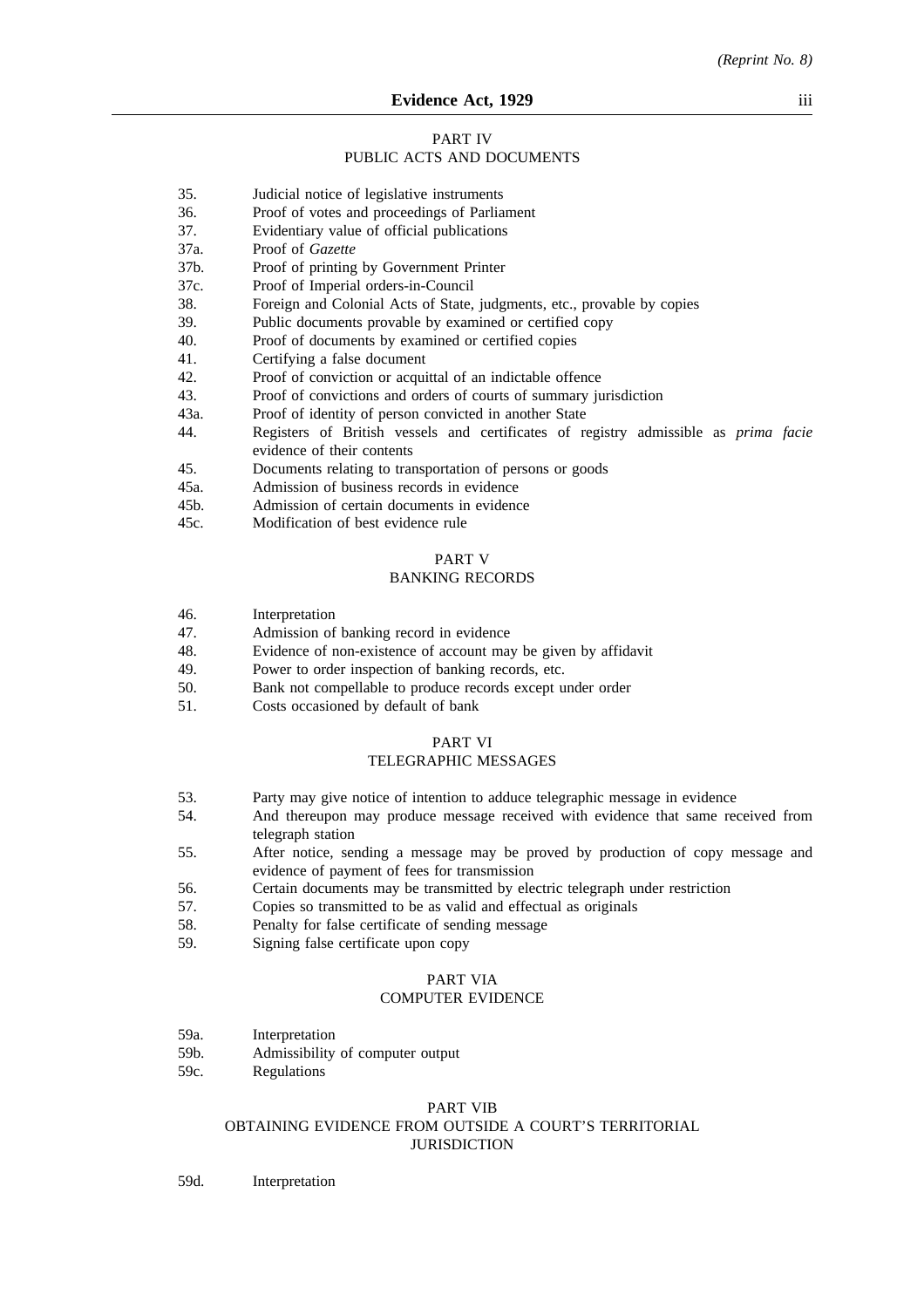| 59e. | Taking of evidence outside the State                        |
|------|-------------------------------------------------------------|
| 59f. | Power of South Australian Court to take evidence on request |
| 59g. | Depositions to be signed                                    |
| 59h. | Transmission of request                                     |
| 59i. | Saving provision                                            |

## PART VII

## GENERAL PROVISIONS

| 59j.  | Court's power to dispense with formal proof                                             |
|-------|-----------------------------------------------------------------------------------------|
| 60.   | Sufficiency of notice of action                                                         |
| 62.   | Proof of "public place" in certain cases                                                |
| 62a.  | Proof of place being within municipality, etc.                                          |
| 63.   | Proof of foreign law                                                                    |
| 63a.  | Evidence as to foreign law                                                              |
| 64.   | Proof of matters of history, science, etc.                                              |
| 65.   | Reference by court to books, official certificates, etc.                                |
| 65a.  | Proof of age                                                                            |
| 66.   | Taking of affidavits out of the State                                                   |
| 66a.  | Taking of affidavits out of the State by sailors, soldiers and airmen                   |
| 67.   | Extension of provisions relating to affidavits to attestation, etc., of other documents |
| 67a.  | Admissibility of documents without proof of seal, etc.                                  |
| 67ab. | Taking of evidence in this State by foreign authorities                                 |
| 67b.  | Evidence before the Parliamentary Select Committee of Inquiry into Prostitution         |
| 67c.  | Exclusion of evidence of settlement negotiations                                        |

## PART VIII

### PUBLICATION OF EVIDENCE

### DIVISION I—PRELIMINARY

68. Interpretation

### DIVISION II—ORDERS FOR CLEARING COURT OR SUPPRESSING PUBLICATION OF EVIDENCE, ETC.

- 69. Order for clearing the court
- 69a. Suppression orders
- 69b. Appeals
- 70. Disobedience to orders under this Division
- 71. Attorney-General to provide annual report

## DIVISION III—SEXUAL CASES

71a. Restriction on reporting proceedings relating to sexual offences

## DIVISION IV—CASES GENERALLY

- 71b. Publishers required to report result of certain proceedings
- 71c. Restriction on reporting of proceedings following acquittals

## DIVISION V—PROCEEDINGS

72. Proceedings for offences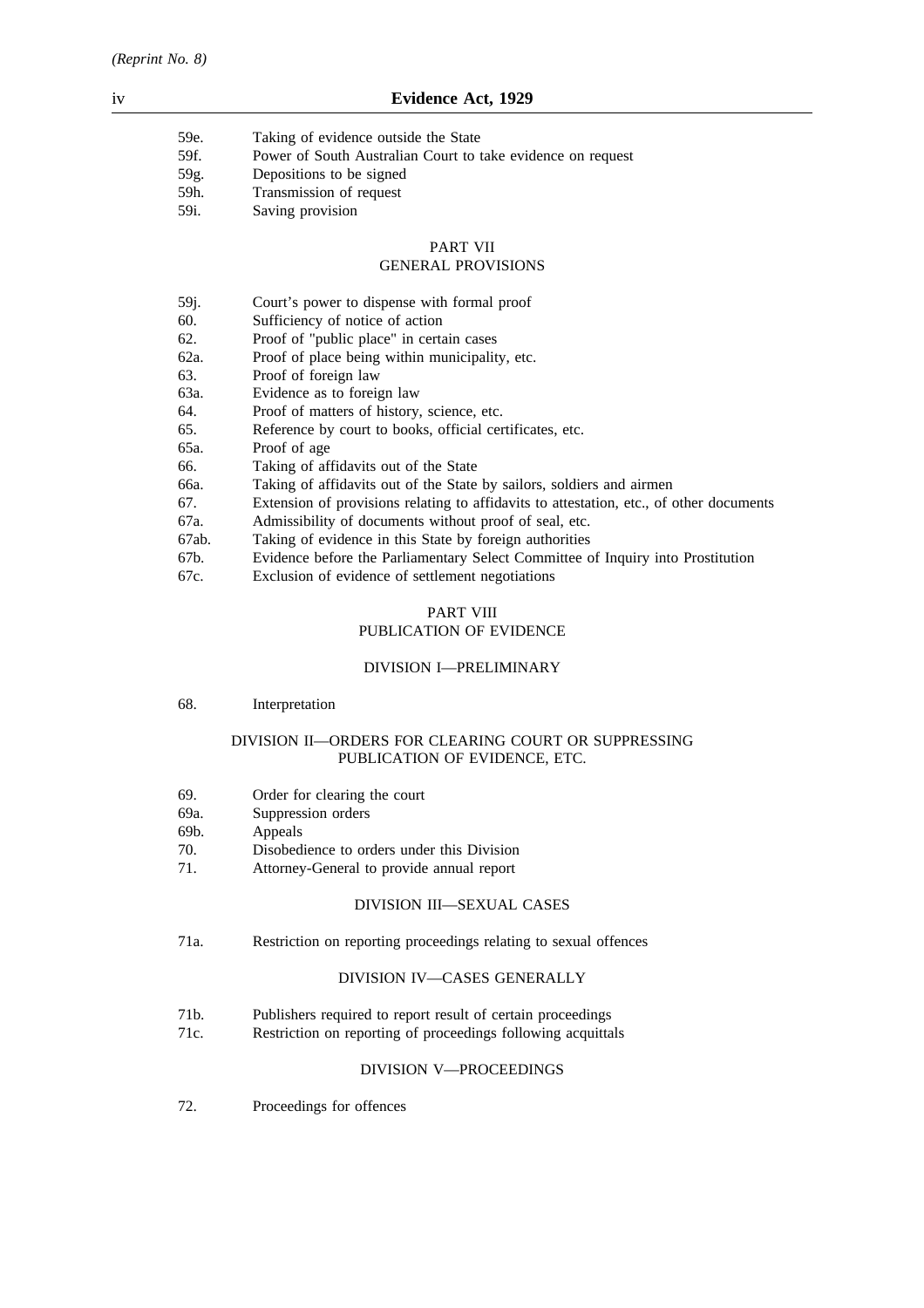### PART IX MISCELLANEOUS

73. Regulations

## SCHEDULES

## APPENDIX 1 LEGISLATIVE HISTORY

APPENDIX 2 DIVISIONAL PENALTIES AND EXPIATION FEES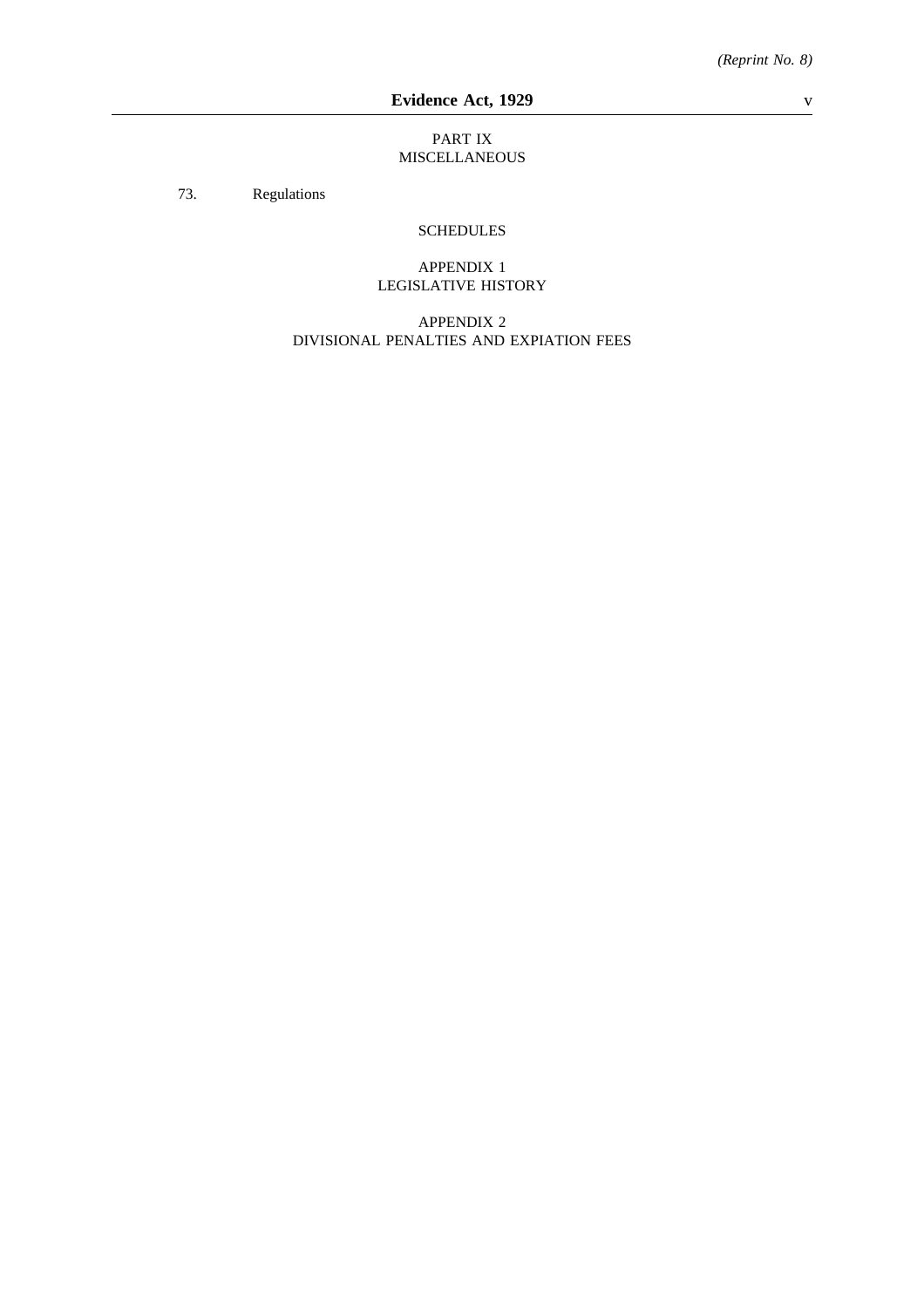### **EVIDENCE ACT, 1929**

being

Evidence Act, 1929, No. 1907 of 1929 [Assented to 30 October 1929]

as amended by

Evidence Act Amendment Act, 1933, No. 2110 of 1933 [Assented to 31 August 1933] Evidence Act Amendment Act, 1940, No. 40 of 1940 [Assented to 28 November 1940] Evidence Act Amendment Act, 1941, No. 27 of 1941 [Assented to 13 November 1941] Evidence Act Amendment Act, 1945, No. 29 of 1945 [Assented to 3 January 1946] Evidence Act Amendment Act, 1947, No. 5 of 1947 [Assented to 2 October 1947] Evidence Act Amendment Act, 1949, No. 36 of 1949 [Assented to 24 November 1949] Statute Law Revision Act, 1952, No. 42 of 1952 [Assented to 4 December 1952] Evidence Act Amendment Act, 1955, No. 26 of 1955 [Assented to 1 December 1955] Evidence Act Amendment Act, 1957, No. 36 of 1957 [Assented to 14 November 1957] Evidence Act Amendment Act, 1960, No. 25 of 1960 [Assented to 27 October 1960] Evidence Act Amendment Act, 1968, No. 46 of 1968 [Assented to 19 December 1968] Evidence Act Amendment Act, 1969, No. 72 of 1969 [Assented to 11 December 1969]<sup>1</sup> Evidence Act Amendment Act, 1972, No. 53 of 1972 [Assented to 27 April 1972]<sup>2</sup> Local and District Criminal Courts Act Amendment Act, 1972, No. 54 of 1972 [Assented to 27 April 1972]<sup>3</sup> Evidence Act Amendment Act, 1974, No. 71 of 1974 [Assented to 17 October 1974]<sup>4</sup> Evidence Act Amendment Act, 1976, No. 84 of 1976 [Assented to 9 December 1976] Evidence Act Amendment Act, 1978, No. 65 of 1978 [Assented to 28 September 1978] Evidence Act Amendment Act, 1979, No. 9 of 1979 [Assented to 1 March 1979] Evidence Act Amendment Act, 1982, No. 40 of 1982 [Assented to 22 April 1982]<sup>5</sup> Evidence Act Amendment Act, 1983, No. 47 of 1983 [Assented to 16 June 1983] Evidence Act Amendment Act (No. 2), 1983, No. 55 of 1983 [Assented to 16 June 1983]<sup>6</sup> Evidence Act Amendment Act, 1984, No. 24 of 1984 [Assented to 10 May 1984] Statutes Amendment (Oaths and Affirmations) Act, 1984, No. 56 of 1984 [Assented to 24 May 1984]<sup>7</sup> Evidence Act Amendment Act (No. 2), 1984, No. 90 of 1984 [Assented to 29 November 1984]<sup>8</sup> Evidence Act Amendment Act (No. 3), 1984, No. 107 of 1984 [Assented to 20 December 1984] Evidence Act Amendment Act, 1985, No. 96 of 1985 [Assented to 1 November 1985]<sup>9</sup> Evidence Act Amendment Act, 1986, No. 107 of 1986 [Assented to 18 December 1986]<sup>10</sup> Evidence Act Amendment Act, 1988, No. 32 of 1988 [Assented to 21 April  $1988$ ]<sup>11</sup> Evidence Act Amendment Act (No. 2), 1988, No. 45 of 1988 [Assented to 5 May 1988] Evidence Act Amendment Act, 1989, No. 43 of 1989 [Assented to 4 May  $1989$ ]<sup>12</sup> Evidence Act Amendment Act, 1990, No. 72 of 1990 [Assented to 20 December 1990] Evidence Amendment Act 1991 No. 41 of 1991 [Assented to 31 October 1991]<sup>13</sup> Director of Public Prosecutions Act 1991 No. 49 of 1991 [Assented to 21 November 1991]<sup>14</sup> Statutes Amendment (Attorney-General's Portfolio) Act 1992 No. 26 of 1992 [Assented to 14 May 1992]<sup>15</sup> Statutes Amendment (Right of Reply) Act 1992 No. 76 of 1992 [Assented to 26 November 1992]<sup>1</sup> Evidence (Miscellaneous) Amendment Act 1993 No. 37 of 1993 [Assented to 13 May 1993]<sup>17</sup> Evidence (Vulnerable Witnesses) Amendment Act 1993 No. 53 of 1993 [Assented to 27 May 1993]18 Criminal Law Consolidation (Felonies and Misdemeanours) Amendment Act 1994 No. 59 of 1994 [Assented to 27 October 19941<sup>19</sup>

Statutes Amendment (Attorney-General's Portfolio) Act 1995 No. 27 of 1995 [Assented to 27 April 1995]<sup>20</sup> Evidence (Settlement Negotiations) Amendment Act 1996 No. 26 of 1996 [Assented to 2 May 1996]

*NOTE:*

*Asterisks indicate repeal or deletion of text.*

*For the legislative history of the Act see Appendix 1. Entries appearing in the Appendix in bold type indicate the amendments incorporated since the last reprint.*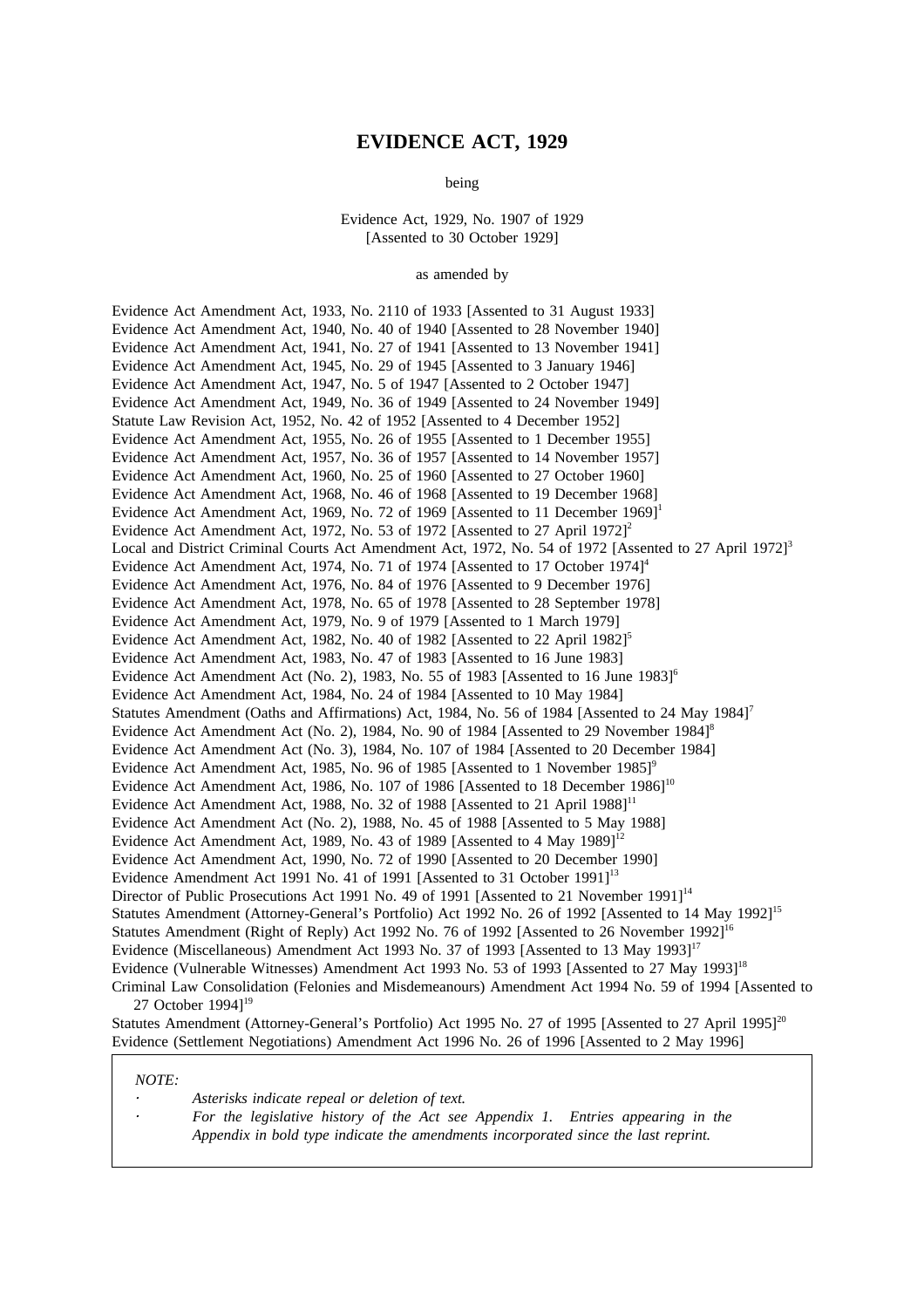- <sup>1</sup> Came into operation 31 August 1970: *Gaz*. 20 August 1970, p. 701.<br><sup>2</sup> Came into operation 1 February 1973: *Gaz*. 1 February 1973, p. 377
- <sup>2</sup> Came into operation 1 February 1973: *Gaz*. 1 February 1973, p. 377.
- <sup>3</sup> Came into operation 9 November 1972: *Gaz*. 9 November 1972, p. 2252
- <sup>4</sup> Came into operation 28 November 1974: *Gaz*. 28 November 1974, p. 3372.
- <sup>5</sup> Came into operation 6 May 1982: *Gaz*. 6 May 1982, p. 1438.
- <sup>6</sup> Came into operation 1 August 1983: *Gaz*. 7 July 1983, p. 5.
- <sup>7</sup> Came into operation 1 July 1984: *Gaz*. 28 June 1984, p. 1897.
- <sup>8</sup> Came into operation 1 January 1985: *Gaz*. 13 December 1984, p. 1811.
- <sup>9</sup> Came into operation 1 December 1985: *Gaz*. 7 November 1985, p. 1361.
- <sup>10</sup> Came into operation 5 April 1987: *Gaz*. 26 February 1987, p. 434.
- <sup>11</sup> Came into operation 1 May 1988: *Gaz*. 28 April 1988, p. 1066.
- <sup>12</sup> Came into operation 15 May 1989: *Gaz*. 11 May 1989, p. 1250.
- <sup>13</sup> Came into operation 16 July 1992: *Gaz*. 16 July 1992, p.622.
- <sup>14</sup> Came into operation 6 July 1992: *Gaz*. 25 June 1992, p. 1869.<br><sup>15</sup> Came into operation 6 July 1992: *Gaz*. 2 July 1992, p. 209
- <sup>15</sup> Came into operation 6 July 1992: *Gaz*. 2 July 1992, p. 209.<br><sup>16</sup> Came into operation 1 January 1993: *Gaz*. 10 December 199
- <sup>16</sup> Came into operation 1 January 1993: *Gaz*. 10 December 1992, p. 1752.<br><sup>17</sup> Came into operation 15 July 1993: *Gaz*. 15 July 1993, p. 520.
- <sup>17</sup> Came into operation 15 July 1993: *Gaz*. 15 July 1993, p. 520.<br><sup>18</sup> Came into operation 1 September 1993: *Gaz*. 15 July 1993, p.
- <sup>18</sup> Came into operation 1 September 1993: *Gaz*. 15 July 1993, p. 520.<br><sup>19</sup> Came into operation 1 January 1995: *Gaz*. 8 December 1994, p. 199
- <sup>19</sup> Came into operation 1 January 1995: *Gaz*. 8 December 1994, p. 1942.<br><sup>20</sup> Came into operation 10 July 1995: *Gaz*. 29 June 1995, p. 2973.
- <sup>20</sup> Came into operation 10 July 1995: *Gaz*. 29 June 1995, p. 2973.
- N.B. The amendments effected to this Act by the *Statutes Amendment (Attorney-General's Portfolio) Act 1997* had not been brought into operation at the date of, and have not been included in, this reprint.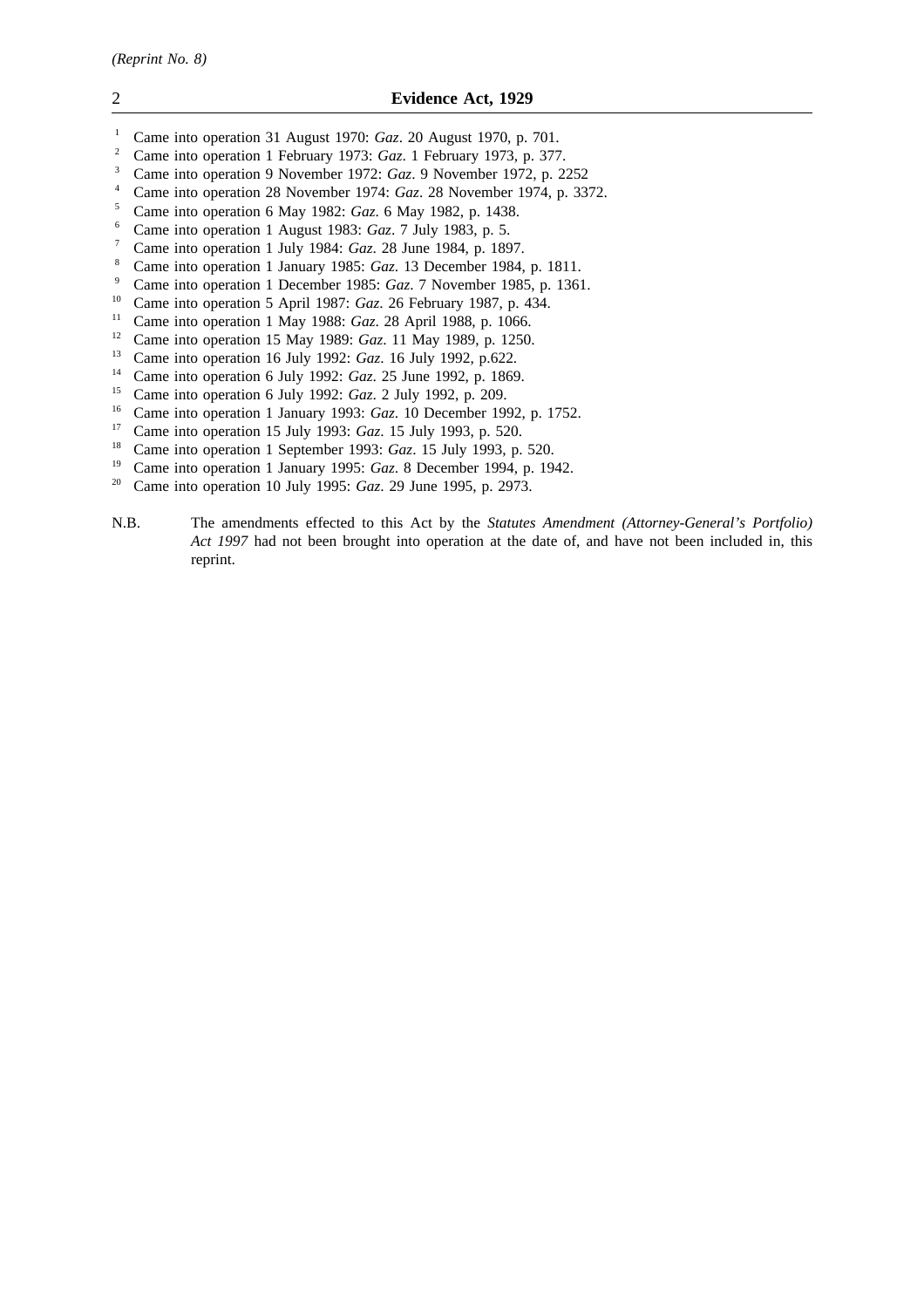### **An Act to consolidate certain Acts relating to evidence.**

BE IT ENACTED by the Governor of the State of South Australia, with the advice and consent of the Parliament thereof, as follows:

### PART I

### PRELIMINARY

### **Short title**

**1.** This Act may be cited as the *Evidence Act, 1929*.

### **Arrangement of Act**

**2.** This Act is divided as follows:—

PART I—Preliminary. PART II—Witnesses. PART III—Miscellaneous Rules of Evidence. PART IV—Public Acts and Documents. PART V—Banking Records. PART VI—Telegraphic Messages. PART VIA—Computer Evidence. PART VIB—Reciprocal Procedures for Obtaining Evidence. PART VII—General Provisions. PART VIII—Publication of Evidence.

### **Consolidation and repeal**

**3.** This Act is a consolidation of certain provisions contained in the Acts mentioned in the first schedule, and the said Acts are hereby repealed to the extent expressed in the said schedule.

### **Interpretation**

**4.** In this Act, unless some other intention is expressed, or implied by the context—

\*\*\*\*\*\*\*\*\*\* \*\*\*\*\*\*\*\*\*\*

"child" means a person under the age of 18 years:

"court" includes a tribunal, authority or person invested by law with judicial or quasi-judicial powers, or with authority to make any inquiry or to receive evidence:

"judge" includes the member or members of any court having authority to admit evidence:

"legal proceeding" or "proceeding" includes any action, trial, inquiry, cause, or matter, whether civil or criminal, in which evidence is or may be given and includes an arbitration:

"sexual offence" means—

- *(a)* rape;
- *(b)* indecent assault;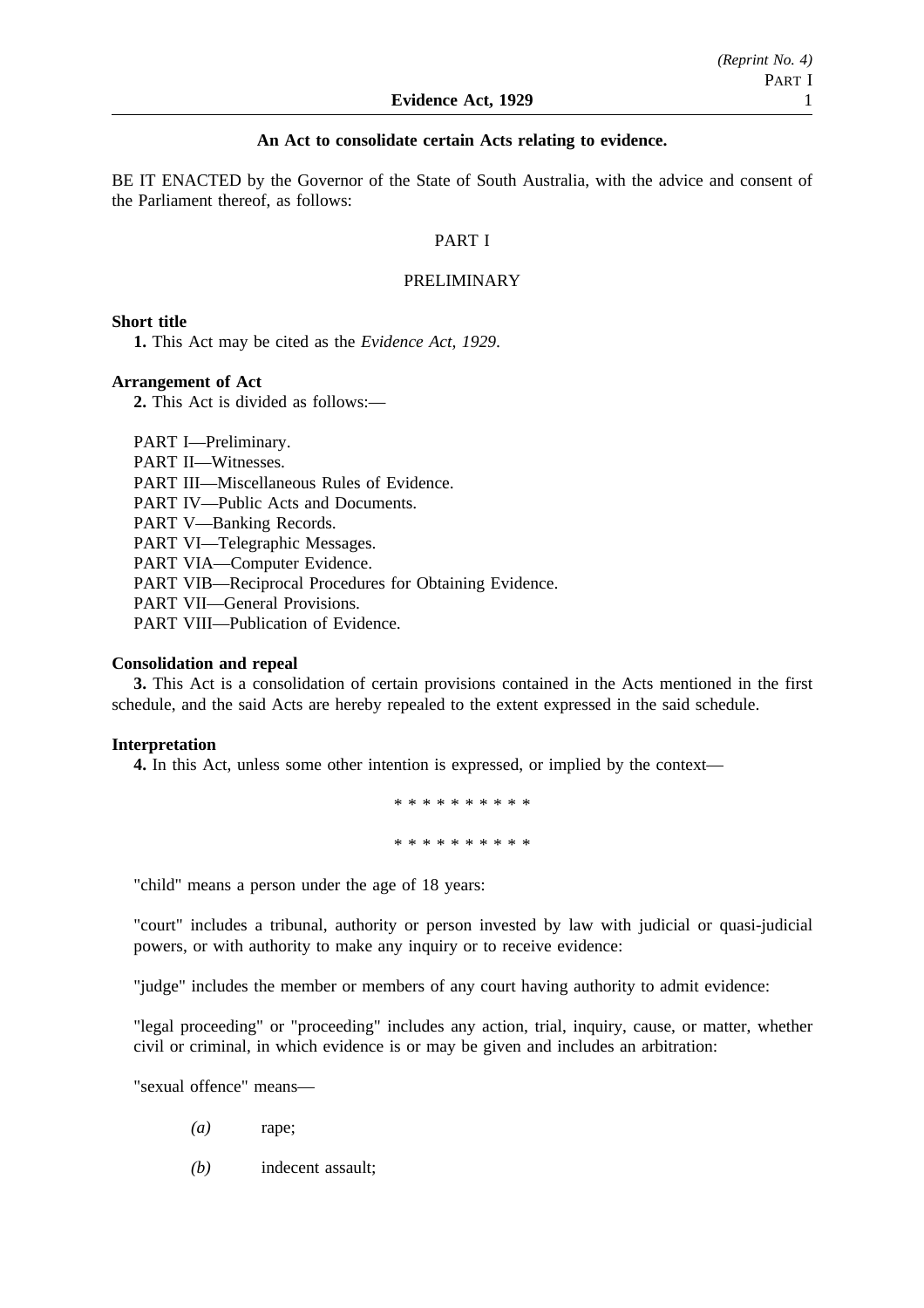- *(c)* any offence involving unlawful sexual intercourse or an act of gross indecency;
- *(d)* incest;
- *(da)* any offence involving sexual exploitation or abuse of a child, or exploitation of a child as an object of prurient interest;
- or
- *(e)* any attempt to commit, or assault with intent to commit, any of the foregoing offences:

"electric telegraph" means any system of telecommunication operated by the Australian Telecommunication Commission or any other authority approved by proclamation:

"telegraphic message" means any message or other communication transmitted, or intended for transmission, or purporting to have been transmitted, by electric telegraph:

"telegraph station" means a station established or used by the Australian Telecommunication Commission or other authority approved by proclamation for the receipt or transmission of telegraphic messages:

"young child" means a child of or under the age of 12 years.

*Note: For definition of divisional penalties see Appendix 2.*

## **Application of Act (***prima facie***) to all courts and enabling only**

**5.** The provisions of this Act, unless an intention to the contrary is expressed, or appears or is implied by the context—

- *(a)* apply to every proceeding before any court whatever; and
- *(b)* are in addition to, and not in derogation of, any rules of evidence, or power, or right, or duty in relation to procedure or evidence, whether existing at common law, or provided for by any law, at any time, in force in the State.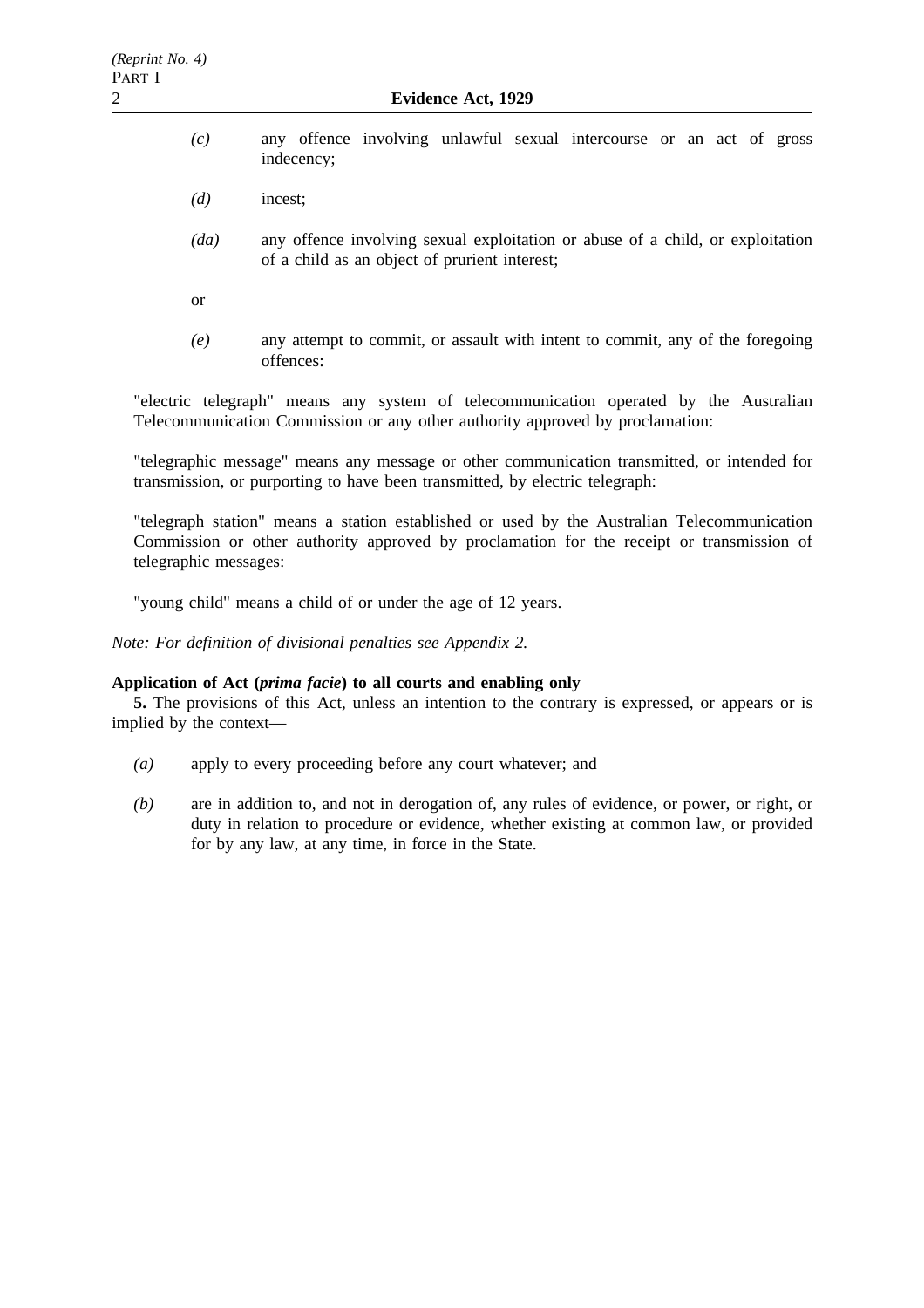## PART II

### **WITNESSES**

## **Oaths, affirmations, etc.**

**6.** (1) An oath shall be administered and taken as follows:

- *(a)* the person taking the oath shall hold a copy of the Bible (being a book that contains the New Testament, the Old Testament or both) in his hand and, after the oath has been tendered to him, shall say "I swear";
- *(b)* in any other manner and form which the person taking the oath declares to be binding on his conscience;

or

*(c)* in any other manner or form authorized or permitted by law.

(2) Where an oath has been lawfully administered and taken, the fact that the person taking the oath had no religious belief, or that the oath was not taken so as to be binding on his conscience, shall not affect, at law, the validity or effect of the oath.

(3) A person shall be permitted to make an affirmation instead of an oath in all circumstances in which, and for all purposes for which, an oath is required or permitted by law.

(4) A person taking an affirmation shall say: "I, A.B., do solemnly and truly declare and affirm" and then shall proceed with the words of the appropriate oath, omitting any words of imprecation or calling to witness.

(5) Every affirmation has, at law, the same force and effect as an oath.

(6) No oath or affirmation is invalid by reason of a procedural or formal error or deficiency.

#### **Oaths or affirmations taken before a court**

**7.** (1) Every court has authority to administer an oath or an affirmation.

(2) Where an oath or affirmation is to be taken before a court, or in connection with proceedings before a court, it may be administered by—

- *(a)* the court itself;
- *(b)* an officer of the court;
- *(c)* any person authorized by the court to administer the oath or affirmation;

or

*(d)* any other person authorized by law to administer the oath or affirmation.

\*\*\*\*\*\*\*\*\*\*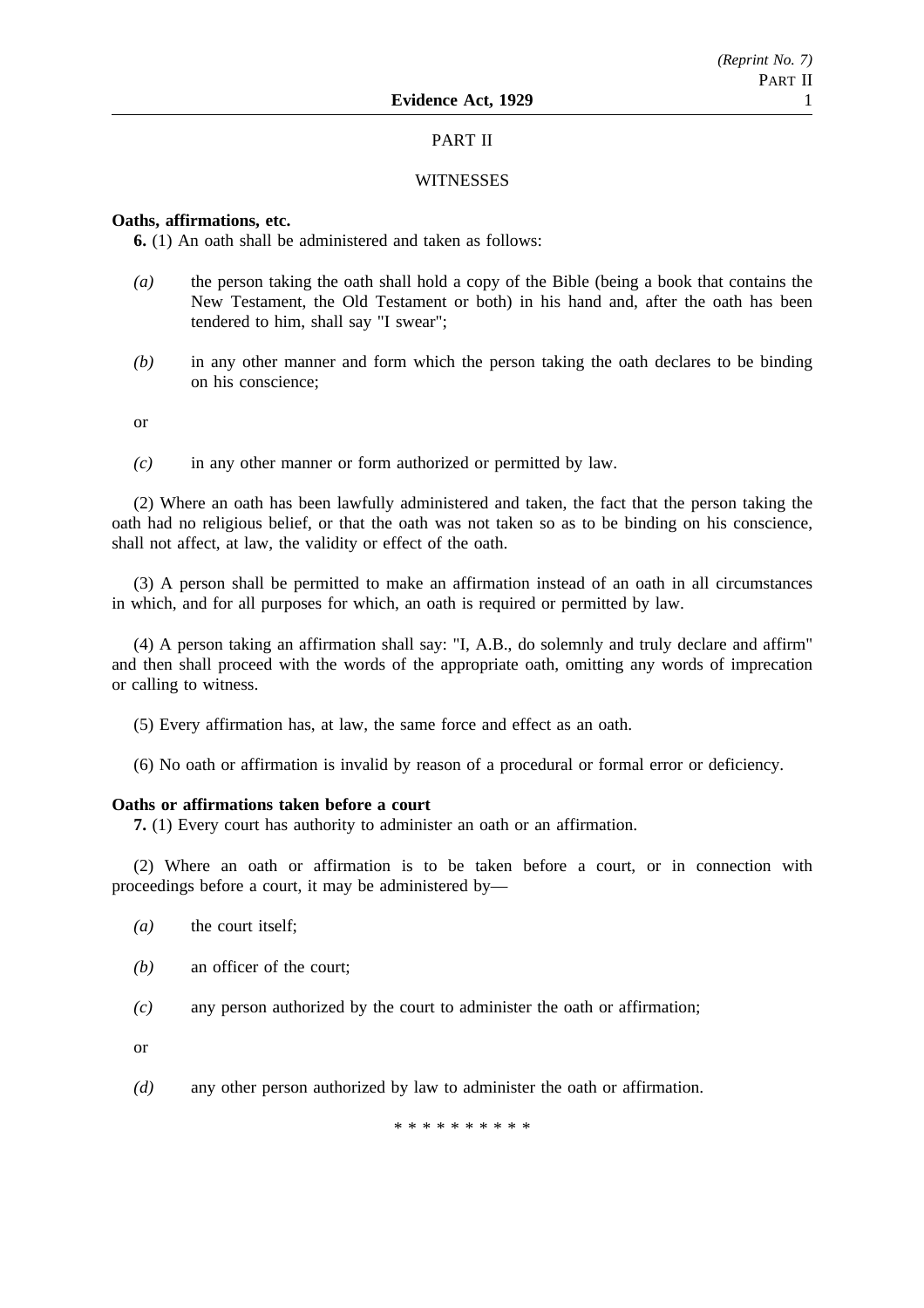### **Evidence without formality**

**9.** (1) Where in any proceedings (including proceedings in the nature of a preliminary examination) it appears to a judge that a person does not understand the obligation of an oath, he may permit that person to give evidence without an oath and without formality.

(2) Before the judge receives any such evidence he must explain or cause to be explained to the person by whom the evidence is to be given that he is required to be truthful in anything that he may say before the court.

(3) Where it appears to a judge that a person called as an interpreter does not understand the obligation of an oath, he may, if he is satisfied of the ability of that person duly to interpret the evidence that may be given, and of his impartiality, permit that person to act as an interpreter without the administration of an oath.

(4) A person who in giving evidence under this section wilfully makes any false statement shall be guilty of an offence and liable to be imprisoned for a term not exceeding two years.

(5) A justice to whom it appears that any person who desires to lay a complaint or information does not understand the obligation of an oath may ascertain by inquiry the subject matter thereof and reduce it into the form of a complaint or information and any action or proceedings may be taken upon the complaint or information in all respects as if the complainant or informant had deposed to the truth of the contents thereof upon oath.

(6) Unsworn evidence given under this section has such weight and credibility as ought to be given to evidence given without the sanction of an oath.

\*\*\*\*\*\*\*\*\*\*

#### **Evidence of young children**

**12.** (1) A young child who is to give evidence before a court is not obliged to submit to the obligation of an oath unless—

*(a)* the child is of or above the age of seven years;

and

*(b)* the judge is satisfied that the child understands the obligation of an oath.

(2) If a young child, who is not obliged to submit to the obligation of an oath, is to give evidence before a court and—

- *(a)* the child appears to the judge to have reached a level of cognitive development that enables the child—
	- (i) to understand and respond rationally to questions;

and

(ii) to give an intelligible account of his or her experiences;

and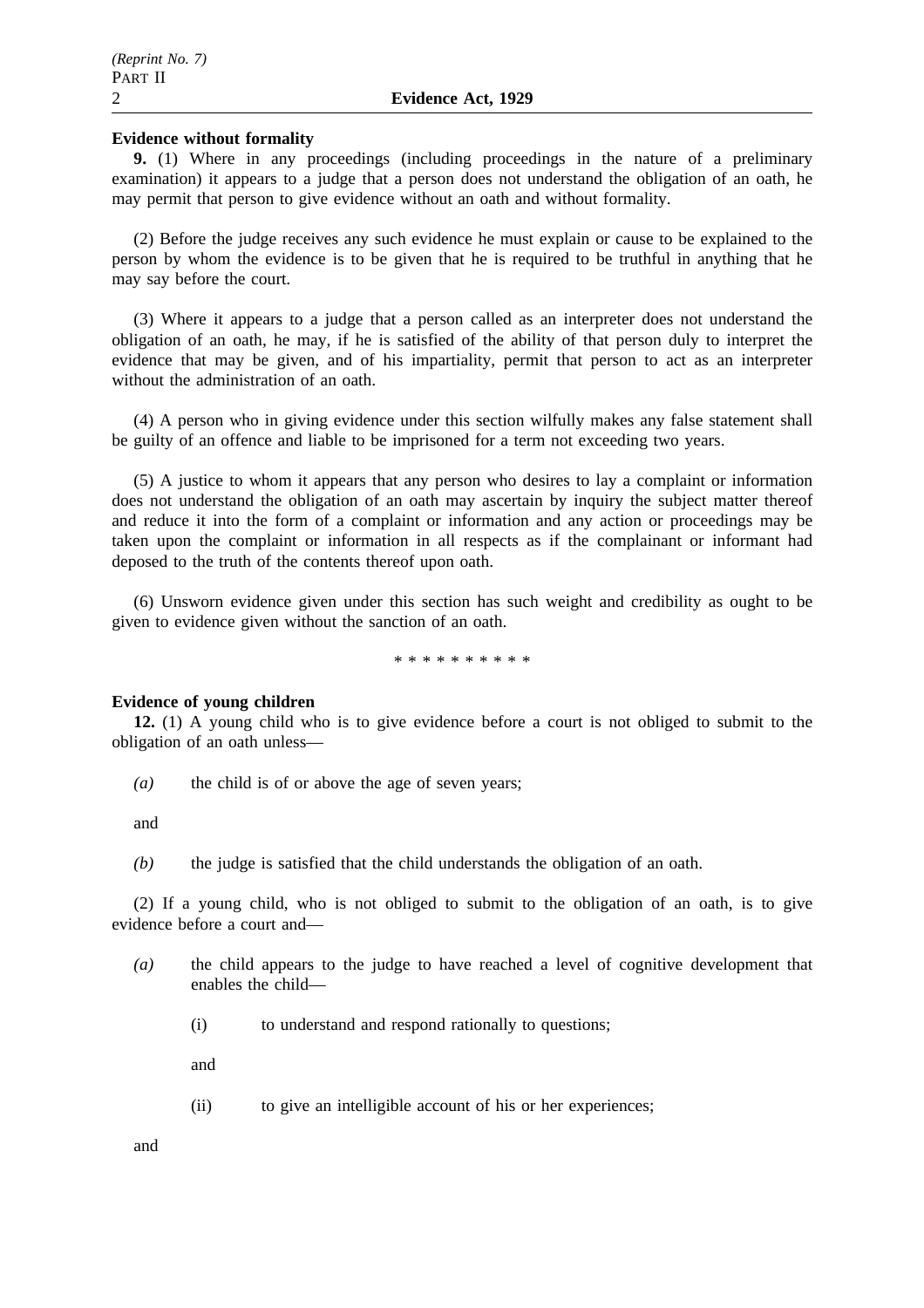*(b)* the child promises to tell the truth and appears to understand the obligations entailed by that promise,

unsworn evidence of the child will be treated in the same way as evidence given on oath.

(3) In any case in which unsworn evidence of a young child is not assimilated under subsection (2) to evidence given on oath—

*(a)* the child's evidence will be evaluated in the light of the child's level of cognitive development;

and

*(b)* a person who has been accused of an offence and has denied the offence on oath cannot be convicted of the offence on the basis of the child's evidence unless it is corroborated in a material particular by other evidence implicating the accused.

(4) A young child who is called as a witness is, while giving evidence, entitled to have present in the court, and within reasonable proximity, a person of his or her choice to provide emotional support (but the person must not interfere in the proceedings).

(5) Unless the court otherwise allows, a witness or prospective witness in the proceedings cannot be chosen under subsection (4) to provide emotional support for a young child.

## **Warning relating to uncorroborated evidence**

**12a.** There is no rule of law or practice obliging a judge, in a criminal trial to warn the jury that it is unsafe to convict on the uncorroborated evidence of a child if—

- *(a)* the child gave evidence on oath; or
- *(b)* the child's unsworn evidence is assimilated to evidence given on oath under section 12(2).

## **Protection of witnesses**

**13.** (1) If it is practicable and desirable to make special arrangements for taking evidence from a witness in order to protect the witness from embarrassment or distress, to protect the witness from being intimidated by the atmosphere of a courtroom, or for any other proper reason, the court should, subject to subsections (3) and (4), order that special arrangements be made for taking the evidence of that witness.

- (2) The Court may, for example, make orders of the following kinds:
- *(a)* an order that the evidence be given outside the courtroom and transmitted to the courtroom by means of closed circuit television;
- *(b)* an order that a screen, partition or one-way glass be placed to obscure the witness's view of a party to whom the evidence relates or some other person;
- *(c)* an order that the witness be accompanied by a relative or friend for the purpose of providing emotional support.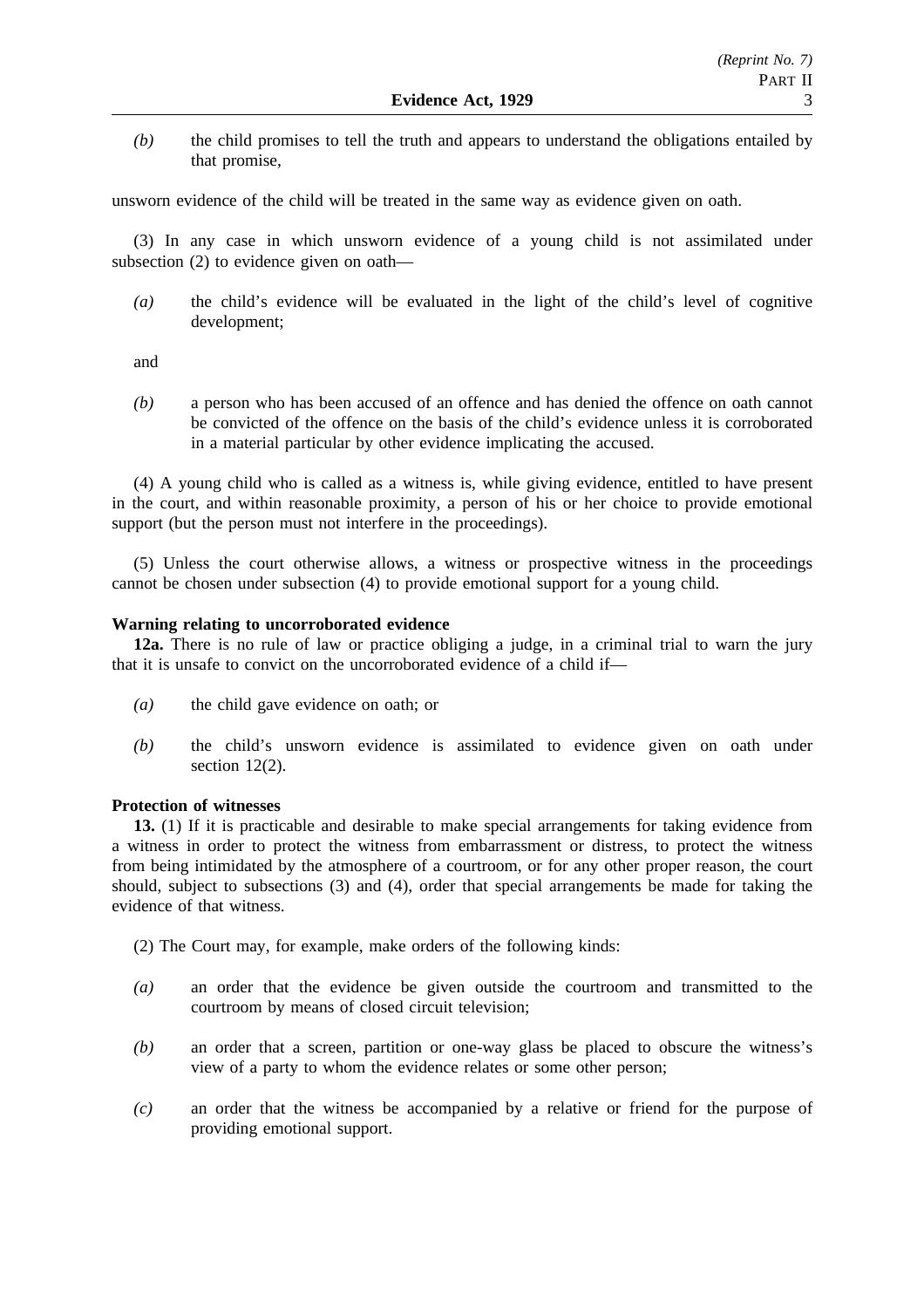(3) An order must not be made under subsection (1) if the order would prejudice any party to the proceedings.

(4) An order must not be made under subsection (1) if its effect would be—

- *(a)* to relieve a witness from the obligation to take an oath;
- *(b)* to relieve a witness from the obligation to submit to cross-examination;

or

*(c)* to prevent the judge, or (in the case of a trial by jury) the jury, from seeing and hearing the witness while giving evidence.

(5) If the effect of an order under subsection (1) would be to prevent the defendant in criminal proceedings from seeing and hearing a witness while giving evidence, the order may only be made if there is no other practicable way to protect the witness.

(6) If a witness is accompanied by a relative or friend for the purpose of providing emotional support, that person must be visible to the parties, the judge and (in the case of a trial by jury) the jury while the witness is giving evidence.

(7) If, on a trial by jury, a court makes special arrangements for taking the evidence of a witness, the judge must warn the jury not to draw from that fact any inference adverse to the defendant, and not to allow the special arrangements to influence the weight to be given to the evidence.

(8) An order under this section may be made, varied or revoked on the court's own initiative, or on the application of a party or witness.

(9) If evidence is to be given in criminal proceedings by a vulnerable witness, the court should, before evidence is taken in the proceedings from the witness, determine whether an order should be made under this section.

 $(10)$  In subsection  $(9)$ —

"vulnerable witness" means—

- *(a)* a witness who is under 16 years of age;
- *(b)* a witness who suffers from an intellectual disability;
- *(c)* a witness who is the alleged victim of a sexual offence to which the proceedings relate;
- or
- *(d)* a witness who is, in the opinion of the court, at some special disadvantage because of the circumstances of the case, or the circumstances of the witness.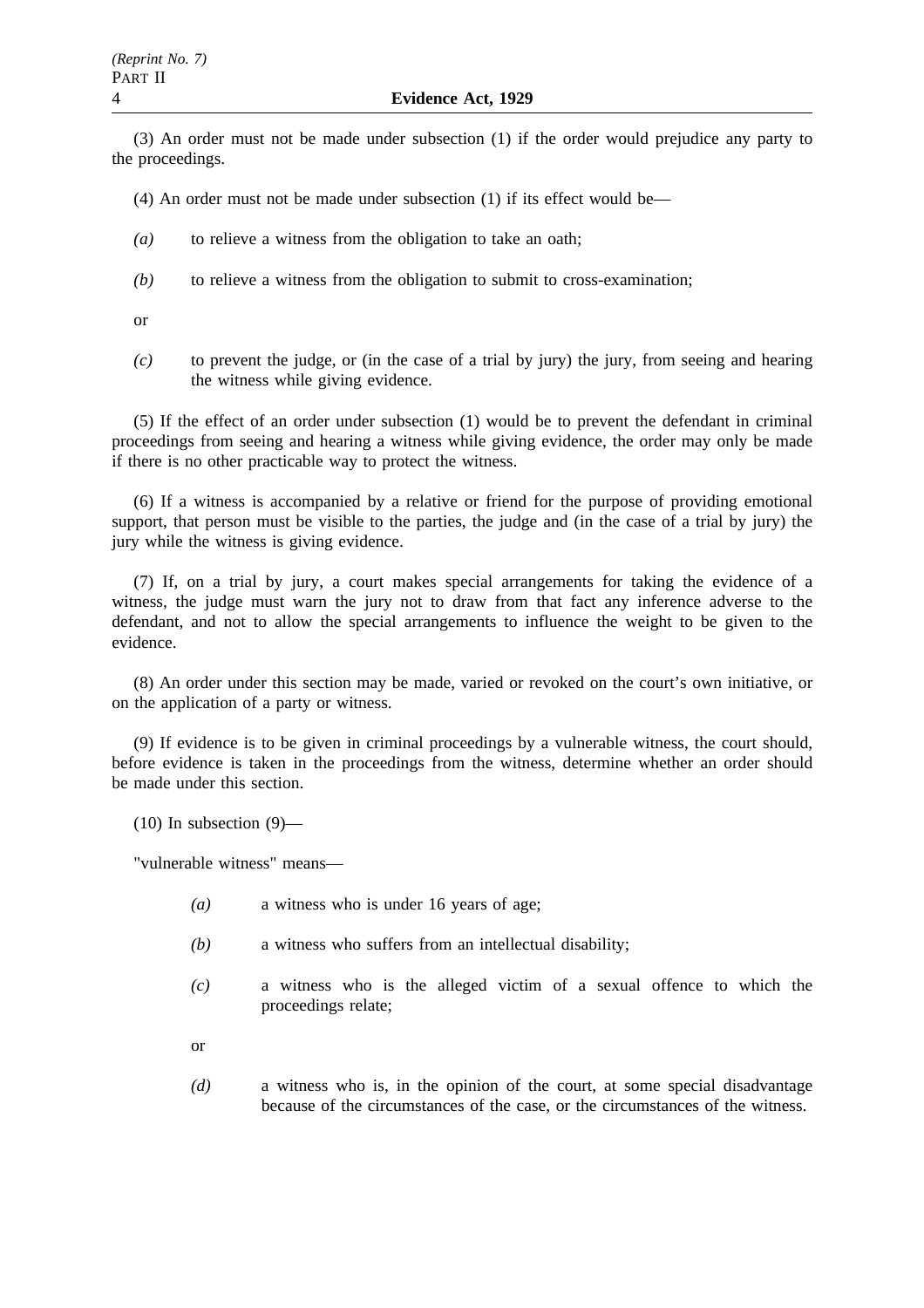# **Entitlement of a witness to be assisted by an interpreter**

**14.** (1) Where—

*(a)* the native language of a witness who is to give oral evidence in any proceedings is not English;

and

*(b)* the witness is not reasonably fluent in English,

the witness is entitled to give that evidence through an interpreter.

(2) An affidavit or other written deposition in a language other than English shall be received in evidence in the same circumstances as an affidavit or other written deposition in English if it has annexed to it—

*(a)* a translation of its contents into English;

and

*(b)* an affidavit by the translator to the effect that the translation accurately reproduces in English the contents of the original.

## **Witness not disqualified by interest or crime**

**15.** No person shall be excluded from giving evidence on the ground—

- *(a)* that he has or may have an interest in the matter in question or in the event of the proceeding, or
- *(b)* that he has previously been convicted of any crime or offence.

### **Parties, their wives and husbands competent and compellable in civil proceedings**

**16.** In any proceeding not being a criminal proceeding the parties thereto and the persons on whose behalf such proceeding is brought or defended, and the husbands and wives of such parties or persons respectively, shall, subject to the provisions of this Act, be competent and compellable to give evidence on behalf of either or any of the parties to such proceeding.

\*\*\*\*\*\*\*\*\*\*

## **Accused persons competent to give evidence**

**18.** (1) Every person charged with an offence shall be a competent witness for the defence at every stage of the proceedings, whether the person so charged is charged solely or jointly with any other person: Provided as follows:—

- I. A person so charged shall not be called as a witness in pursuance of this Act except upon his own application:
- II. The failure of any person charged with an offence to give evidence shall not be made the subject of any comment by the prosecution:

\*\*\*\*\*\*\*\*\*\*\*\*\*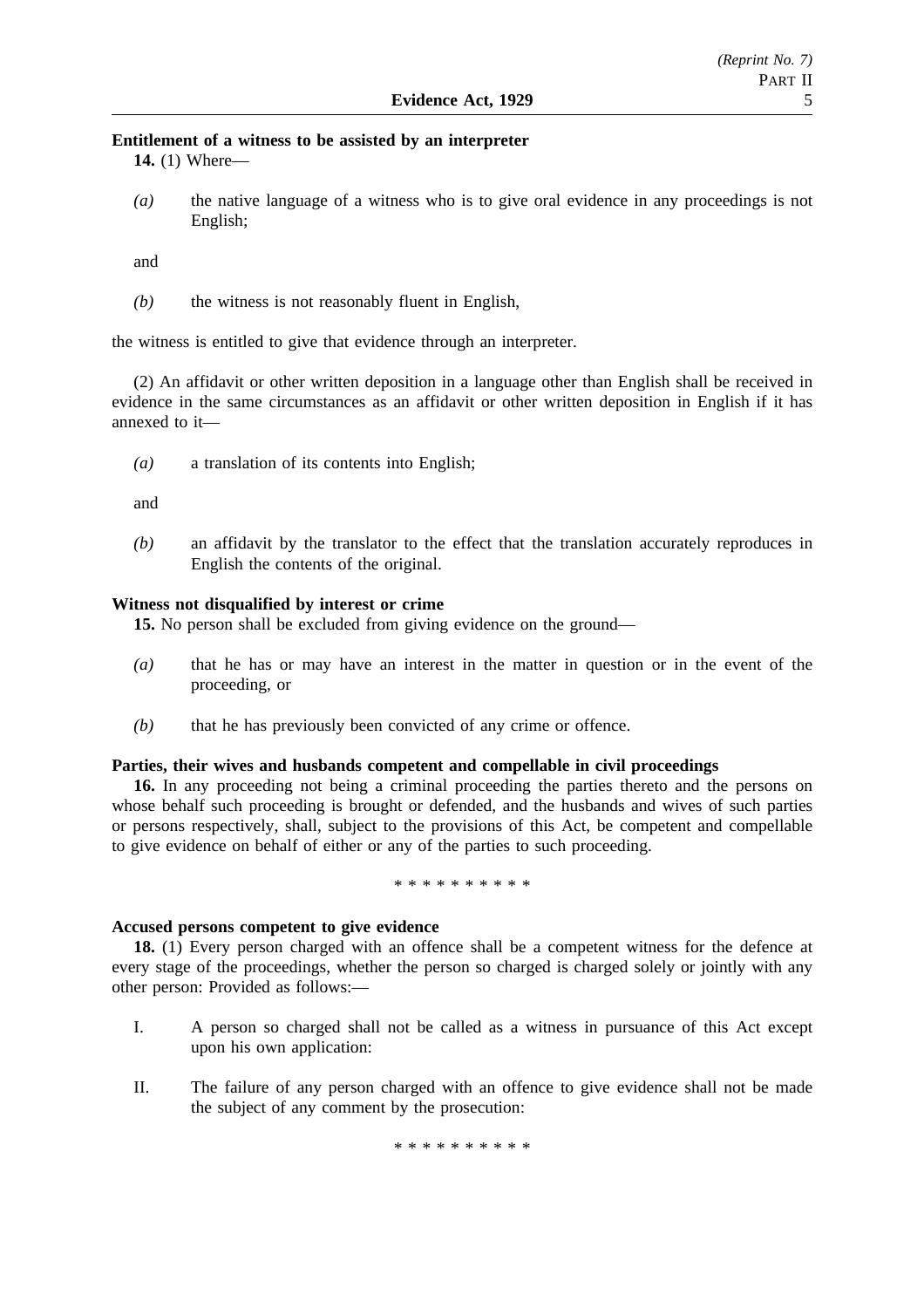- V. A person charged and being a witness in pursuance of this Act may be asked any question in cross-examination notwithstanding that it would tend to criminate him as to the offence charged:
- VI. A person charged and called as a witness in pursuance of this Act shall not be asked, and if asked, shall not be required to answer, any question tending to show that he has committed or been convicted of or been charged with any offence other than that wherewith he is then charged, or is of bad character, unless—
	- *(a)* the evidence to be elicited by the question is admissible as tending to show that he is guilty or not guilty of the offence with which he is charged;
	- *(b)* he has personally or by his advocate asked questions of the witnesses for the prosecution with a view to establish his own good character or has given evidence of his good character; or
	- *(ba)* he forfeits the protection of this paragraph by virtue of subsection (2);
	- *(c)* he has given evidence against any other person charged with the same offence:
- VII. Every person called as a witness in pursuance of this Act shall, unless otherwise ordered by the court, give his evidence from the witness box or other place from which the other witnesses give their evidence:
- VIII. Nothing herein contained shall affect the provisions of section 110 of the *Justices Act, 1921*.
- (2) A defendant forfeits the protection of paragraph VI of subsection (1) if—
- *(a)* the nature or conduct of the defence is such as to involve imputations on the character of the prosecutor or a witness for the prosecution;

and

*(b)* the imputations are not such as would necessarily arise from a proper presentation of the defence.

(3) Notwithstanding the provisions of subsection (2), a defendant does not forfeit the protection of paragraph VI of subsection (1) by reason of imputations on the character of the prosecutor or a witness for the prosecution arising from evidence of the conduct of the prosecutor or witness—

- *(a)* in the events or circumstances on which the charge is based;
- *(b)* in the investigation of those events or circumstances, or in assembling evidence in support of the charge;

or

*(c)* in the course of the trial, or proceedings preliminary to the trial.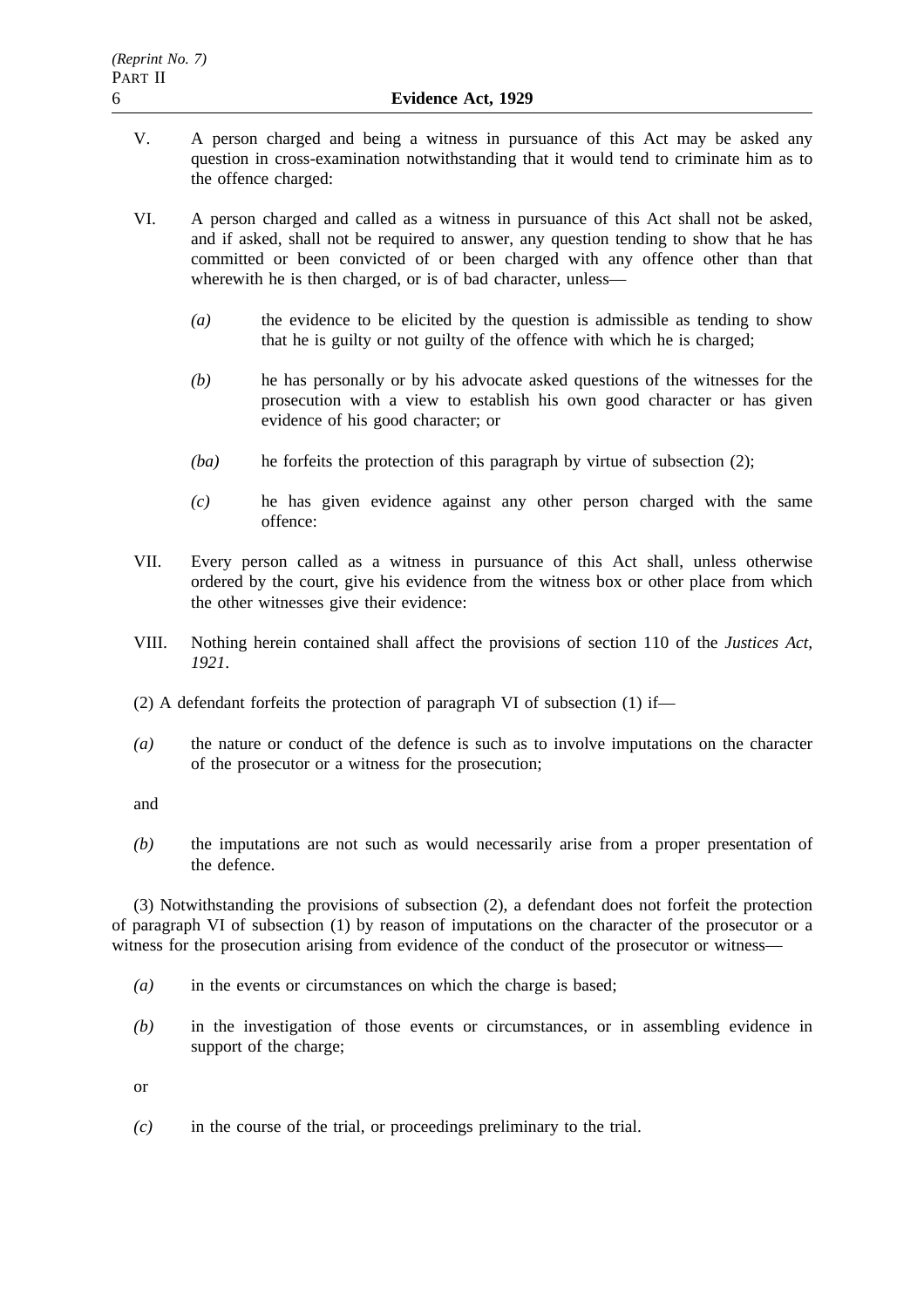### **Abolition of right to make unsworn statement**

**18a.** (1) A person charged with an offence is not entitled to make at the trial for the offence any unsworn statement of fact in defence of the charge.

(2) This section applies in relation to any trial commencing after the commencement of the *Evidence Act Amendment Act, 1985*, whether the charge was laid before or after the commencement of that Act.

(3) This section, as in force immediately before the commencement of the *Evidence Act Amendment Act, 1985*, applies in relation to any trial commenced before the commencement of that Act.

\*\*\*\*\*\*\*\*\*\*

#### **Competence and compellability of witnesses**

**21.** (1) A close relative of a person charged with an offence shall be competent and compellable to give evidence for the defence and shall, subject to this section, be competent and compellable to give evidence for the prosecution.

(2) Where a person is charged with an offence and a close relative of the accused is a prospective witness against the accused in any proceedings related to the charge (including proceedings for the grant, variation or revocation of bail, or an appeal at which fresh evidence is to be taken) the prospective witness may apply to the court for an exemption from the obligation to give evidence against the accused in those proceedings.

- (3) Where it appears to a court to which an application is made under subsection  $(2)$ —
- *(a)* that, if the prospective witness were to give evidence, or evidence of a particular kind, against the accused, there would be a substantial risk of—
	- (i) serious harm to the relationship between the prospective witness and the accused;
	- or
	- (ii) serious harm of a material, emotional or psychological nature to the prospective witness;

and

*(b)* that, having regard to the nature and gravity of the alleged offence and the importance to the proceedings of the evidence that the prospective witness is in a position to give, there is insufficient justification for exposing the prospective witness to that risk,

the court may exempt the prospective witness, wholly or in part, from the obligation to give evidence against the accused in the proceedings before the court.

(3a) If the prospective witness is a young child, or is mentally impaired, the court should consider whether to grant an exemption under subsection (3) even though no application for exemption has been made and, if of opinion that such an exemption should be granted, may proceed to grant the exemption accordingly.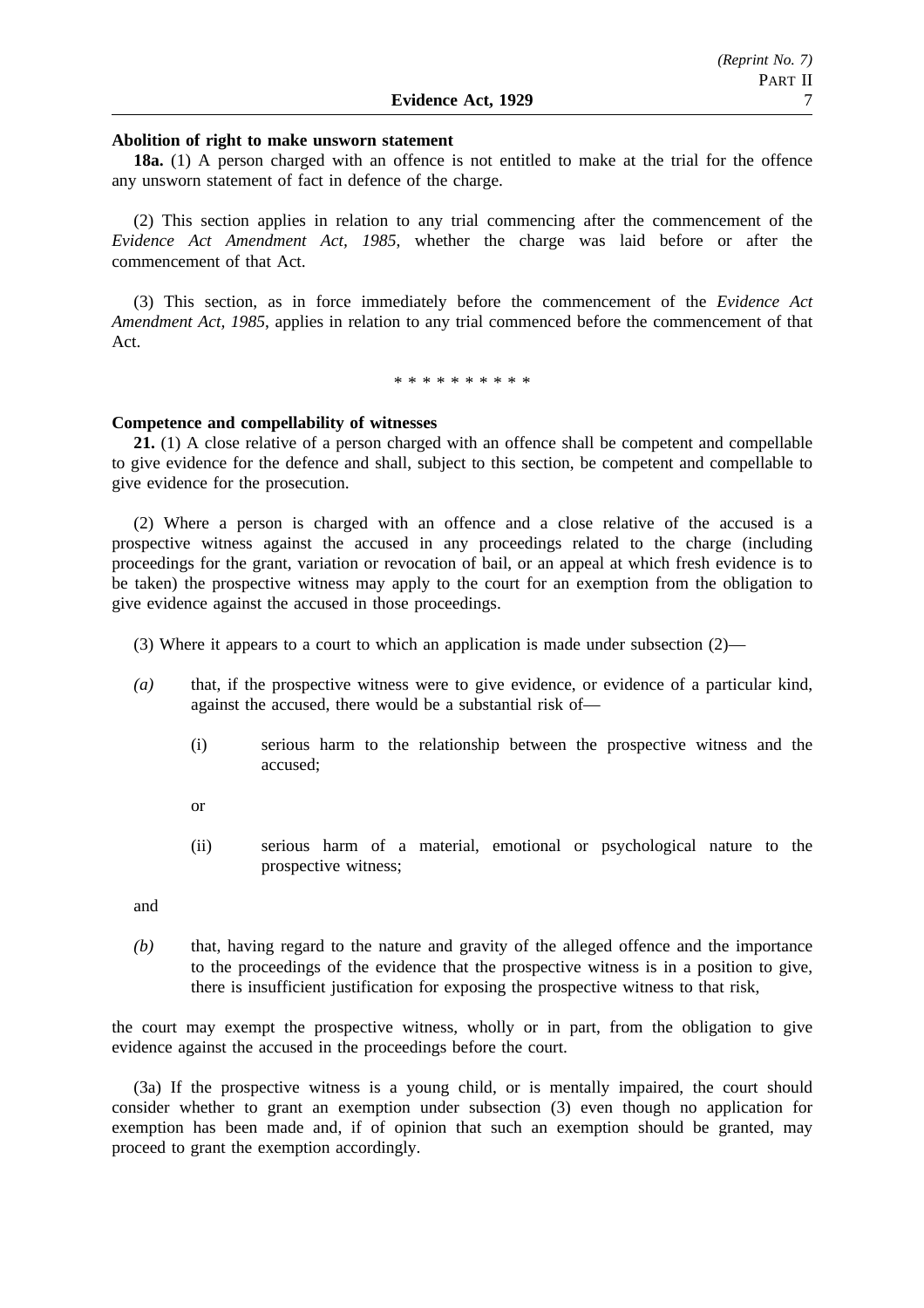- (4) Where a court is constituted of a judge and jury—
- *(a)* an application for an exemption under this section shall be heard and determined by the judge in the absence of the jury;

and

*(b)* the fact that a prospective witness has applied for, or been granted or refused, an exemption under this section shall not be made the subject of any question put to a witness in the presence of the jury or of any comment to the jury by counsel or the presiding judge.

(5) The judge presiding at proceedings in which a close relative of an accused person is called as a witness against the accused must satisfy himself or herself that the prospective witness—

- *(a)* is aware of his or her right to apply for an exemption under this section; or
- *(b)* is incapable, by reason of age or mental impairment, of understanding his or her right to apply for an exemption under this section.

(6) This section does not operate to make a person who has himself been charged with an offence compellable to give evidence in proceedings related to that charge.

(7) In this section—

"close relative" of an accused person means a spouse, parent or child:

"spouse" includes a putative spouse within the meaning of the *Family Relationships Act, 1975*.

### **Certain questions may be disallowed**

**22.** In any proceeding in any court, whether civil or criminal, the judge may disallow any questions put in cross-examination of any party or other witness which may appear to him to be vexatious and not relevant to any matter proper to be inquired into in the proceeding.

## **Rules as to relevancy**

**23.** In deciding whether a question affecting the credibility of a witness is relevant, or ought to be allowed, the judge shall have regard to the following considerations:—

- I. Such questions are proper if they are of such a nature that the truth of the imputation conveyed by them would seriously affect the opinion of the court as to the credibility of the witness on the matter to which he testifies:
- II. Such questions are improper if the imputation which they convey relates to matters so remote in time, or of such a character, that the truth of the imputation would not affect, or would affect only in a slight degree, the opinion of the court as to the credibility of the witness on the matter to which he testifies:
- III. Such questions are improper if there is a great disproportion between the importance of the imputation made against the witness's character and the importance of his evidence.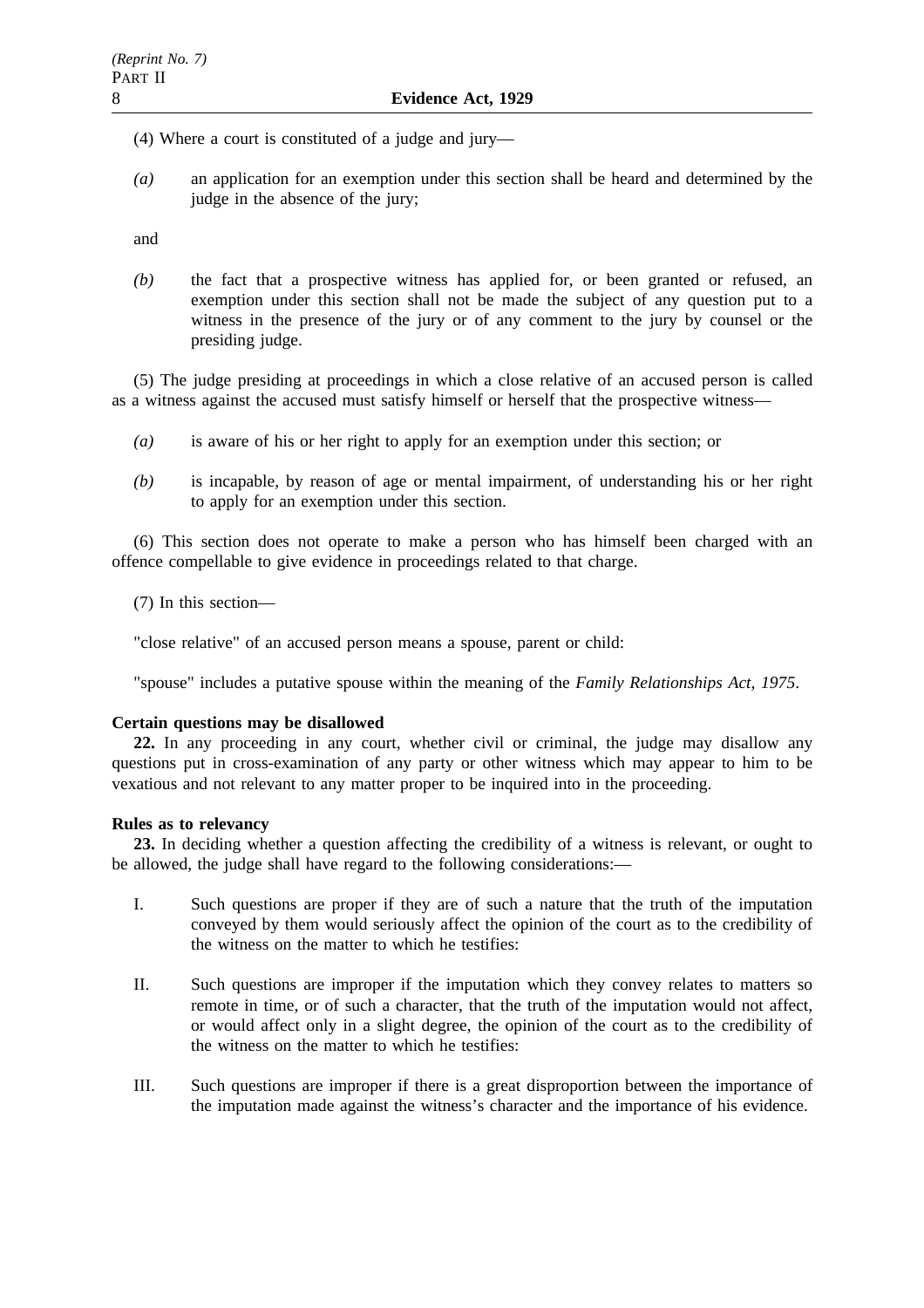### **Disallowance of certain questions in cross-examination**

**24.** (1) If any question put to a witness upon cross-examination relates to a matter not relevant to the proceeding, except in so far as it affects the credit of the witness by injuring his character, it shall be the duty of the court to decide whether or not the witness shall be compelled to answer it, and the court may, if it thinks fit, inform the witness that he is not obliged to answer it.

(2) In exercising this discretion the court shall have regard to the considerations referred to in section 23.

#### **Disallowance of scandalous and insulting questions**

**25.** The court may forbid any question it regards as—

- *(a)* indecent or scandalous, although the question may have some bearing on the case before the court, unless the question relates to facts in issue, or to matters necessary to be known in order to determine whether or not the facts in issue existed; or
- *(b)* intended to insult or annoy, or needlessly offensive in form, notwithstanding that the question may be proper in itself.

### **Proof of previous conviction of witness may be given**

**26.** A witness may, subject to any other provisions of this Act, be questioned as to whether he has been convicted of any offence, and upon being so questioned, if he either denies or does not admit the fact, or refuses to answer, it shall be lawful for the cross-examining party to prove such conviction.

### **How far a party may discredit his own witness**

**27.** A party producing a witness shall not be allowed to impeach his credit by general evidence of bad character; but if the judge is of opinion that the witness is adverse, the party may—

- *(a)* contradict the witness by other evidence; or
- *(b)* by leave of the judge, prove that the witness has made, at any other time, a statement inconsistent with his present testimony: Provided that, before giving such last-mentioned proof, the circumstances of the supposed statement sufficient to designate the particular occasion, must be mentioned to the witness, and he must be asked whether or not he has made the statement.

### **Proof of contradictory statements of adverse witness**

**28.** If any witness, upon cross-examination as to a former statement made by him, relative to the subject matter of the cause, and inconsistent with his present testimony, does not distinctly admit that he has made the statement, proof may be given that he did in fact make it; but before such proof can be given, the circumstances of the supposed statement, sufficient to designate the particular occasion, must be mentioned to the witness, and he must be asked whether or not he has made the statement.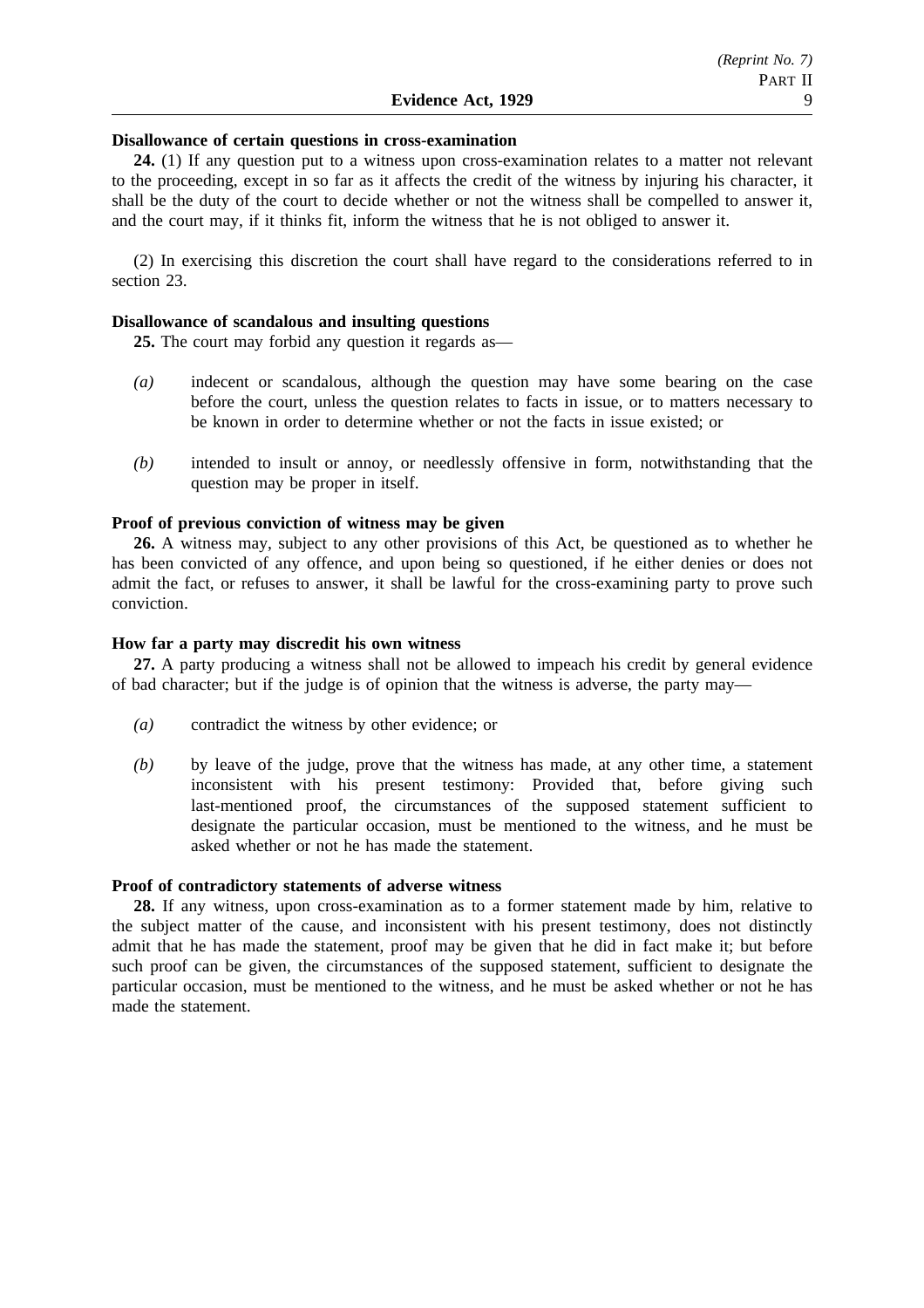## **Cross-examination as to previous statements in writing**

**29.** A witness may be cross-examined as to previous statements made by him in writing, or reduced into writing, relative to the subject matter of the cause, without the writing being shown to him; but if it is intended to contradict the witness by the writing, his attention must, before such contradictory proof can be given, be called to those parts of the writing which are to be used for the purpose of so contradicting him: Provided always, that the judge, at any time during the trial, may require the production of the writing for his inspection; and may thereupon make such use of it, for the purposes of the trial, as he thinks fit.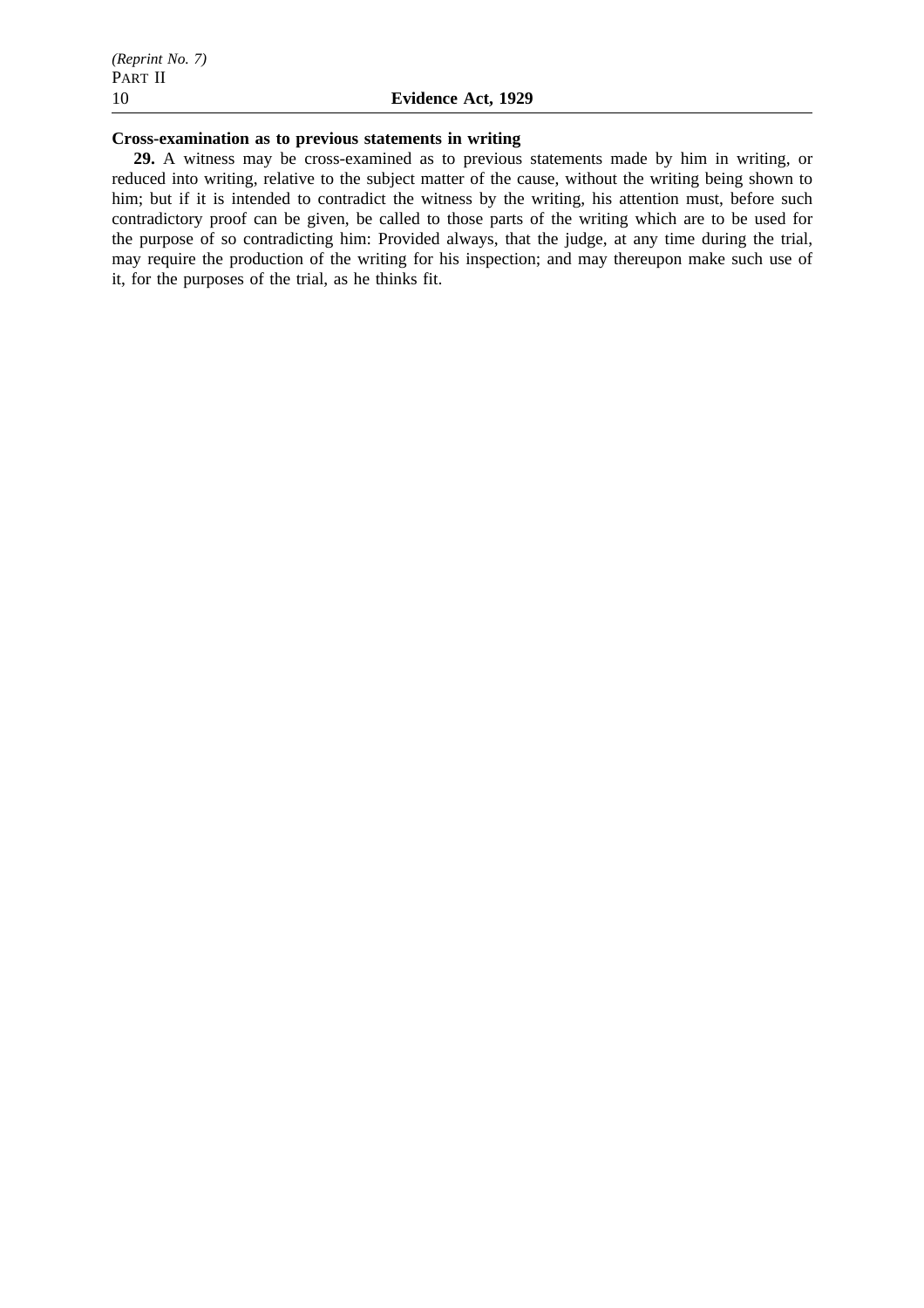### PART III

### MISCELLANEOUS RULES OF EVIDENCE

### **As to comparison of disputed writing**

**30.** Comparison of a disputed writing with any writing proved to the satisfaction of the judge to be genuine shall be permitted to be made by witnesses; and such writings, and the evidence of witnesses respecting the same, may be submitted to the court as evidence of the genuineness or otherwise of the writing in dispute.

### **Attesting witness need not be called in certain cases**

**31.** It shall not be necessary to prove, by the attesting witness, any instrument to the validity of which attestation is not requisite; and such instrument may be proved by admission or otherwise, as if there had been no attesting witness thereto.

\*\*\*\*\*\*\*\*\*\*

### **Discoveries in actions for libel**

**33.** In any action for damages arising out of the publication of any alleged libel and upon any application for discovery, as to any matter relating to the fact of publication as alleged, the defendant shall not be entitled to object to answer upon the ground of tendency to criminate, but shall be compellable to make discovery, unless it appears that there is a reasonable probability of criminal proceedings being instituted against him: Provided always that such discovery shall not be made use of as evidence or otherwise in any other action or proceedings against the defendant.

### **Admissions by accused persons**

**34.** A person may admit on his trial any fact alleged or sought to be proved against him, and such admission shall be sufficient proof of the fact without other evidence: Provided that the admission shall be made by the accused either personally or by his counsel or solicitor in his presence, or, in the case of a body corporate, by its counsel or solicitor.

### **Proof of commission of offence**

**34a.** Where a person has been convicted of an offence, and the commission of that offence is in issue or relevant to any issue in a civil proceeding, the conviction shall be evidence of the commission of that offence admissible against the person convicted or those who claim through or under him but not otherwise: Provided that a conviction other than upon information in the Supreme Court shall not be admissible unless it appears to the court that the admission is in the interests of justice.

## **Proof of adultery**

**34b.** Where in any proceedings in the Supreme Court in its matrimonial causes jurisdiction a person has been found guilty of adultery, the decree or order of the court reciting or based upon that finding shall be admissible in any subsequent proceedings in the Supreme Court in its matrimonial causes jurisdiction as evidence of the adultery as against that person, notwithstanding that the parties to the proceedings in which the finding is tendered are not the same as in the proceedings in which the decree or order was made.

## **Admissibility of documentary evidence as to facts in issue**

**34c.** (1) In any civil proceedings where direct oral evidence of a fact would be admissible, any statement made by a person in a document and tending to establish that fact shall, on production of the original document, be admissible as evidence of that fact if the following conditions are satisfied, that is to say—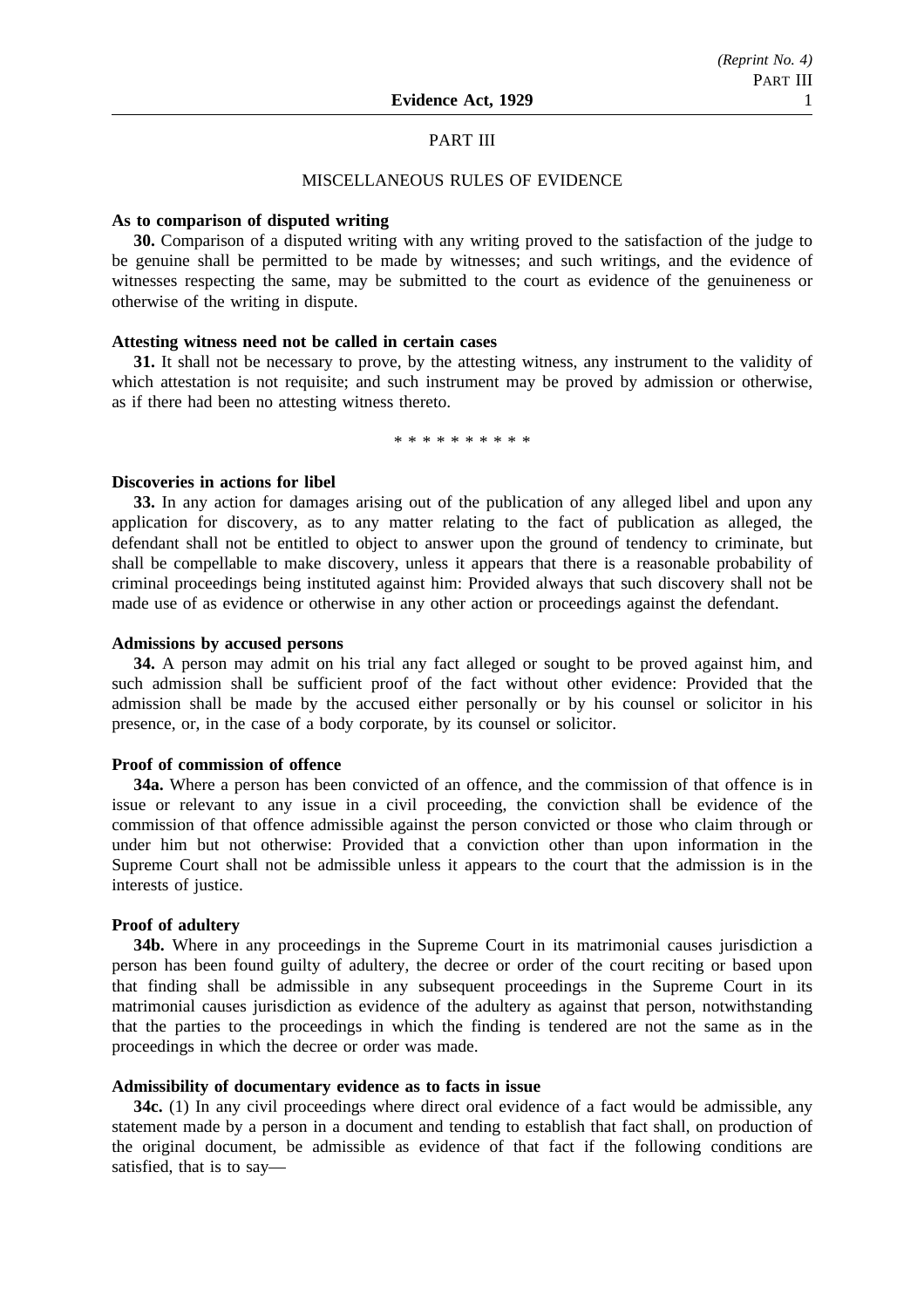- (i) if the maker of the statement either—
	- *(a)* had personal knowledge of the matters dealt with by the statement; or
	- *(b)* where the document in question is or forms part of a record purporting to be a continuous record, made the statement (in so far as the matters dealt with thereby are not within his personal knowledge) in the performance of a duty to record information supplied to him by a person who had, or might reasonably be supposed to have, personal knowledge of those matters; and
- (ii) if the maker of the statement is called as a witness in the proceedings:

Provided that the condition that the maker of the statement shall be called as a witness need not be satisfied if he is dead, or unfit by reason of his bodily or mental condition to attend as a witness, or if he is beyond the seas and it is not reasonably practicable to secure his attendance, or if all reasonable efforts to find him have been made without success.

(2) In any civil proceedings, the court may at any stage of the proceedings, if having regard to all the circumstances of the case it is satisfied that undue delay or expense would otherwise be caused, order that such a statement as is mentioned in subsection (1) of this section shall be admissible as evidence or may, without any such order having been made, admit such a statement in evidence—

- *(a)* notwithstanding that the maker of the statement is available but is not called as a witness;
- *(b)* notwithstanding that the original document is not produced, if in lieu thereof there is produced a copy of the original document or of the material part thereof certified to be a true copy in such manner as may be specified in the order or as the court may approve, as the case may be.

(3) Nothing in this section shall render admissible as evidence any statement made by a person interested at a time when proceedings were pending or anticipated involving a dispute as to any fact which the statement might tend to establish.

(4) For the purposes of this section, a statement in a document shall not be deemed to have been made by a person unless the document or the material part thereof was written, made or produced by him with his own hand, or was signed or initialled by him or otherwise recognized by him in writing as one for the accuracy of which he is responsible.

(5) For the purpose of deciding whether or not a statement is admissible as evidence by virtue of the foregoing provisions, the court may draw any reasonable inference from the form or contents of the document in which the statement is contained, or from any other circumstances, and may, in deciding whether or not a person is fit to attend as a witness, act on a certificate purporting to be the certificate of a legally qualified medical practitioner and where the proceedings are with a jury, the court may in its discretion reject the statement notwithstanding that the requirements of this section are satisfied with respect thereto, if for any reason it appears to it to be inexpedient in the interests of justice that the statement should be admitted.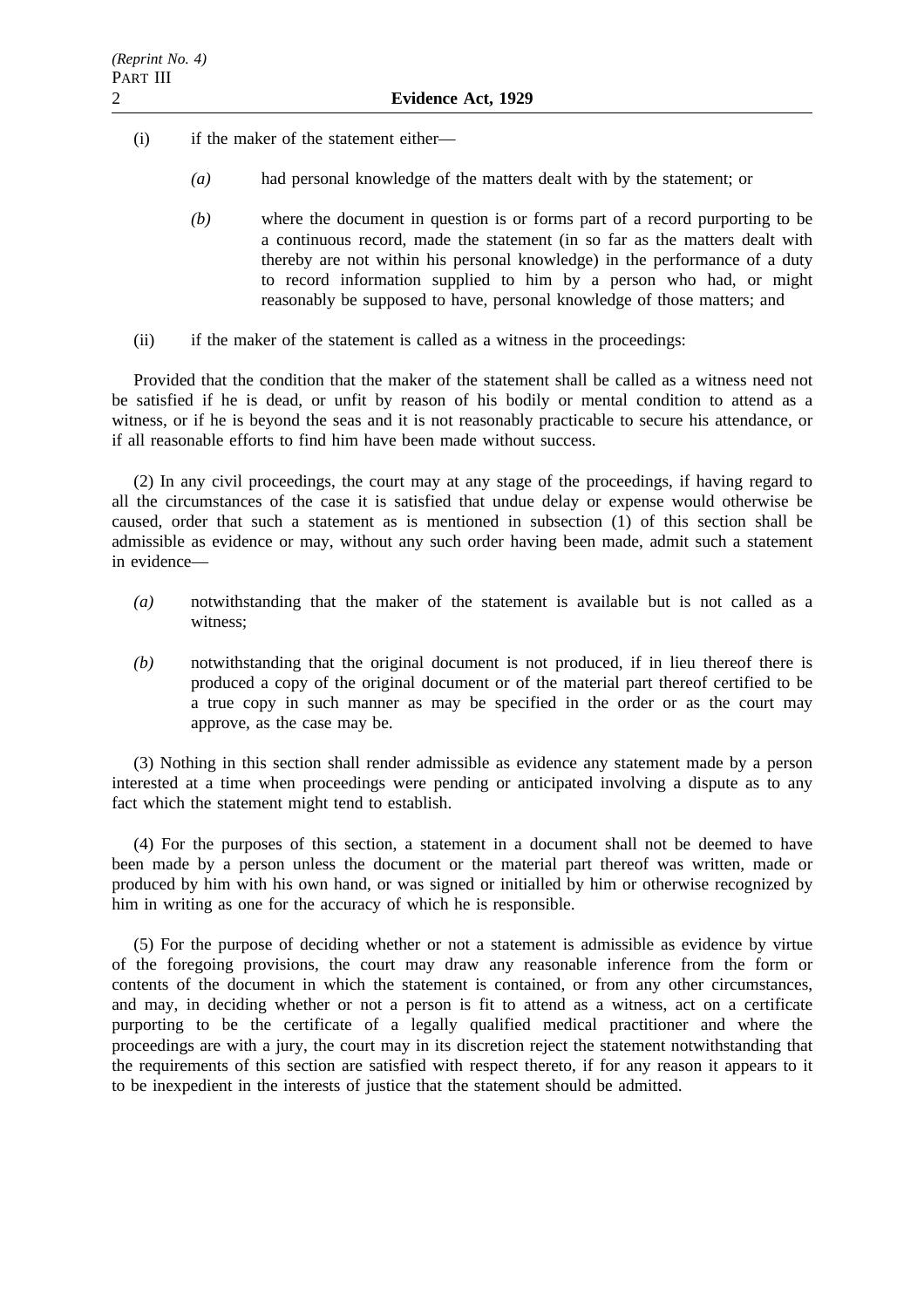### **Statement of victim of sexual offence who is a young child**

**34ca**. (1) Subject to subsection (2), where the alleged victim of a sexual offence is a young child, the court may, in its discretion, admit evidence of the nature and contents of the complaint from a witness to whom the alleged victim complained of the offence if the court, after considering the nature of the complaint, the circumstances in which it was made and any other relevant factors, is of the opinion that the evidence has sufficient probative value to justify its admission.

(2) Such evidence may not be admitted at the trial unless the alleged victim has been called, or is available to be called, as a witness.

## **Weight to be attached to evidence**

**34d.** (1) In estimating the weight, if any, to be attached to a statement rendered admissible as evidence by this Act, regard shall be had to all the circumstances from which any inference can reasonably be drawn as to the accuracy or otherwise of the statement, and in particular to the question whether or not the statement was made contemporaneously with the occurrence or existence of the facts stated, and to the question whether or not the maker of the statement had any incentive to conceal or misrepresent facts.

(2) For the purpose of any rule of law or practice requiring evidence to be corroborated or regulating the manner in which uncorroborated evidence is to be treated, a statement rendered admissible as evidence by this Act shall not be treated as corroboration of evidence given by the maker of the statement.

## **Proof of instrument to validity of which attestation is necessary**

**34e.** Subject as hereinafter provided, in any proceedings, whether civil or criminal, an instrument to the validity of which attestation is requisite may, instead of being proved by an attesting witness, be proved in the manner in which it might be proved if no attesting witness were alive: Provided that nothing in this section shall apply to the proof of wills or other testamentary documents.

### **Presumptions as to documents twenty years old**

**34f.** In any proceedings, whether civil or criminal, there shall, in the case of a document proved, or purporting, to be not less than twenty years old, be made any presumption which immediately before the commencement of this Act would have been made in the case of a document of like character proved, or purporting, to be not less than thirty years old.

#### **Interpretation and savings**

**34g.** (1) In sections 34c to 34f (inclusive) of this Act—

"document" includes books, maps, plans, drawings and photographs:

"statement" includes any representation of fact, whether made in words or otherwise:

"proceedings" includes arbitrations and references, and "court" shall be construed accordingly.

(2) Nothing in sections 34c to 34f (inclusive) of this Act shall—

*(a)* prejudice the admissibility of any evidence which would apart from the provisions of those sections be admissible; or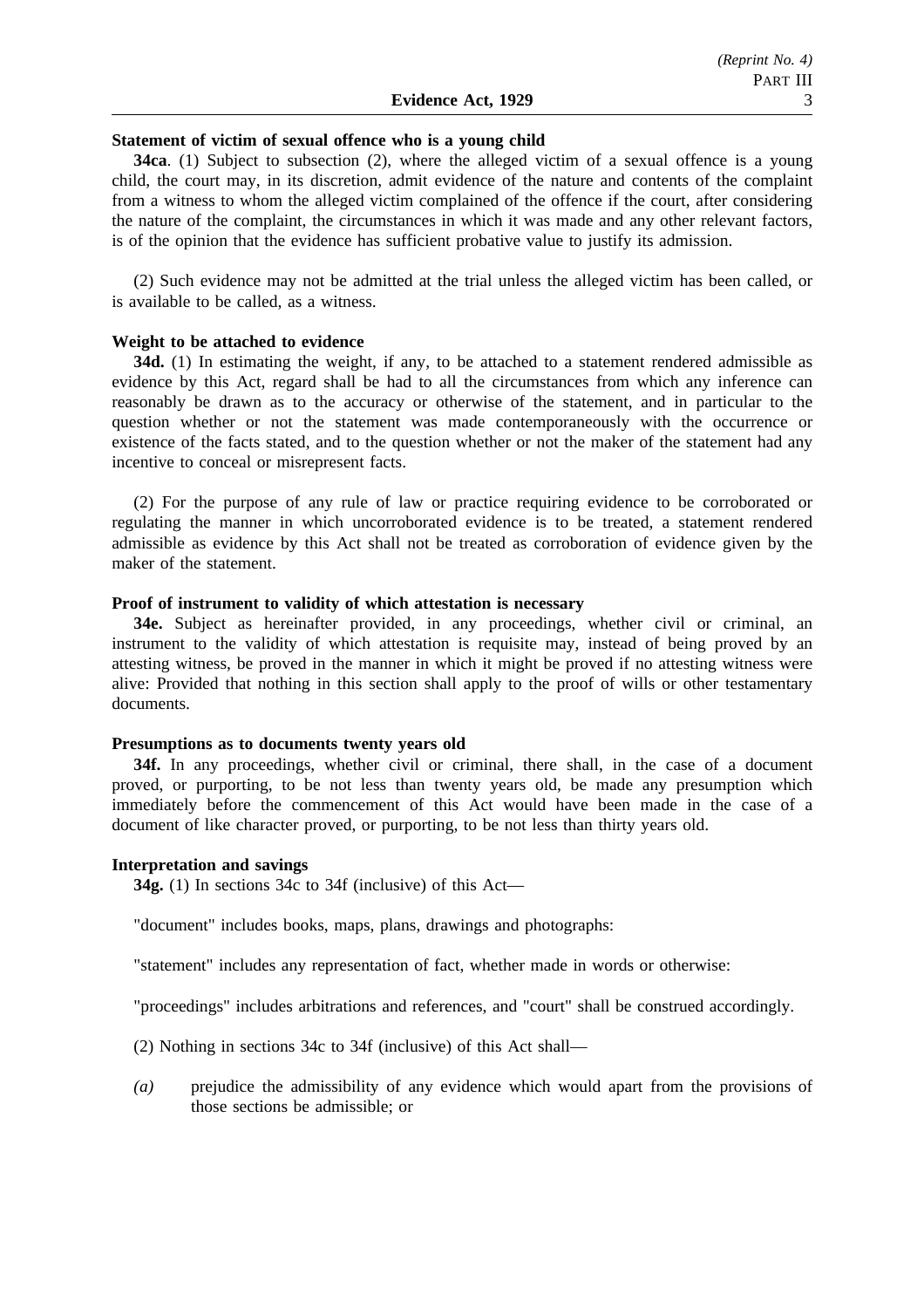*(b)* enable documentary evidence to be given as to any declaration relating to a matter of pedigree, if that declaration would not have been admissible as evidence if those sections had not been enacted.

### **Evidence of access or non-access**

**34h.** In any proceedings a husband or wife may give evidence proving or tending to prove that he or she did or did not have sexual relations with his or her spouse, notwithstanding that any such evidence would prove or tend to prove that any child born to the wife during marriage was illegitimate.

## **Evidence in sexual cases**

**34i.** (1) In proceedings in which a person is charged with a sexual offence, no question shall be asked or evidence admitted—

*(a)* as to the sexual reputation of the alleged victim of the offence;

or

*(b)* except with the leave of the judge, as to the alleged victim's sexual activities before or after the events of and surrounding the alleged offence (other than recent sexual activities with the accused).

(2) In deciding whether leave should be granted under subsection  $(1)(b)$ , the judge shall give effect to the principle that alleged victims of sexual offences should not be subjected to unnecessary distress, humiliation or embarrassment through the asking of questions or admission of evidence of the kind referred to in that subsection and shall not grant leave unless satisfied that the evidence in respect of which leave is sought—

*(a)* is of substantial probative value;

or

*(b)* would, in the circumstances, be likely materially to impair confidence in the reliability of the evidence of the alleged victim,

and that its admission is required in the interests of justice.

(3) Leave shall not be granted under subsection (1)*(b)* authorizing the asking of questions or the admission of evidence the purpose of which is only to raise inferences from some general disposition of the alleged victim.

(4) An application for leave under subsection (1)*(b)* shall be heard and determined in the absence of the jury (if any).

(5) In proceedings in which a person is charged with a sexual offence, the judge is not required by any rule of law or practice to warn the jury that it is unsafe to convict the accused on the uncorroborated evidence of the alleged victim of the offence.

(6) Subsection (5) does not affect the operation of any provision of this or any other Act requiring that the evidence of a witness be corroborated.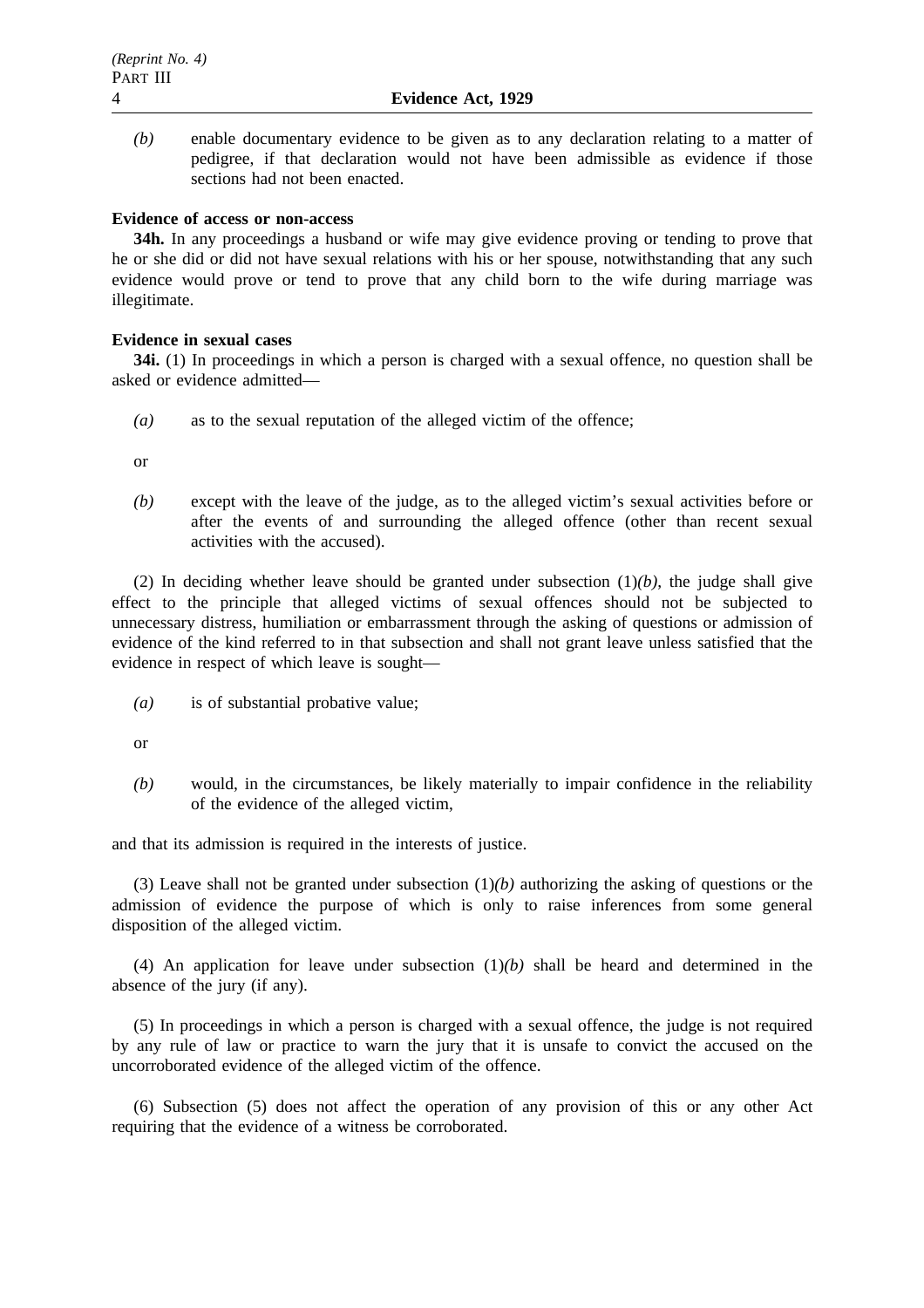(7) In this section—

"evidence" includes an allegation or statement made by way of an unsworn statement:

"sexual activities" includes sexual experience or lack of sexual experience.

### **Special provision for taking evidence where witness is seriously ill**

**34j.** (1) Where a person who may be in a position to give information in relation to an indictable offence is dangerously ill and, in the opinion of a medical practitioner, unlikely to recover from the illness, a magistrate or justice may take a statement from that person.

(2) The statement will be taken on oath unless the person who makes the statement is not liable to the obligation of an oath.

(3) Where a person is subsequently charged with an indictable offence to which the statement is relevant, the statement is admissible in evidence at the preliminary examination or trial of the charge if it is established—

*(a)* that the person from whom the statement was taken is dead or unable to give evidence because of illness or infirmity;

and

*(b)* that the prosecutor or defendant (as the case requires) had reasonable notice of the proposal to take evidence and a reasonable opportunity to attend and cross-examine the person.

### **Admissibility of depositions at trial**

**34k.** (1) Where—

*(a)* a statement from a witness is filed or tendered for the purpose of the preliminary examination of a charge of an indictable offence or oral evidence is taken from a witness at a preliminary examination;

and

*(b)* the witness subsequently dies or becomes so ill or infirm that he or she cannot give evidence at the trial,

the record of the witness's evidence at the preliminary examination may, by leave of the court of trial, be read as evidence at the trial.

(2) Leave to admit evidence for the prosecution under this section will not be granted if the court considers that admission of the evidence without the opportunity of cross-examination would, in the circumstances of the case, be unfair to the defendant.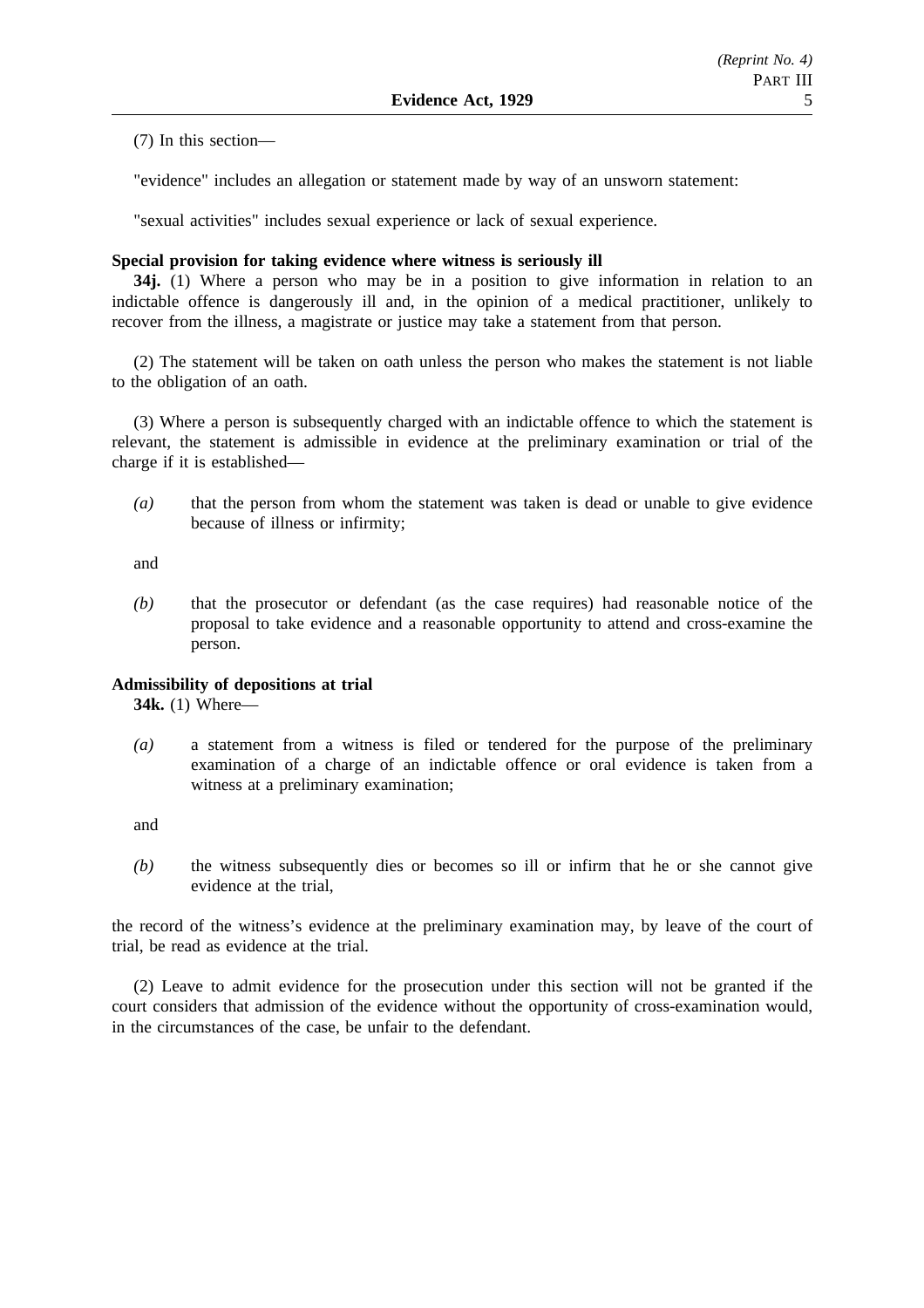## PART IV PUBLIC ACTS AND DOCUMENTS

### **Judicial notice of legislative instruments**

**35.** (1) A court must take judicial notice of a legislative instrument.

(2) In this section—

"legislative instrument" means—

- *(a)* an Act of this State, or an Act or ordinance of any other State or a Territory of the Commonwealth;
- *(b)* an Act of the Imperial Parliament that forms part of the law of this State or of any other State or a Territory of the Commonwealth;
- *(c)* a regulation, rule, by-law or other form of subordinate legislation made under the law of this State or of any other State or a Territory of the Commonwealth;
- *(d)* a proclamation, order or notice published in the *Gazette* or the corresponding official publication of some other State or a Territory of the Commonwealth.

## **Proof of votes and proceedings of Parliament**

**36.** All documents purporting to be copies of the votes and proceedings or journals or minutes of either House of Parliament, or of papers presented to either House of Parliament, if purporting to be printed by the Government Printer, shall on their mere production be admitted as evidence thereof.

## **Evidentiary value of official publications**

**37.** The *Gazette* or the corresponding official publication of some other State or a Territory of the Commonwealth is admissible in any legal proceedings as evidence of any legislative, judicial or administrative acts published or notified in it.

### **Proof of** *Gazette*

**37a.** The mere production of a paper purporting to be the *Gazette* shall in all courts be evidence that the paper is the *Gazette* and was published on the day on which it bears date.

### **Proof of printing by Government Printer**

**37b.** The mere production of a paper purporting to be printed by the Government Printer or by the authority of the Government of the State shall in all courts be evidence that the paper was printed by the Government Printer or by such authority.

### **Proof of Imperial orders-in-Council**

**37c.** (1) In this section—

"Imperial order-in-Council" means—

- *(a)* any letters patent or Imperial order-in-Council;
- or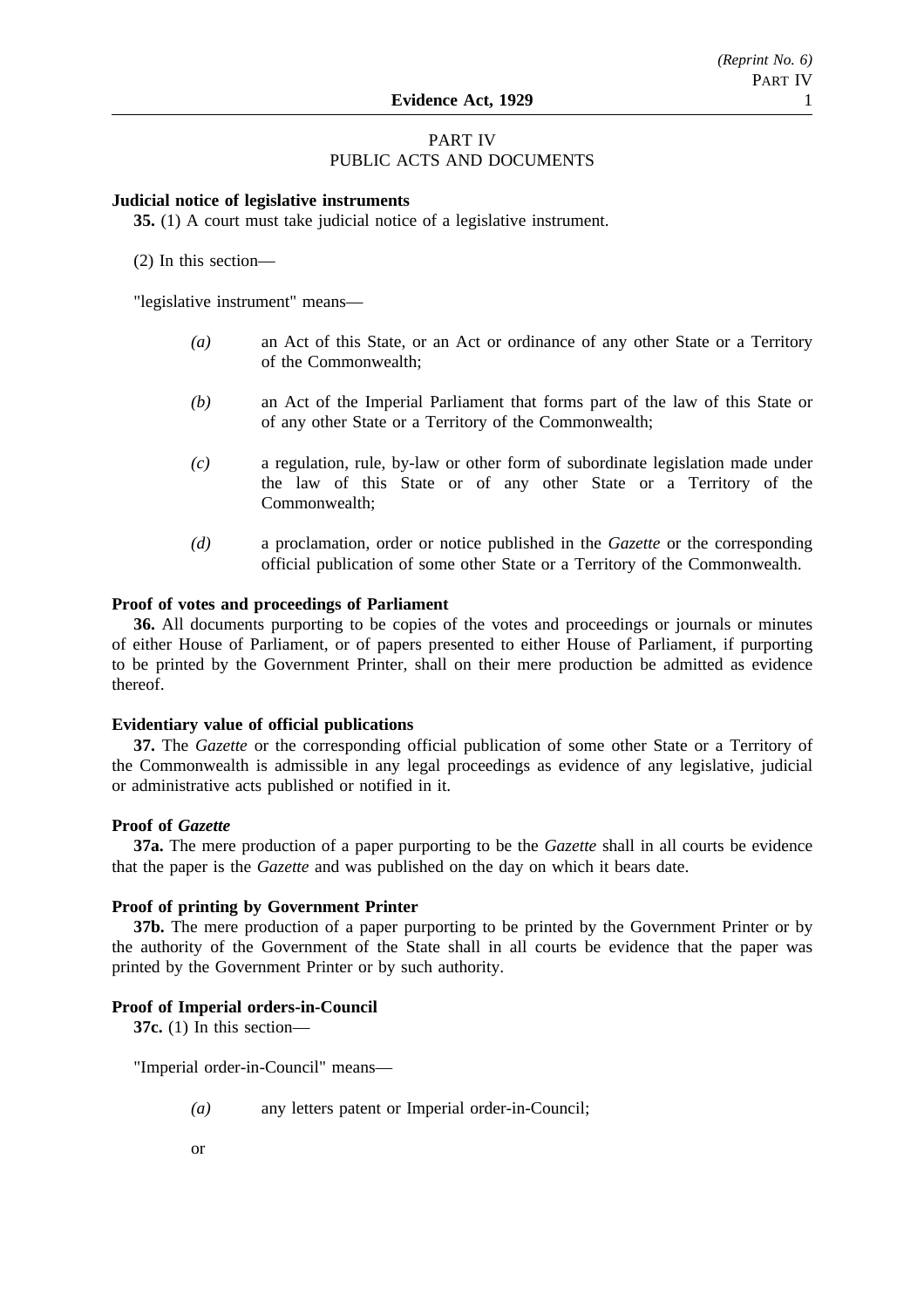*(b)* any admiralty map or chart issued by, or under the authority of, the Government of Great Britain, or the United Kingdom.

(2) Evidence of the making and contents of an Imperial order-in-Council may be given by production of a document purporting to be certified by the Secretary to the Attorney-General as a true copy of the Imperial order-in-Council.

(3) A statement in a document produced in evidence under subsection (2) of this section as to the date of publication of the Imperial order-in-Council shall be evidence that the Imperial order-in-Council was published on that date.

## **Foreign and Colonial Acts of State, judgments, etc., provable by copies**

**38.** (1) Evidence of any proclamation, treaty, or other act of State, of any foreign State, or in any part of His Majesty's Dominions outside the Commonwealth and other than the United Kingdom, may be given by the production of a document, purporting to be a copy thereof and—

- *(a)* proved to be an examined copy thereof; or
- *(b)* purporting to be sealed with the seal of the foreign State or of the said part of His Majesty's Dominions.

(2) Evidence of any judgment, decree, order or other judicial proceeding of any court of justice in the United Kingdom or in any foreign State or part of His Majesty's Dominions outside the Commonwealth and other than the United Kingdom (including any affidavit, pleading, or other legal document filed or deposited in the court) may be given by the production of a document purporting to be a copy thereof; and

- *(a)* proved to be an examined copy thereof; or
- *(b)* purporting to be sealed with the seal of such court; or
- *(c)* purporting to be signed by a judge of such court with a statement in writing attached by him to his signature that such court has no seal, and without proof of his judicial character, or of the truth of such statement.

(3) If any such document as aforesaid purports to be sealed or signed as aforesaid it shall be admissible without proof of the seal or of the signature as the case may be.

### **Public documents provable by examined or certified copy**

**39.** (1) Whenever any book or other document is of such a public nature as to be admissible in evidence on its mere production from the proper custody, and no Act exists which renders its contents provable by means of a copy, any copy thereof or extract therefrom shall be admissible in evidence,

- *(a)* if it is proved to be an examined copy or extract; or
- *(b)* it purports to be signed and certified as a true copy or extract by the officer to whose custody the original is entrusted.

(2) Every such officer is hereby required to furnish such certified copy or extract to any person applying for the same at a reasonable time, upon payment of a reasonable sum for the same, not exceeding five cents for every folio of ninety words.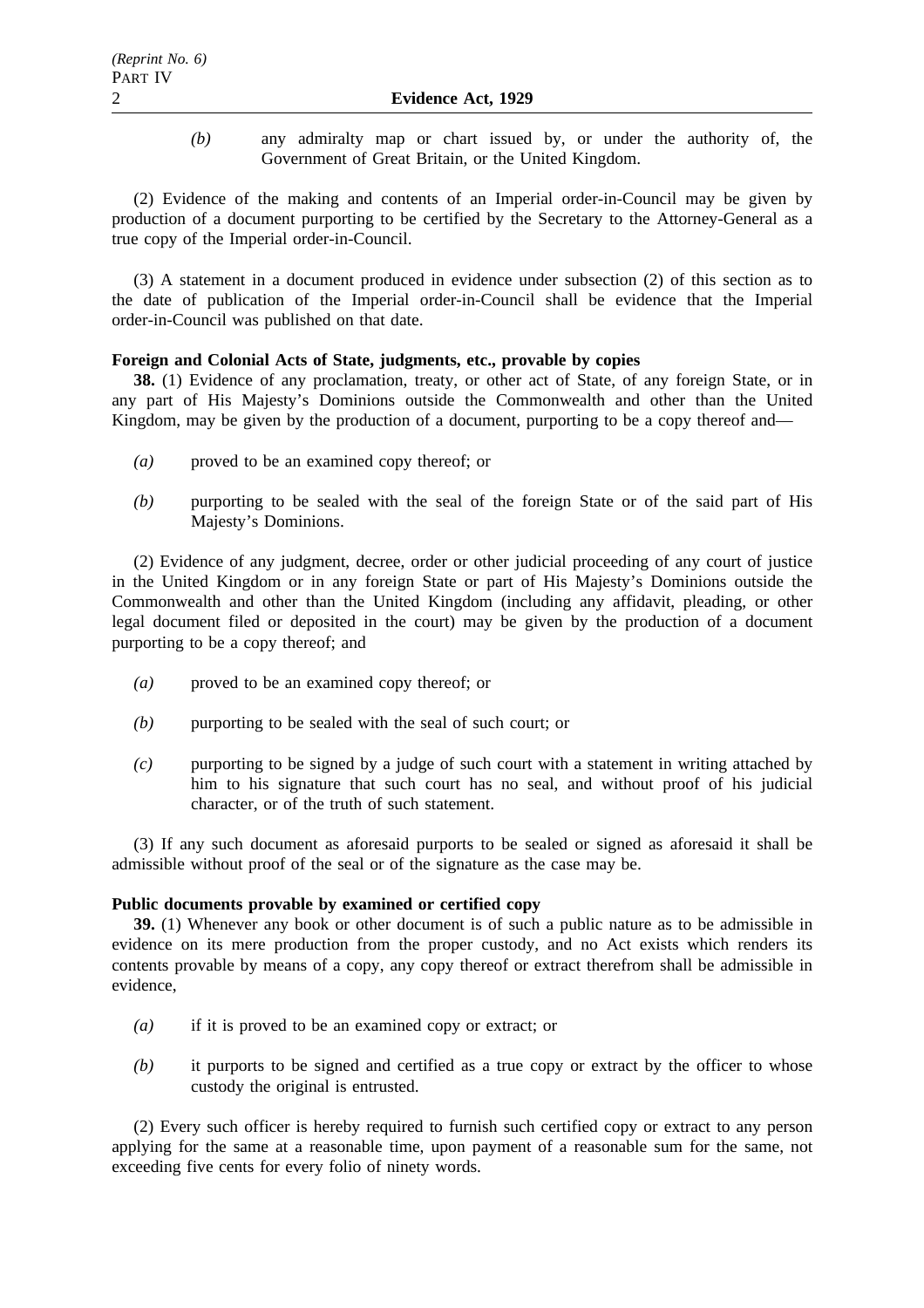### **Proof of documents by examined or certified copies**

**40.** Whenever any book, or other document, in the United Kingdom, or in any part of His Majesty's Dominions outside the Commonwealth and other than the United Kingdom, is provable (according to the law of England, or of the said part of His Majesty's Dominions) by means of a copy, any copy thereof or extract therefrom shall be admissible in evidence if it—

- *(a)* is proved to be an examined copy or extract; or
- *(b)* purports to be signed and certified as a true copy or extract by some officer who shall further certify that he is the officer to whose custody the original is entrusted.

### **Certifying a false document**

**41.** If any officer authorized or required by this Act to furnish any certified copy or extract shall wilfully certify any document as being a true copy or extract, knowing that the same is not a true copy or extract, as the case may be, he shall be guilty of an offence, and be liable, on conviction, to imprisonment with hard labour for any term not less than eighteen months or more than three years.

## **Proof of conviction or acquittal of an indictable offence**

**42.** (1) The information, trial, and conviction, or acquittal of any person for an indictable offence may be proved by a certificate purporting to be under the hand of the Chief Clerk of the Supreme Court or the associate or other officer having the custody of the records of the court where such conviction, or acquittal took place, or of the deputy of such associate or other officer.

(2) The certificate may set forth the substance and effect of the record omitting the formal parts thereof.

(3) A conviction for any offence committed in any other State or any Territory of the Commonwealth may be proved by a like certificate.

(4) No proof shall be required of the handwriting or official position of any person certifying in pursuance of this section.

(5) The mode of proof authorized by this section shall be in addition to and not to the exclusion of any other authorized mode of proof.

### **Proof of convictions and orders of courts of summary jurisdiction**

**43.** (1) Any conviction, order of dismissal or other order made by a court of summary jurisdiction may be proved in any court whatever by the production of a copy of such conviction, order of dismissal or other order, purporting to be certified by the clerk of the court by which such conviction, order of dismissal or other order was made, or by the deputy of such clerk.

(2) No proof shall be required of the signature or official character of the person appearing to have signed any such copy as aforesaid.

(3) This section shall apply to any conviction, order of dismissal or other order made before or after the commencement of this Act.

(4) In this section the expression "court of summary jurisdiction" shall mean any court, by whatever name called, which in any State or Territory of the Commonwealth has jurisdiction to try offences summarily.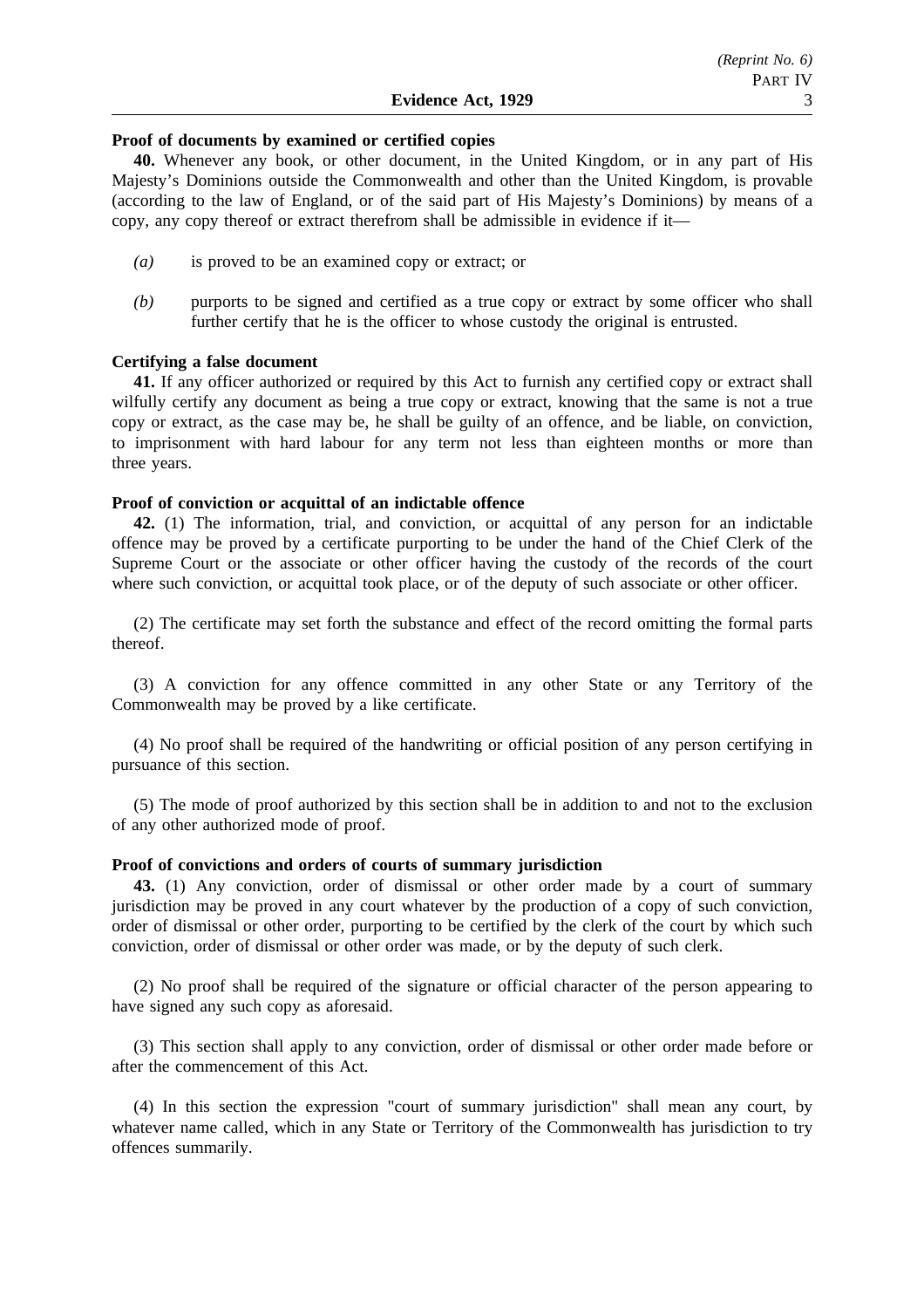## **Proof of identity of person convicted in another State**

**43a.** For the purpose of proving the identity of any person alleged to have been convicted in any other State, or any Territory of the Commonwealth, an affidavit substantially in the form of the Fourth Schedule shall be admissible in evidence in all courts and shall be *prima facie* evidence that the person whose finger-prints are exhibited thereto—

- *(a)* is the person who in any document exhibited to the said affidavit and purporting to be a certificate of conviction or a certified copy of conviction, is referred to as having been convicted:
- *(b)* has been convicted of the offences mentioned in the said affidavit.

## **Registers of British vessels and certificates of registry admissible as** *prima facie* **evidence of their contents**

**44.** (1) Every register of vessels kept under any of the Acts of the Imperial Parliament relating to the registry of British vessels, may be proved either by the production of the original or by an examined copy thereof, or by a copy thereof purporting to be certified under the hand of the person having the charge of the original.

(2) Every such register, or such copy of a register, and also every certificate of registry granted under any of the said Acts relating to the registry of British vessels, and purporting to be signed as required by law, shall be received in evidence as *prima facie* proof of all the matters contained or recited in such register when the register or such copy thereof as aforesaid is produced, and of all matters contained or recited in or endorsed on such certificate of registry when the said certificate is produced.

## **Documents relating to transportation of persons or goods**

**45.** (1) An apparently genuine document purporting to be a document of a prescribed nature and to relate to the transportation or shipment of any person or goods, from one place to another—

*(a)* shall be admissible in evidence on production without further proof;

and

*(b)* shall be evidence of any fact stated, or referred to, in the document, or to be inferred from the document, and where the document relates to the shipment of goods, shall be evidence that the ownership of goods referred to in the document is in the consignee named in the document or his assignee.

(2) Evidence of the description of any package or property, or of any inscription or mark upon any package or property shall be admissible (without production of the original inscription or mark) for the purpose of raising an inference as to the identity of the package or property with that referred to in a document admissible in evidence under this section.

(3) For the purpose of determining the evidentiary weight, if any, of a document admitted in evidence under this section, consideration shall be given to the source from which the document is produced, the safeguards (if any) that have been taken to ensure its accuracy and any other relevant matters.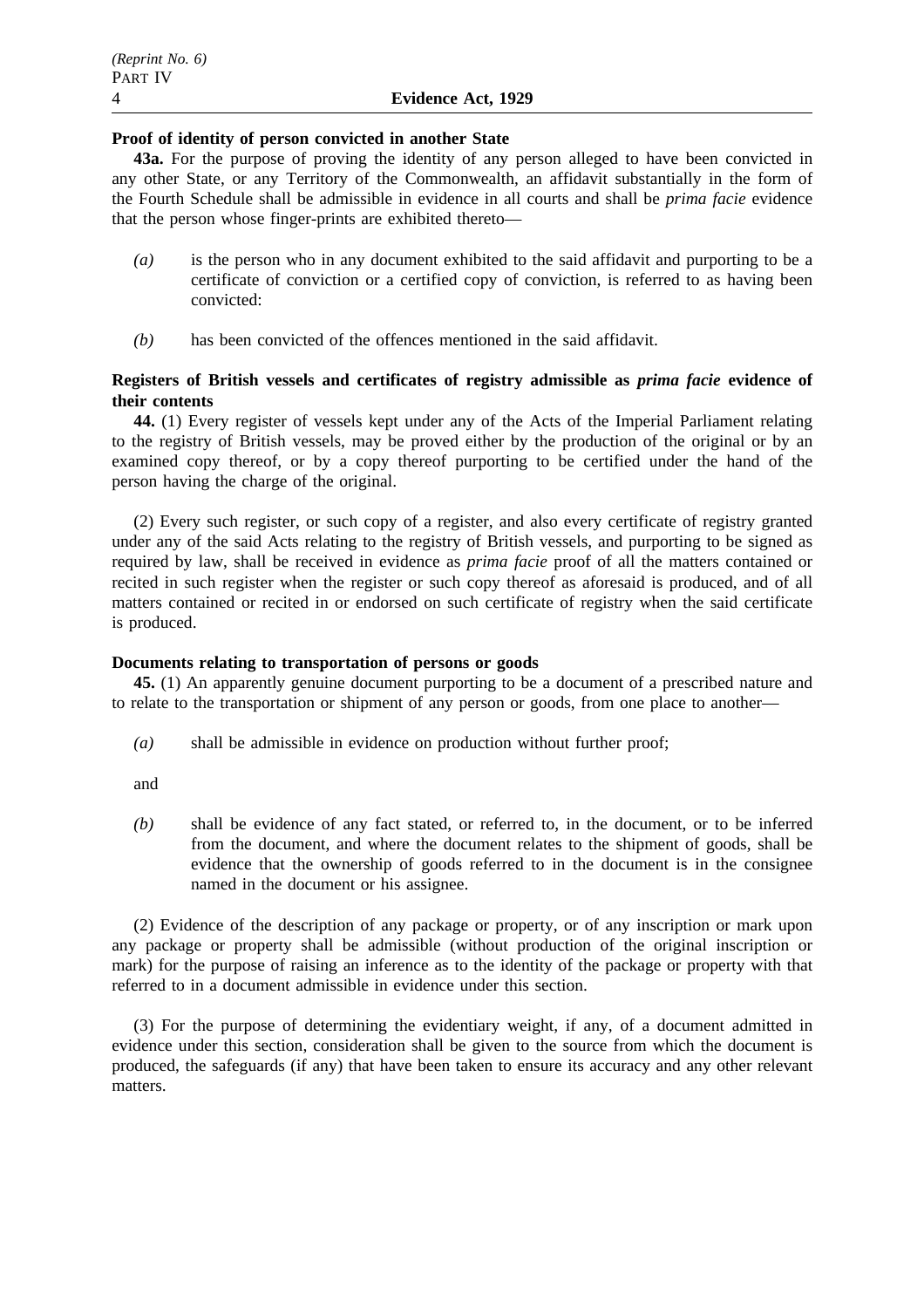(4) In this section—

"document of a prescribed nature" means—

- *(a)* bill of lading, manifest, shipping receipt, consignment note, way-bill, delivery sheet, register or order, invoice, ticket, passenger list or register, and any document of a like nature;
- or
- *(b)* any reproduction of any such document by photographic, photostatic, lithographic or other like process:

"shipment" means carriage by any means by air, land or water.

## **Admission of business records in evidence**

**45a.** (1) An apparently genuine document purporting to be a business record—

*(a)* shall be admissible in evidence without further proof;

and

*(b)* shall be evidence of any fact stated in the record, or any fact that may be inferred from the record (whether the inference arises wholly from the matter contained in the record, or from that matter in conjunction with other evidence).

(2) A document shall not be admitted in evidence under this section if the court is of the opinion—

- *(a)* that the person by whom, or at whose direction, the document was prepared can and should be called by the party tendering the document to give evidence of the matters contained in the document;
- *(b)* that the evidentiary weight of the document is slight and is outweighed by the prejudice that might result to any of the parties from the admission of the document in evidence;

or

*(c)* that it would be otherwise contrary to the interests of justice to admit the document in evidence.

(3) For the purpose of determining the evidentiary weight, if any, of a document admitted in evidence under this section, consideration shall be given to the source from which the document is produced, the safeguards (if any) that have been taken to ensure its accuracy, and any other relevant matters.

(4) In this section—

"business" means business, occupation, trade or calling and includes the business of any governmental or local governmental body or instrumentality: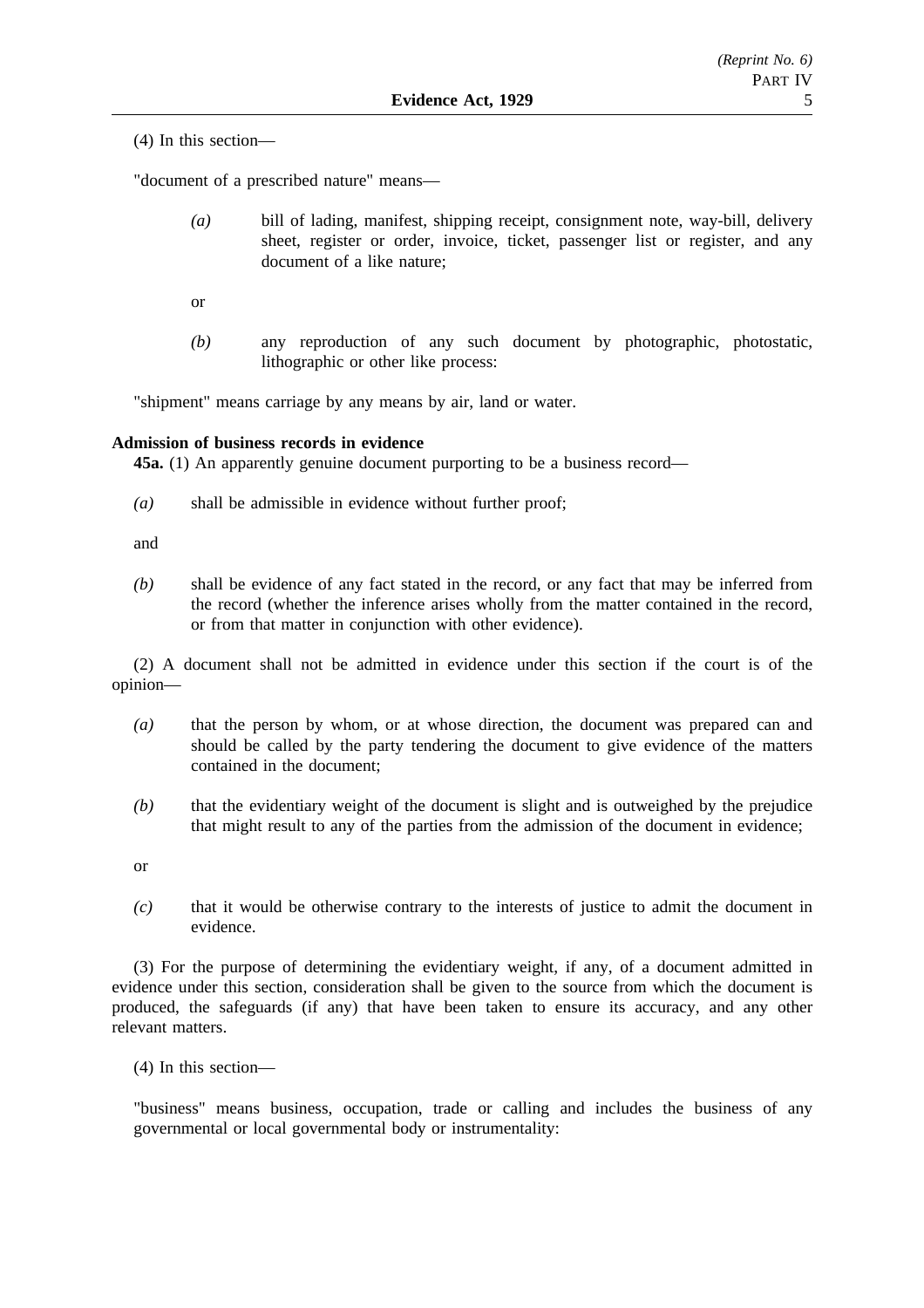"business record" means—

- *(a)* any book of account or other document prepared or used in the ordinary course of a business for the purpose of recording any matter relating to the business;
- or
- *(b)* any reproduction of any such record by photographic, photostatic, lithographic or other like process.

## **Admission of certain documents in evidence**

**45b.** (1) An apparently genuine document purporting to contain a statement of fact, or written, graphical or pictorial matter in which a statement of fact is implicit, or from which a statement of fact may be inferred shall, subject to this section, be admissible in evidence.

(2) A document shall not be admitted in evidence under this section where the court is not satisfied that the person by whom, or at whose direction, the document was prepared could, at the time of the preparation of the document have deposed of his own knowledge to the statement that is contained or implicit in, or may be inferred from, the contents of the document.

(3) A document shall not be admitted in evidence under this section if the court is of the opinion—

- *(a)* that the person by whom, or at whose direction, the document was prepared can and should be called by the party tendering the document to give evidence of the matters contained in the document;
- *(b)* that the evidentiary weight of the document is slight and is outweighed by the prejudice that might result to any of the parties from the admission of the document in evidence;

or

*(c)* that it would be otherwise contrary to the interests of justice to admit the document in evidence.

(4) In determining whether to admit a document in evidence under this section, the Court may receive evidence by affidavit of any matter pertaining to the admission of that document in evidence.

(5) For the purpose of determining the evidentiary weight, if any, of a document admitted in evidence under this section, consideration shall be given to the source from which the document was produced, the safeguards (if any) that have been taken to ensure its accuracy, and any other relevant matters.

(6) In this section—

"document" means—

- *(a)* any original document;
- or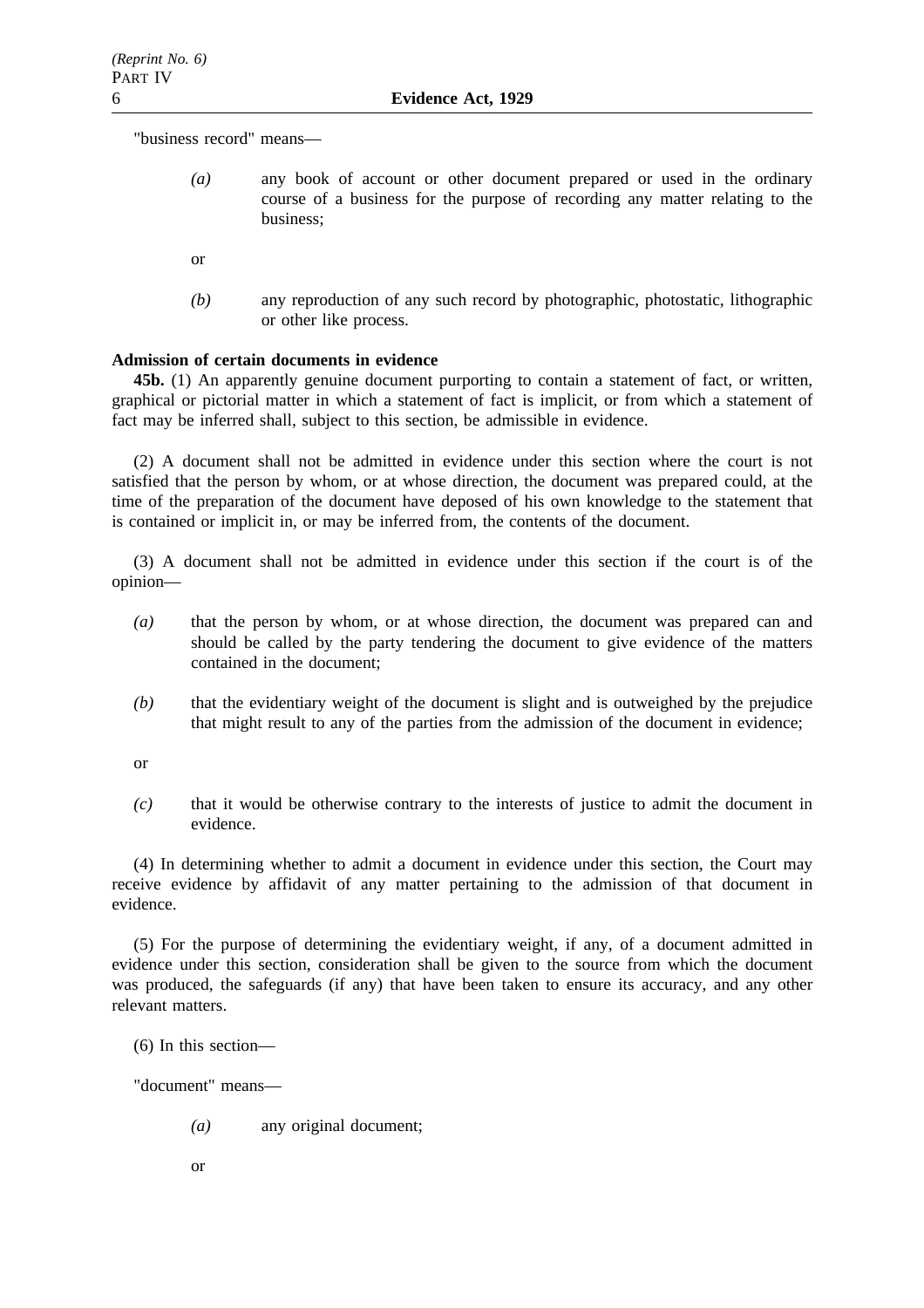*(b)* any reproduction of an original document by photographic, photostatic or lithographic or other like process.

## **Modification of best evidence rule**

**45c**. (1) A document that accurately reproduces the contents of another document is admissible in evidence before a court in the same circumstances, and for the same purposes, as that other document (whether or not that other document still exists).

(2) In determining whether a particular document accurately reproduces the contents of another, a court is not bound by the rules of evidence and, in particular—

- *(a)* the court may rely on its own knowledge of the nature and reliability of the processes by which the reproduction was made;
- *(b)* the court may make findings based on the certificate of a person with knowledge and experience of the processes by which the reproduction was made;
- *(c)* the court may make findings based on the certificate of a person who has compared the contents of both documents and found them to be identical;
- *(d)* the court may act on any other basis it considers appropriate in the circumstances.

(3) This section applies to reproductions made—

- *(a)* by an instantaneous process;
- *(b)* by a process in which the contents of a document are recorded (by photographic, electronic or other means) and the reproduction is subsequently produced from that record;

or

*(c)* in any other way.

(4) Where a reproduction is made by an approved process, it will be presumed that it accurately reproduces the contents of the document purportedly reproduced unless the contrary is established.

(5) The above reference to an approved process is a reference to a process prescribed by regulation for the purposes of this subsection.

(6) Where a court admits or refuses to admit a document under this section, the court must, if so requested by a party to the proceedings, state the reason for its decision.

(7) A person who gives a certificate for the purposes of this section knowing it to be false is guilty of an indictable offence.

Penalty: Division 5 imprisonment.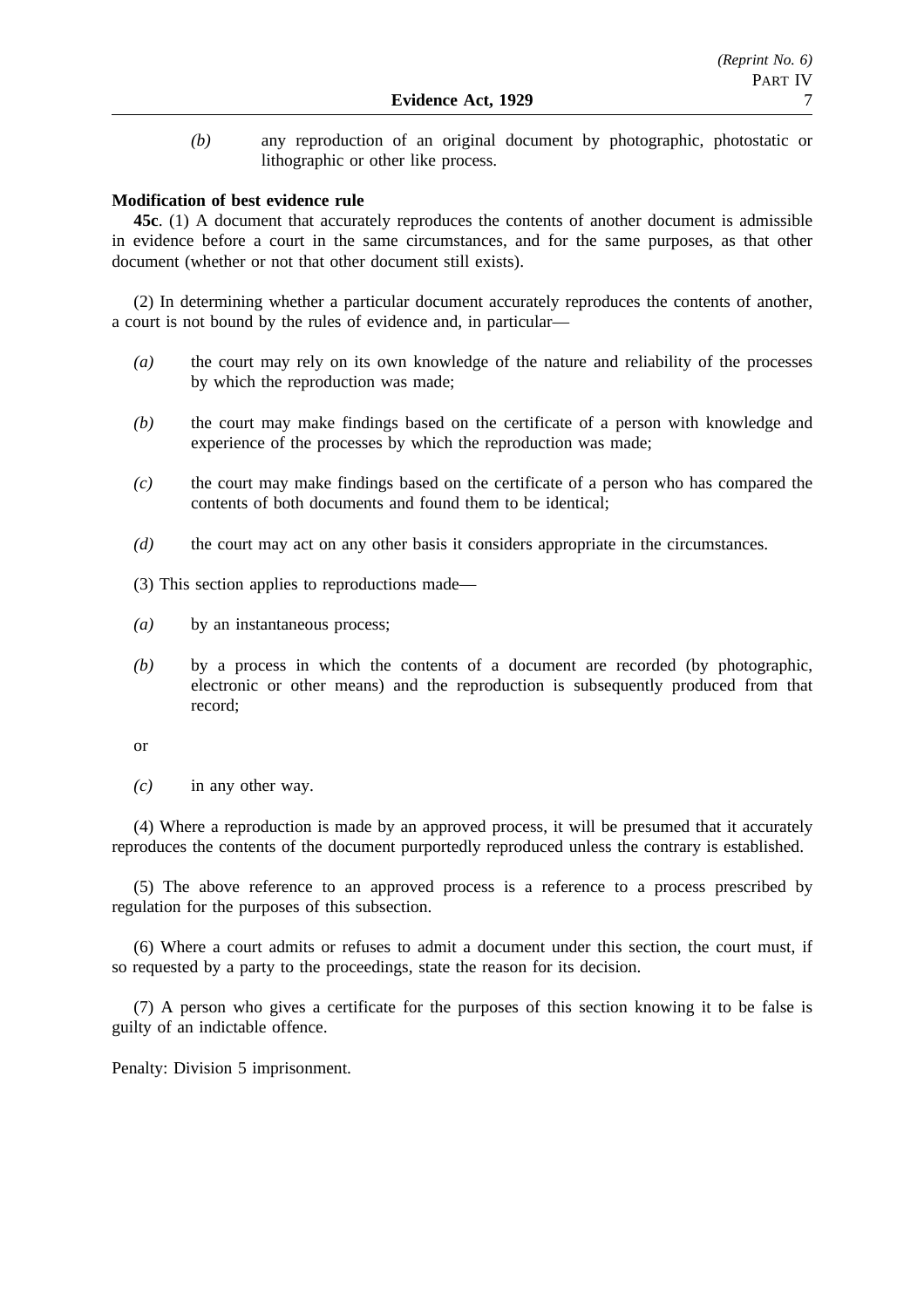## PART V

## BANKING RECORDS

### **Interpretation**

**46.** In this Part—

"bank" means—

- *(a)* a body corporate carrying on the business of banking in a State or Territory of the Commonwealth;
- *(b)* a building society;
- *(c)* a credit union;
- or
- *(d)* any other body that accepts money on deposit from the public:

"banking records" means—-

- *(a)* books of account, accounts, and accounting records (including working papers and other documents necessary to explain the methods and calculations by which accounts are made up);
- *(b)* books, diaries, or other records used in the course of carrying on the business of a bank;
- *(c)* cheques, bills of exchange, promissory notes, deposit slips, orders for the payment of money, invoices, receipts and vouchers;

and

*(d)* securities, and documents of title to securities,

in the possession or control of a bank:

"copy", in relation to a banking record made by microfilming or by a mechanical or electronic process, means a document produced from the record containing, in an intelligible form, the information stored in the record.

## **Admission of banking record in evidence**

**47.** (1) Subject to subsection (2), a copy of a banking record is admissible in legal proceedings as evidence—

*(a)* of the record;

and

*(b)* of the transactions or matters to which the record relates.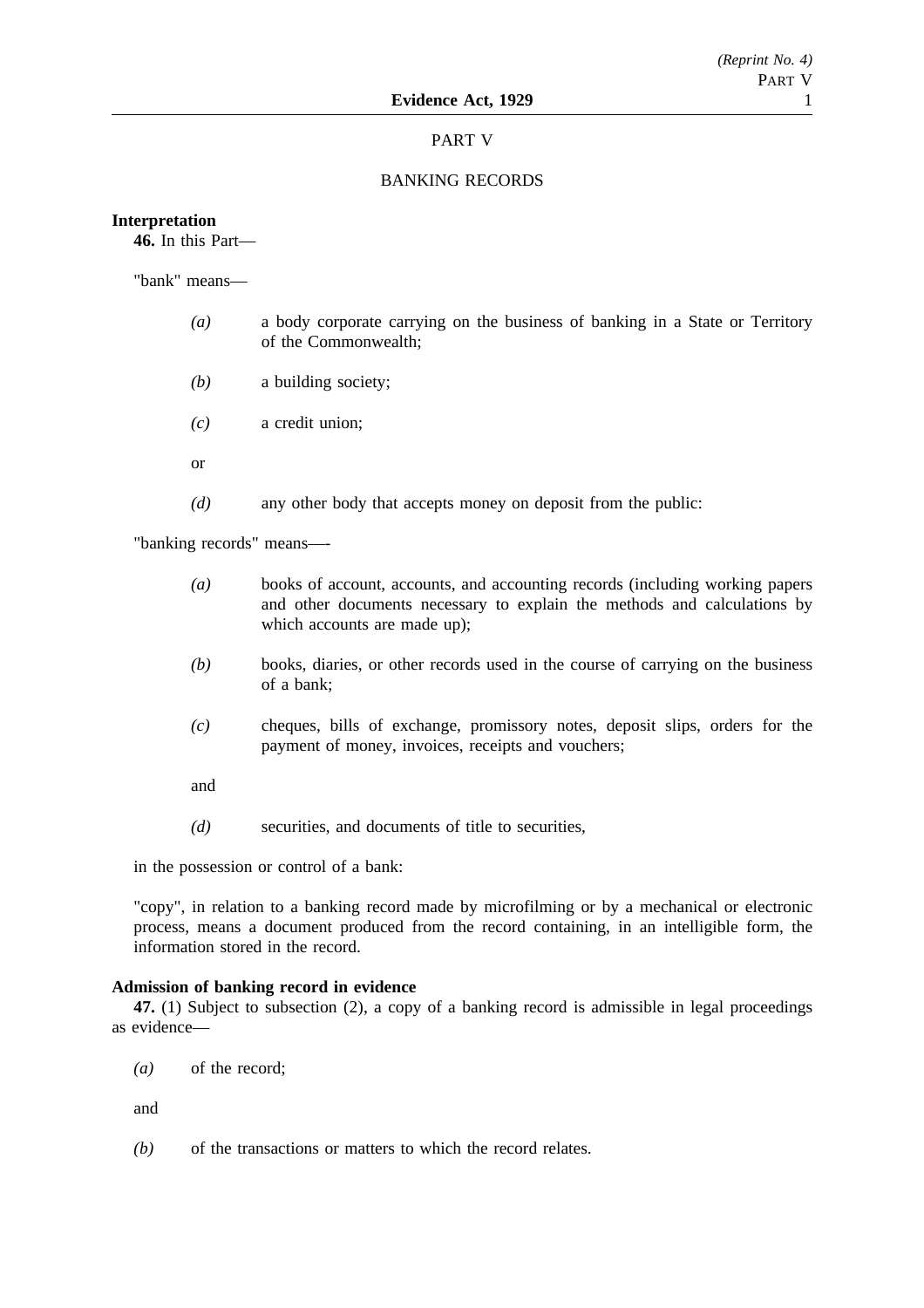(2) The copy shall not be admitted in evidence unless it is first proved—

- *(a)* that the record was compiled in the ordinary course of business;
- *(b)* that the record is in the custody or control of the bank;

and

*(c)* that reasonable steps have been taken to ensure that the copy is an accurate copy of the record, or accurately reproduces information stored in the record.

(3) Evidence may be given orally or by affidavit by an officer of the bank for the purpose of proving the matters referred to in subsection (2).

## **Evidence of non-existence of account may be given by affidavit**

**48.** An affidavit made by an officer of a bank stating that a person named in the affidavit had at a time, or over a period, specified in the affidavit no account at the bank, or at a specified branch, is admissible in legal proceedings as evidence of the fact stated.

\*\*\*\*\*\*\*\*\*\*

### **Power to order inspection of banking records, etc.**

**49.** (1) On the application of any party to a legal proceeding a judge may order that such party be at liberty to inspect and take copies of a banking record for any of the purposes of such proceedings.

(1a) Where—

- *(a)* a Judge of the Supreme Court;
- *(b)* a District Court Judge;
- or
- *(c)* a Magistrate,

is satisfied on the application of a member of the police force or an officer of the Corporate Affairs Commission that it would be in the interests of the administration of justice to permit the applicant to inspect and take copies of banking records, the Judge may order that the applicant be at liberty to inspect and take copies of those banking records.

(2) An order under this section may be made either with or without summoning the bank or any other person, and shall be served on the bank three clear days before the same is to be obeyed, unless the judge otherwise directs. Any Sunday or public holiday shall be excluded from the computation of time under this section.

(3) Subject to subsection (4), where an order is made under subsection (1a), the applicant shall cause a copy of the order to be served personally or by post on the person subject to investigation within six months of the date of the order or such further period as may be allowed by a Judge.

Penalty: One thousand dollars.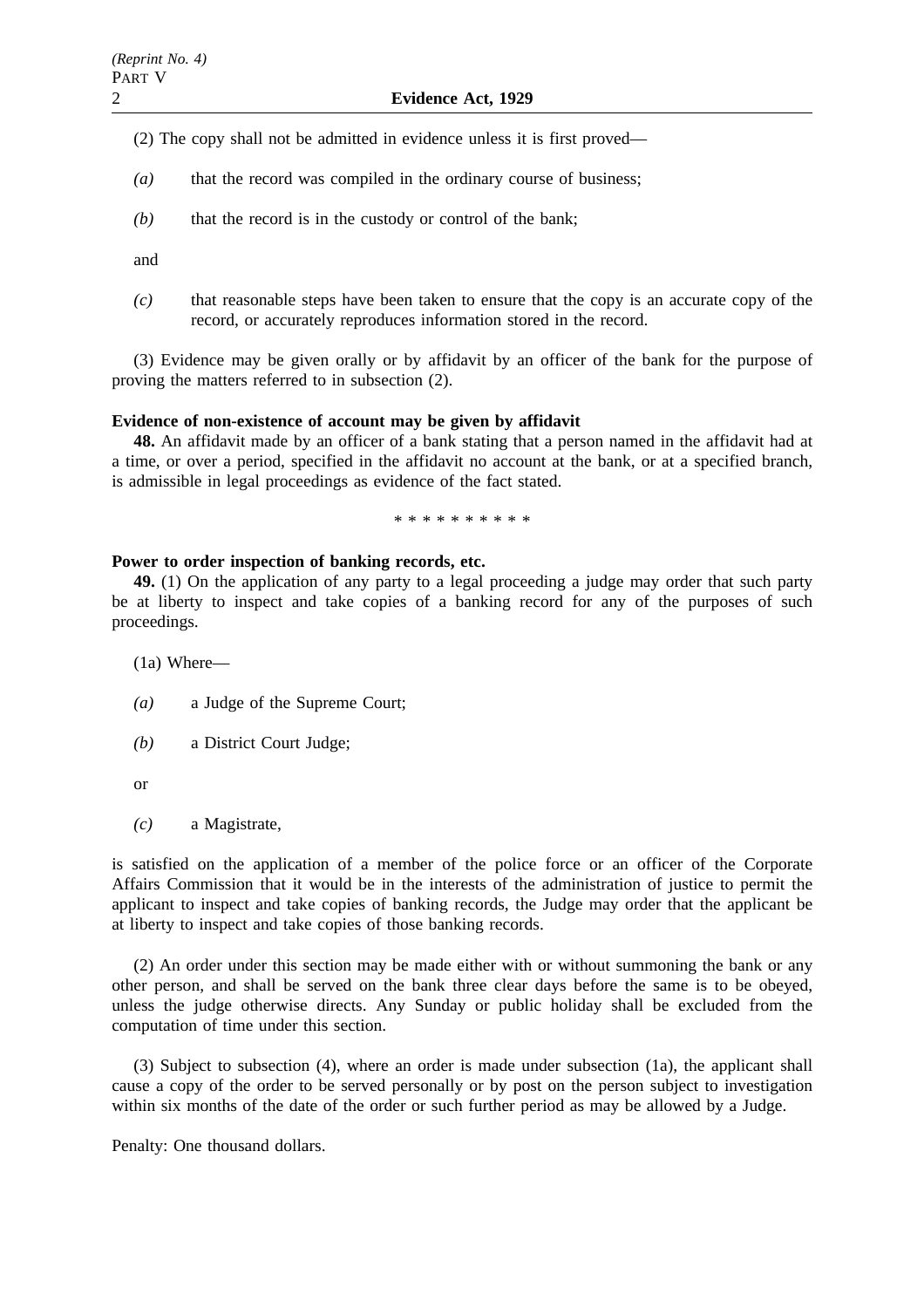(4) Service of a copy of an order is not required under subsection (3)—

*(a)* if evidence of the commission of an offence was obtained in pursuance of the order and, within the period allowed under subsection (3) for service of a copy of the order, the person subject to investigation is charged with that offence;

or

*(b)* if the whereabouts of the person on whom the copy is to be served is unknown and not ascertainable by reasonable inquiry.

(5) A reference in subsection (3) or (4) to the person subject to investigation shall be construed as a reference to the person to whose financial transactions the banking records subject to inspection in pursuance of an order under subsection (1a) relate.

(6) Copies of applications made under subsection (1a) shall be retained for a period of six years—

*(a)* in the case of applications made by members of the police force—by the Commissioner of Police;

and

*(b)* in the case of applications made by officers of the Corporate Affairs Commission—by the Corporate Affairs Commission.

(7) The Commissioner of Police shall in each calendar year report to the Minister responsible for the police force the number of applications made under subsection (1a) by members of the police force during the previous calendar year, and the Corporate Affairs Commission shall in each calendar year report to the Minister to whom it is responsible the number of applications made under subsection (1a) by officers of the Commission during the previous calendar year.

(8) A report under subsection (7) may be incorporated in any other annual report that the Commissioner of Police or the Corporate Affairs Commission (as the case may be) is required by or under statute to make to the Minister to whom the report under that subsection is to be submitted.

(9) A person who divulges, otherwise than in the course of his official duties, information obtained by him by virtue of an order under subsection (1a) shall be guilty of an offence and liable to a penalty not exceeding five thousand dollars.

### **Bank not compellable to produce records except under order**

**50.** A bank or officer of a bank shall not in any legal proceeding to which the bank is not a party be compellable—

- *(a)* to produce any banking record, the contents of which can be proved under this Act; or
- *(b)* to appear as a witness to prove the matters, transactions, and accounts recorded in a banking record,

unless by order of a judge made for special cause.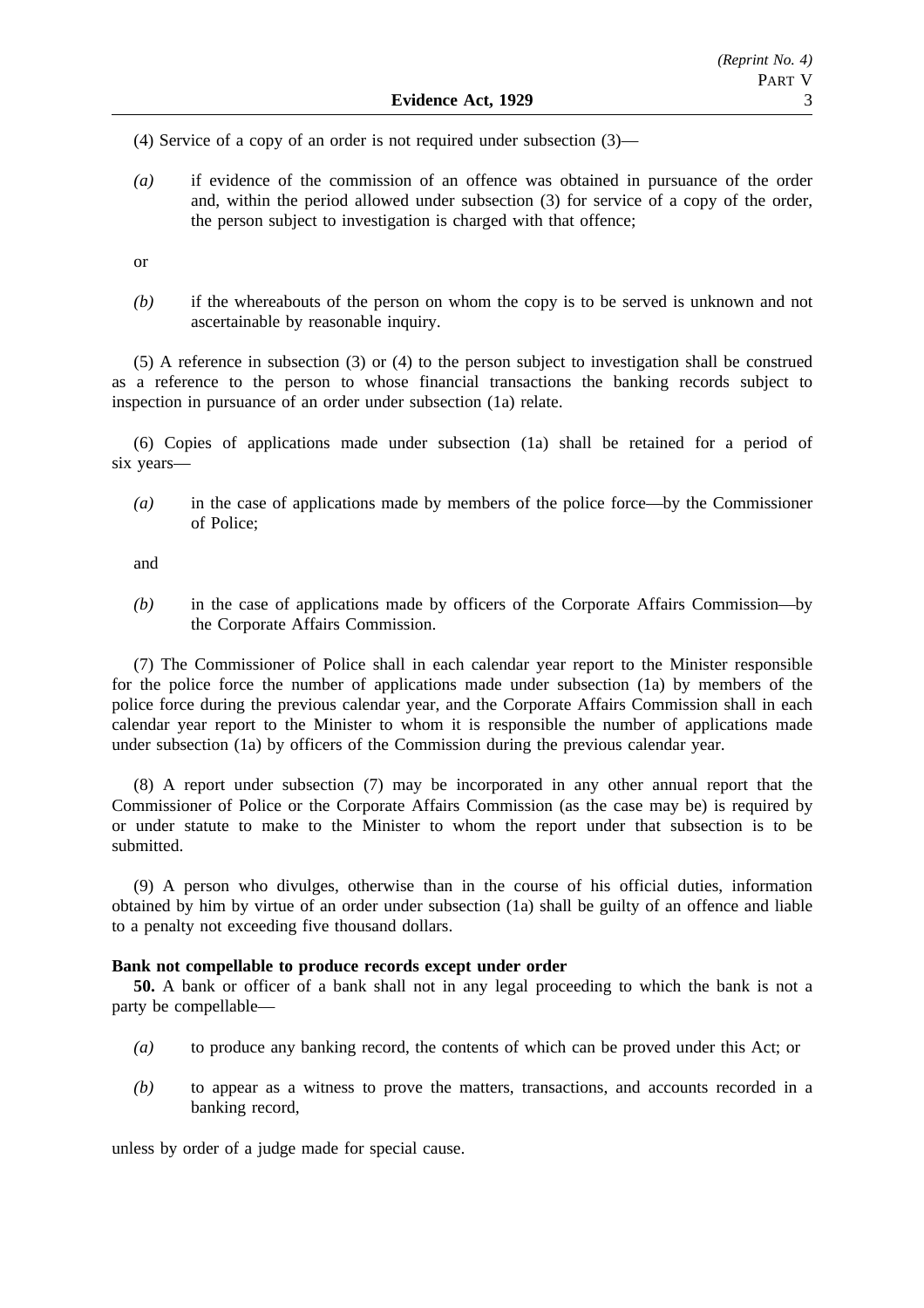## **Costs occasioned by default of bank**

**51.** (1) Costs occasioned by a default or delay by a bank in complying with an order under this Part (not being an order under section 49(1a)) may be awarded by the judge against the bank.

(2) Any such order against a bank may be enforced as if the bank were a party to the proceedings in aid of which the application is made.

\*\*\*\*\*\*\*\*\*\*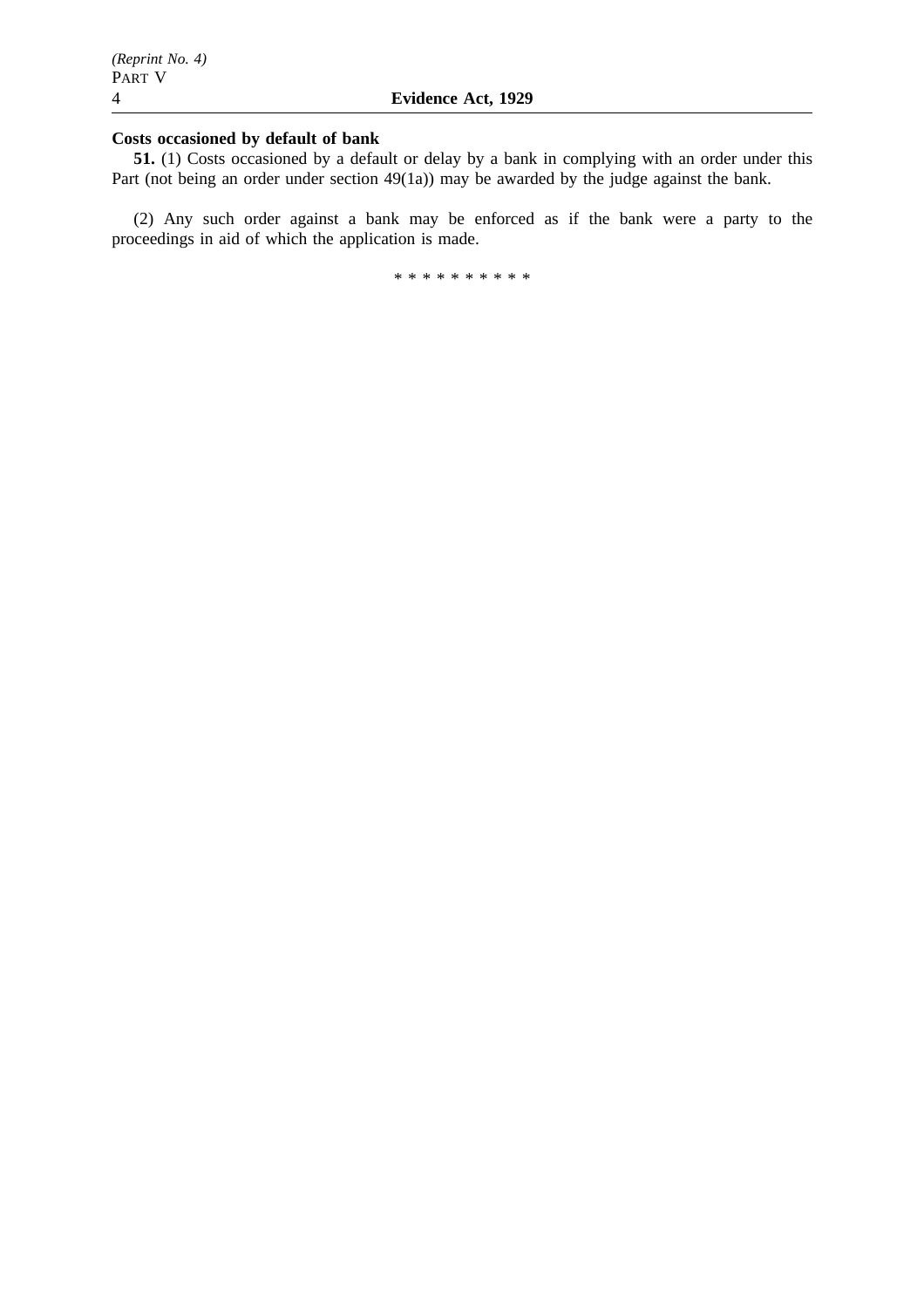### PART VI

### TELEGRAPHIC MESSAGES

### **Party may give notice of intention to adduce telegraphic message in evidence**

**53.** (1) Any party to any legal proceedings may at any time after the commencement thereof give notice to any other party that he proposes to adduce in evidence at the trial or hearing any telegraphic message that has been sent by electric telegraph from any station in the Commonwealth to any other station within the Commonwealth: Provided that the time between the giving of such notice and the day on which such evidence shall be tendered shall not in any case be less than two days.

(2) Every such notice shall specify the names of the sender and receiver of the message, the subject matter thereof, and the date as nearly as may be.

## **And thereupon may produce message received with evidence that same received from telegraph station**

**54.** When such a notice has been given the production of any telegraphic message described in the notice, and purporting to have been sent by any person, together with evidence that the same was duly received from a telegraph station, shall be *prima facie* evidence that such message was signed and sent by the person so purporting to be the sender thereof to the person to whom the same shall be addressed without any further proof of the identity of the sender; but the party against whom any such message shall be given in evidence shall be at liberty, nevertheless, to prove that the same was not in fact sent by the person by whom it purports to have been sent.

## **After notice, sending a message may be proved by production of copy message and evidence of payment of fees for transmission**

**55.** In any legal proceedings, the production of any telegraphic message, or of a machine copy or press copy thereof, or a copy thereof verified on oath together with evidence that such message was duly taken to a telegraph station, and that the fees (if any) for the transmission thereof were duly paid, shall be *prima facie* evidence that such message was duly delivered to the person named therein as the person to whom the same was to be transmitted; and the burden of proving that such message was not in fact received, shall be upon the person against whom such message shall be given in evidence: Provided that the party adducing the same in evidence shall give notice to the other party of his intention so to do in such manner and at such time as the practice of the court requires with respect to a notice to produce documents at the trial or hearing.

### **Certain documents may be transmitted by electric telegraph under restriction**

**56.** (1) The Governor, any Minister of the Crown, the President of the Legislative Council, the Speaker of the House of Assembly, a Judge of the Supreme Court, a Local Court Judge, or District Criminal Court Judge, the Judge in Insolvency, any special magistrate, and any principal officer of Government, or solicitor, may cause to be transmitted by electric telegraph the contents of any writ, warrant, rule, order, authority, or other communication requiring signature or seal subject to the provisions following, that is to say—

I. The original document shall be delivered at the telegraph station in the presence and under the inspection of some justice of the peace or notary public: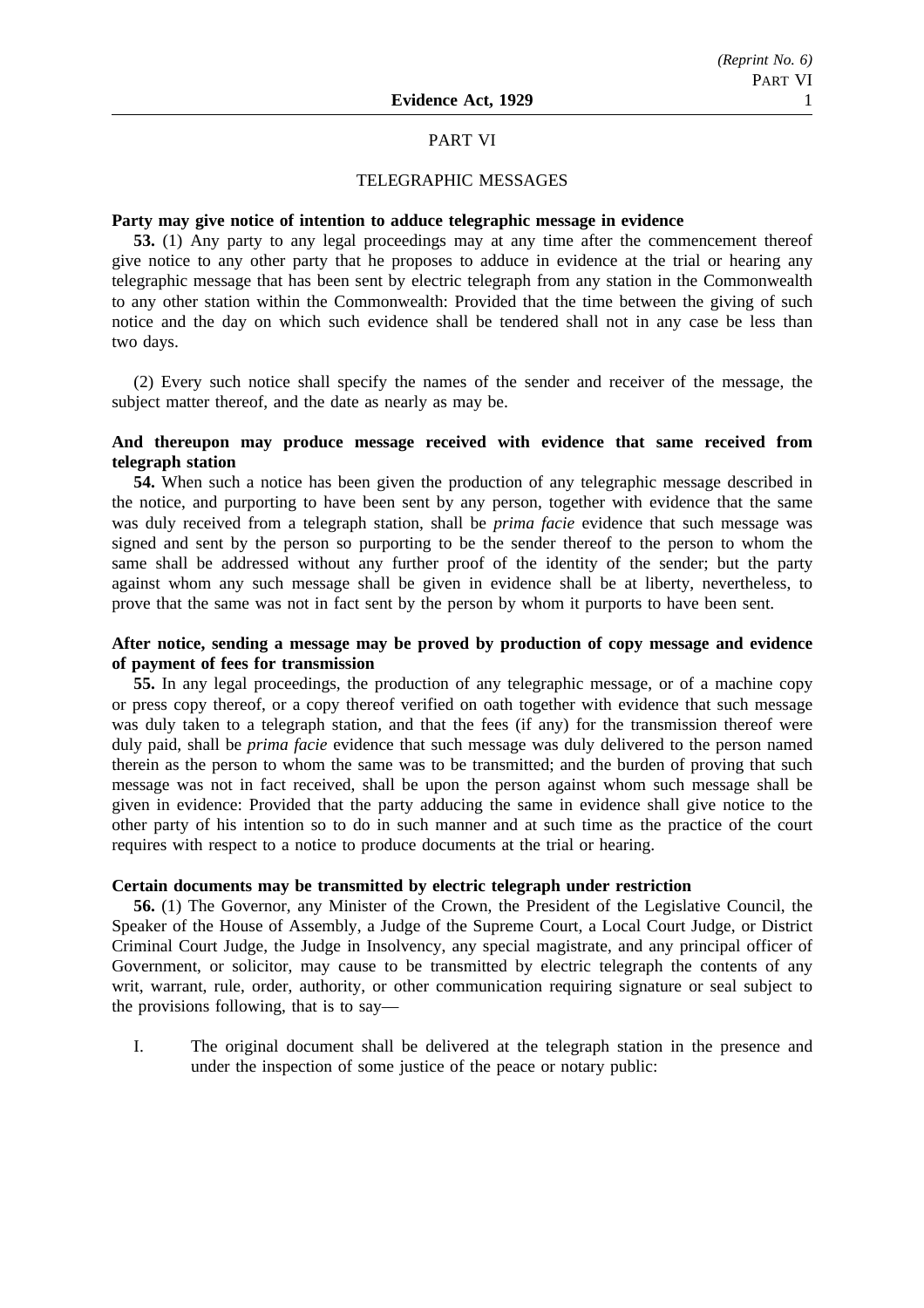- II. The person to whom the contents of any such document shall be so sent shall, forthwith and in the presence and under the supervision of a justice of the peace or notary public, cause to be sent back by electric telegraph, a copy of the message received by him; and in the event of any error appearing therein, the process shall be repeated under the like supervision, until it appears that a true copy of such document has been received by the person to whom it has been sent:
- III. When it appears that such true copy has been so received, such first-mentioned justice, or notary public, shall endorse upon the original document a certificate that a true copy thereof has been sent, under the provisions of this Act, to the person to whom the same has been so sent; and shall forthwith, by electric telegraph, inform such person that such certificate has been so endorsed:
- IV. The person so receiving such true copy shall, upon receiving information of such certificate, endorse upon the copy of the original document received by him a certificate that the same has been duly received, under the provisions of this Act, which certificate shall be signed by him and by the justice or notary public so supervising the receipt of such copy as hereinbefore provided.

(2) In this section "any principal officer of Government" includes the Auditor-General, the Under Secretary, the Under Treasurer, the Solicitor-General, the Crown Solicitor, the Director of Public Prosecutions and the secretary to any department presided over by a Minister of the Crown, the Clerk of the Legislative Council, the Clerk of the House of Assembly, the Surveyor-General, the Registrar-General, the Sheriff, the Master of the Supreme Court, the Commissioner of Police, inspectors of police, the Returning Officer for the State; and for the purposes of returns to writs of election, but not otherwise, also includes any returning officer or deputy returning officer of an electoral district.

### **Copies so transmitted to be as valid and effectual as originals**

**57.** (1) Every copy so endorsed and certified as aforesaid shall be as valid to all intents and purposes as the original, whereof it purports to be a copy, would have been, and shall be admissible in evidence in any case in which the original would have been so admissible; and any person by whom such copy has been received, or who is thereby authorized, instructed, or commanded, or who is lawfully charged with any duty in respect thereof, shall have and become liable to the same rights and duties in respect thereof as if he had received the original document duly signed and sealed, or signed or sealed, as the case may be.

(2) In the case of any document intended to be served, or the efficacy or use whereof depends upon service, every such copy shall for the purpose of such service be deemed to be the original document whereof it purports to be a copy.

## **Penalty for false certificate of sending message**

**58.** Any justice or notary public who wilfully and falsely endorses upon any original document, delivered at a telegraph station for the purpose of being transmitted under the provisions of this Act, a certificate that a true copy thereof has been sent under this Act, or who by telegraph wilfully and falsely informs any person to whom such has been so sent that a certificate under the provisions of this Act has been endorsed thereon, shall forfeit a sum not exceeding two hundred dollars, which may be sued for and recovered by the first person who shall, for his own benefit and without collusion, sue for the same.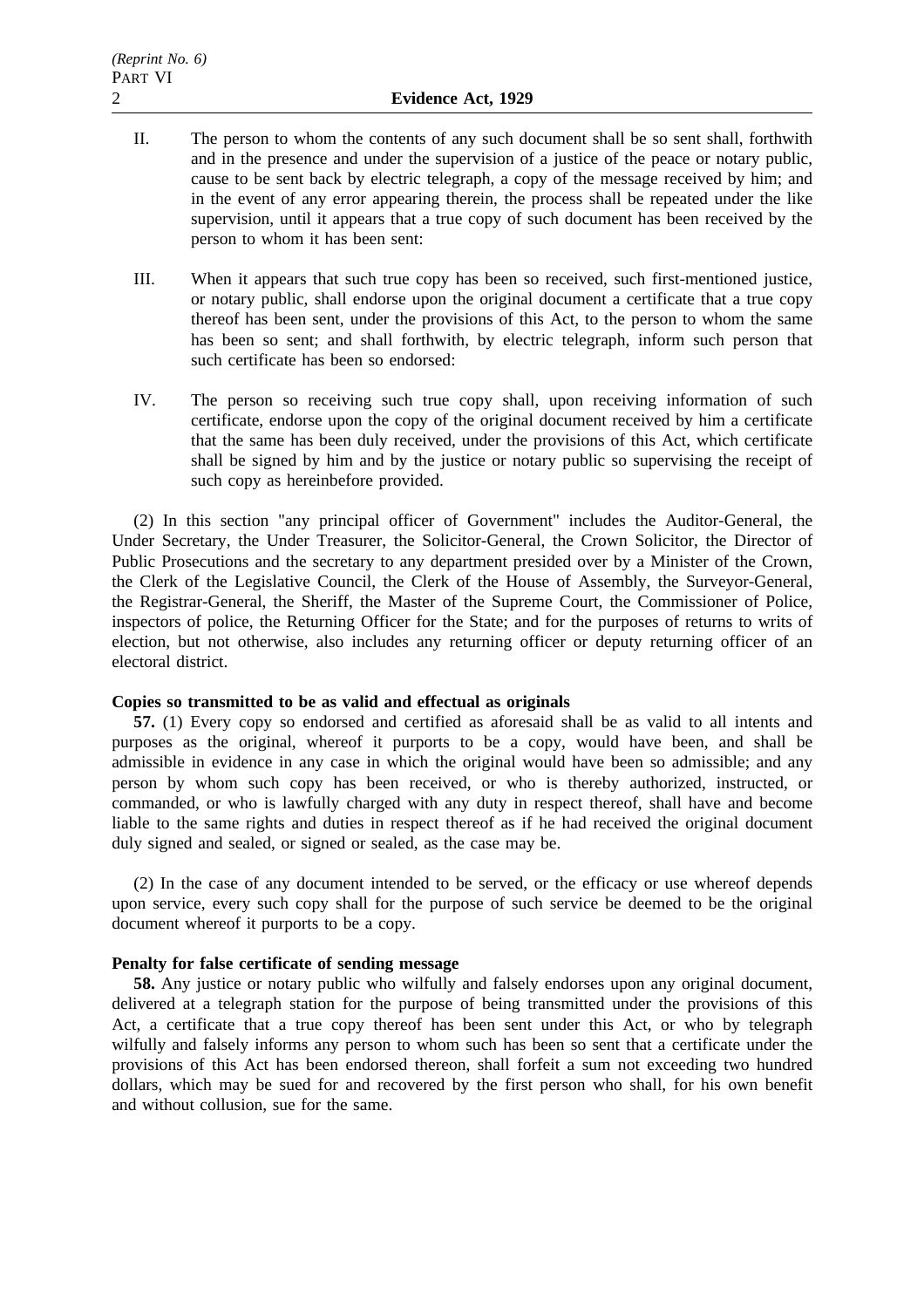## **Signing false certificate upon copy**

**59.** Any person by this Part of this Act required to sign a certificate upon any copy of a document that such copy has been duly received under the provisions of this Act, who shall wilfully sign such certificate, knowing the same to be false, shall be guilty of an offence, and, being convicted thereof, shall be liable to be imprisoned for any term not exceeding two years.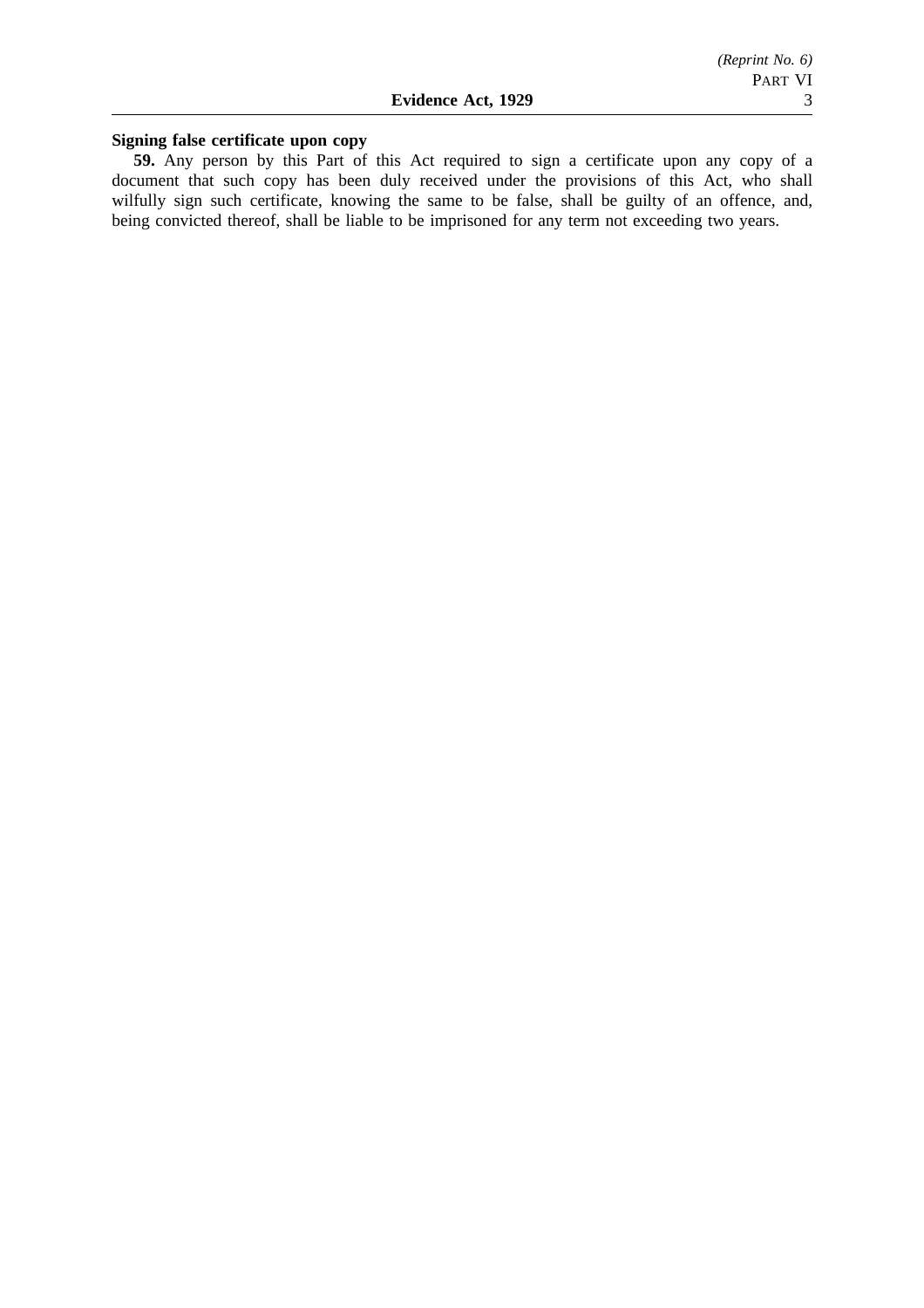## PART VIA

## COMPUTER EVIDENCE

## **Interpretation**

**59a.** In this Part, unless the contrary intention appears—

"computer" means a device that is by electronic, electro-mechanical, mechanical or other means capable of recording and processing data according to mathematical and logical rules and of reproducing that data or mathematical or logical consequences thereof:

"computer output" or "output" means a statement or representation (whether in written, pictorial, graphical or other form) purporting to be a statement or representation of fact—

*(a)* produced by a computer;

or

*(b)* accurately translated from a statement or representation so produced:

"data" means a statement or representation of fact that has been transcribed by methods, the accuracy of which is verifiable, into the form appropriate to the computer into which it is, or is to be, introduced.

### **Admissibility of computer output**

**59b.** (1) Subject to this section, computer output shall be admissible as evidence in any civil or criminal proceedings.

(2) The court must be satisfied—

- *(a)* that the computer is correctly programmed and regularly used to produce output of the same kind as that tendered in evidence pursuant to this section;
- *(b)* that the data from which the output is produced by the computer is systematically prepared upon the basis of information that would normally be acceptable in a court of law as evidence of the statements or representations contained in or constituted by the output;
- *(c)* that, in the case of the output tendered in evidence, there is, upon the evidence before the court, no reasonable cause to suspect any departure from the system, or any error in the preparation of the data;
- *(d)* that the computer has not, during a period extending from the time of the introduction of the data to that of the production of the output, been subject to a malfunction that might reasonably be expected to affect the accuracy of the output;
- *(e)* that during that period there have been no alterations to the mechanism or processes of the computer that might reasonably be expected adversely to affect the accuracy of the output;
- *(f)* that records have been kept by a responsible person in charge of the computer of alterations to the mechanism and processes of the computer during that period;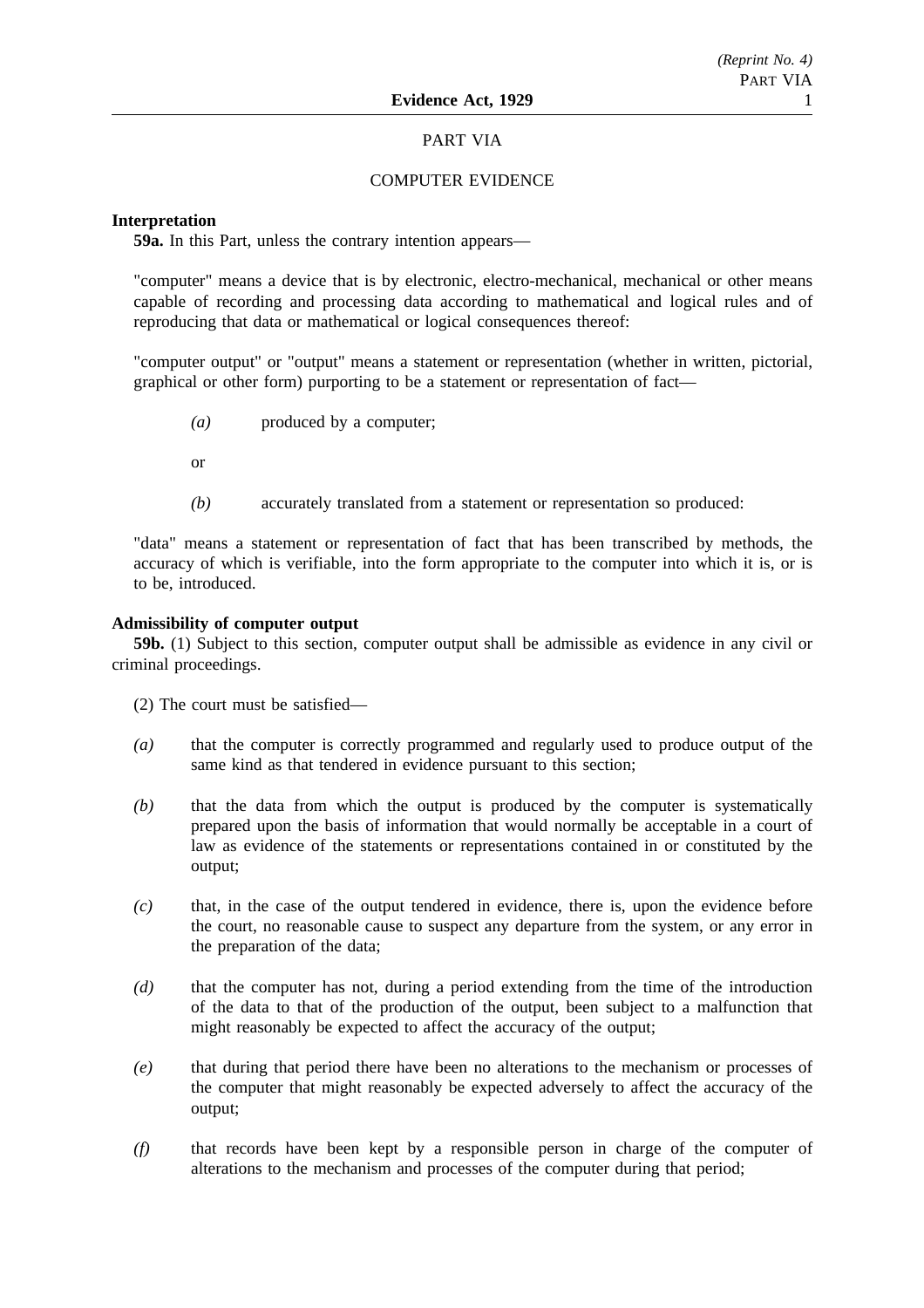and

*(g)* that there is no reasonable cause to believe that the accuracy or validity of the output has been adversely affected by the use of any improper process or procedure or by inadequate safeguards in the use of the computer.

(3) Where two or more computers have been involved, in combination or succession, in the recording of data and the production of output derived therefrom and tendered in evidence under this section, the court must be satisfied that the requirements of subsection (2) of this section have been satisfied in relation to each computer so far as those requirements are relevant in relation to that computer to the accuracy or validity of the output, and that the use of more than one computer has not introduced any factor that might reasonably be expected adversely to affect the accuracy or validity of the output.

(4) A certificate under the hand of a person having prescribed qualifications in computer system analysis and operation or a person responsible for the management or operation of the computer system as to all or any of the matters referred to in subsection (2) or (3) of this section shall, subject to subsection (6) of this section, be accepted in any legal proceedings, in the absence of contrary evidence, as proof of the matters certified.

(5) An apparently genuine document purporting to be a record kept in accordance with subsection (2) of this section, or purporting to be a certificate under subsection (4) of this section shall, in any legal proceedings, be accepted as such in the absence of contrary evidence.

(6) The court may, if it thinks fit, require that oral evidence be given of any matters comprised in a certificate under this section, or that a person by whom such a certificate has been given attend for examination or cross-examination upon any of the matters comprised in the certificate.

## **Regulations**

**59c.** The Governor may make such regulations as he deems necessary or expedient for the purposes of this Part, and without limiting the generality of the foregoing those regulations may—

*(a)* make any provision for the purposes of this Part with respect to the preparation, auditing or verification of data, or the methods by which it is prepared;

and

*(b)* prescribe the qualifications of a person by whom a certificate may be given, or a translation made, under this Part.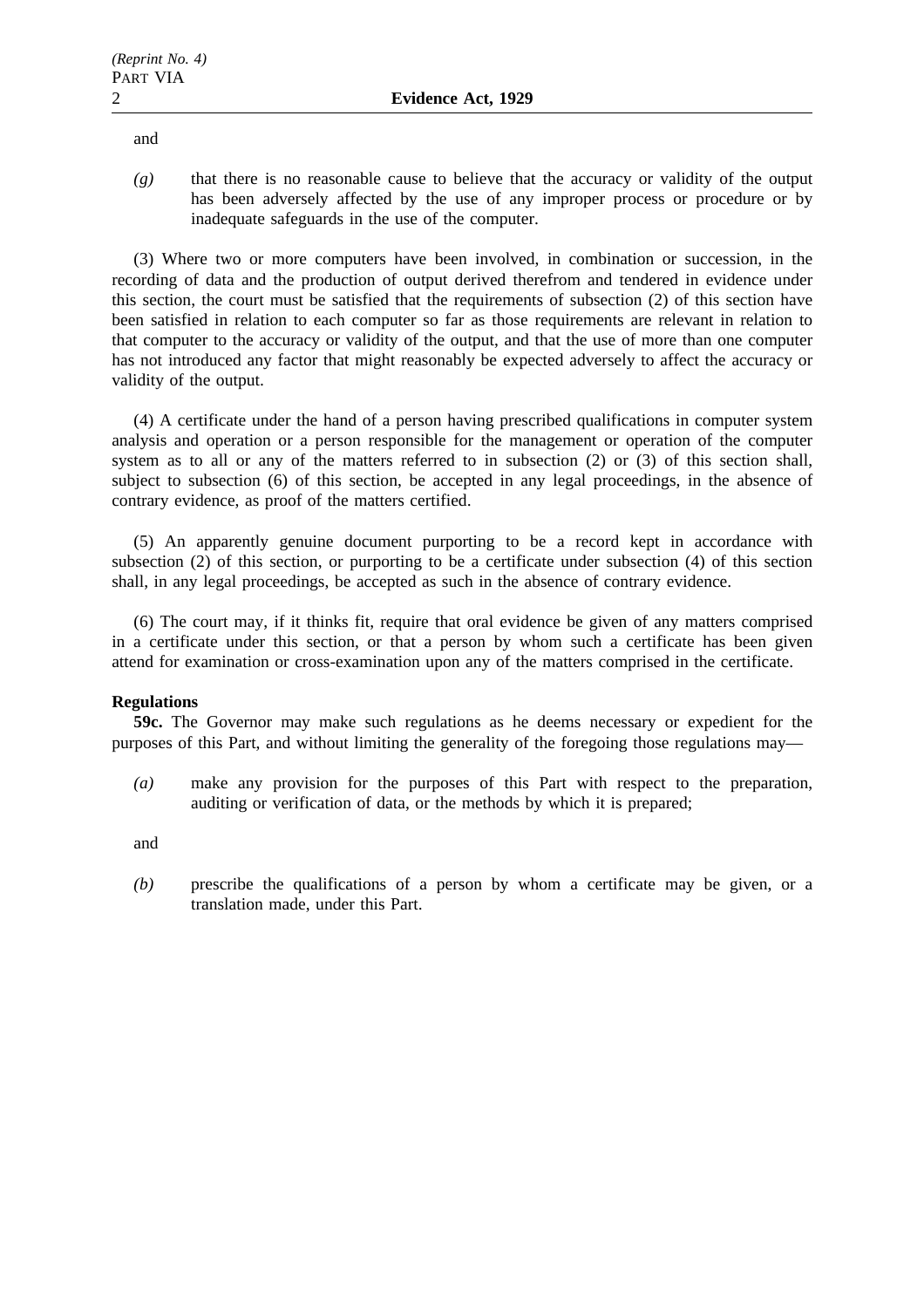## PART VIB

## OBTAINING EVIDENCE FROM OUTSIDE A COURT'S TERRITORIAL **JURISDICTION**

### **Interpretation**

**59d.** (1) In this Part—

"authorized South Australian court" means—

- *(a)* the Supreme Court;
- *(b)* the District Court;
- *(c)* the Magistrates Court;

\*\*\*\*\*\*\*\*\*\*

*(e)* a court or tribunal declared by the Attorney-General, by notice in the *Gazette*, to be an authorized South Australian court for the purposes of this Part:

"foreign court" means a court established under the law of some country, state or territory other than this State.

(2) This Part applies in respect of—

- *(a)* civil proceedings originating in courts within or outside Australia;
- *(b)* criminal proceedings originating in Australian courts.

#### **Taking of evidence outside the State**

**59e.** (1) Where, in the opinion of an authorized South Australian court, it is necessary or expedient that evidence relating to proceedings before it be taken outside the State, the court may—

- *(a)* sit outside the State for the purpose of taking the evidence;
- *(b)* issue a commission to an officer of the court or some other appropriate person to take the evidence;

or

*(c)* request a foreign court to take the evidence.

(2) Subject to any just exception—

*(a)* any depositions taken on commission or by a foreign court that takes evidence in pursuance of a request under this Part may be put in as evidence at the hearing of the proceedings to which they relate;

and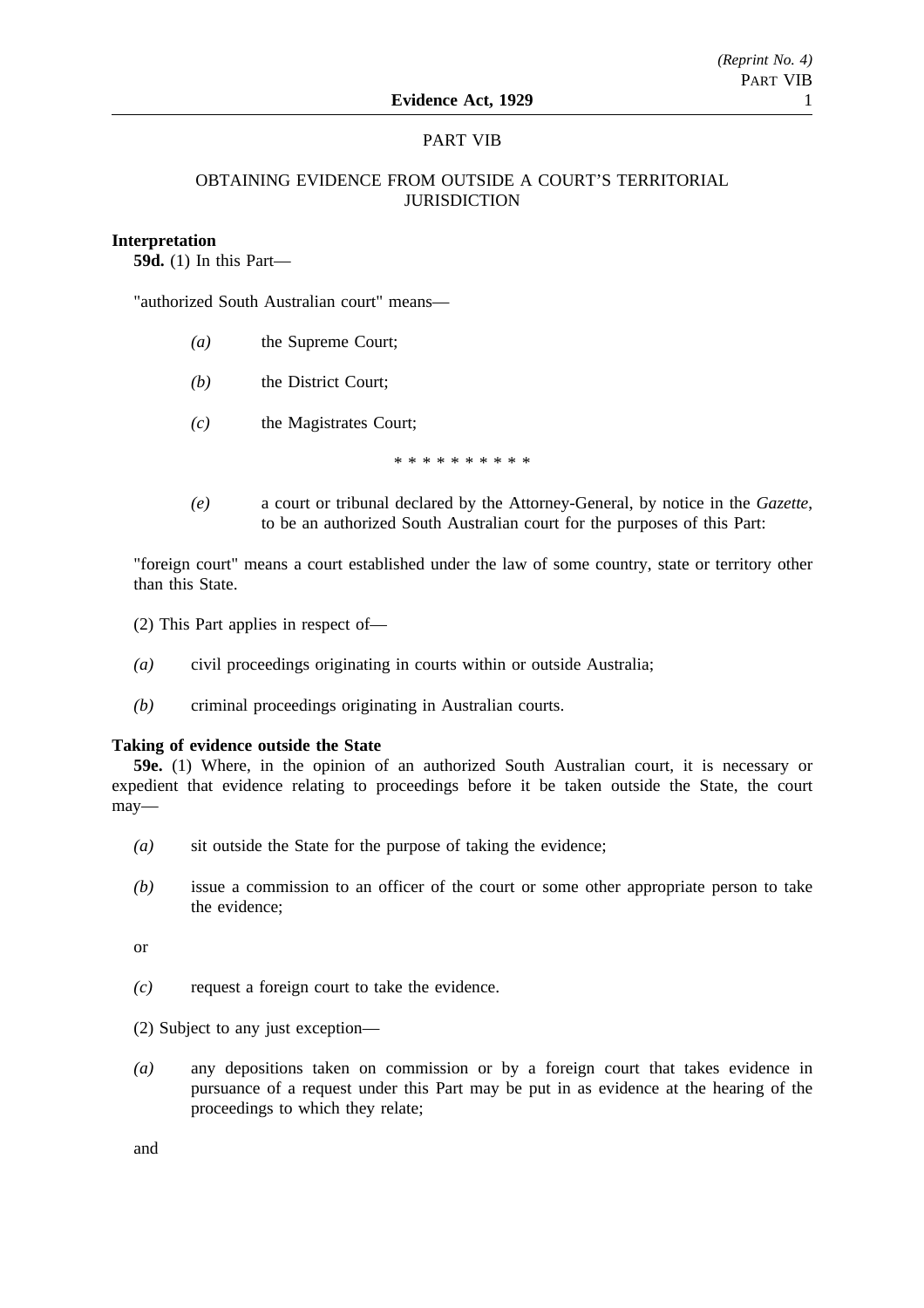*(b)* any documents produced to a commissioner or a foreign court that takes evidence in pursuance of a request under this Part are admissible at the hearing of the proceedings to which they relate as if produced at the hearing.

(3) Any documents appearing to be depositions or documents so taken or produced, will, in the absence of evidence to the contrary, be accepted as such.

(4) An authorized South Australian court may take evidence from a place outside the State by video link or any other form of telecommunication that the court thinks appropriate in the circumstances.

### **Power of South Australian Court to take evidence on request**

**59f.** (1) Where a foreign court requests an authorized South Australian court to take evidence in this State for the purpose of proceedings before that foreign court the South Australian court may summon any person to appear before it for the purpose of giving evidence or for the purpose of producing documents.

(2) A witness summoned to appear before an authorized South Australian court under this section may be examined, cross-examined or re-examined before that court.

(3) Subject to this Part, the South Australian court in taking evidence under this section shall have the same powers as if the proceedings originated in that court.

(4) If, while any person is being examined before an authorized South Australian court, objection is taken to any question, or to answering any question, the ground of the objection and the answer (if any) to the question shall be set out in the deposition of that person.

(5) Subject to subsections (6) and (7), the validity of the ground of any such objection shall not be determined by the authorized South Australian court but by the foreign court at whose request the examination is being conducted.

(6) The authorized South Australian court may permit a witness to decline to answer a question where in the opinion of the court the answer to that question might incriminate him or where it would in the opinion of the court be unfair to the witness, or to any other person, that the answer should be given and recorded.

(7) A witness cannot be compelled to give evidence on a particular subject if he or she could not be compelled to give evidence on that subject in the foreign court from which the request to take evidence originated.

### **Depositions to be signed**

**59g.** Where pursuant to this Part—

*(a)* a witness has given evidence before an authorized South Australian court, his deposition shall be signed by him and by the person presiding over the court;

or

*(b)* a document has been produced before an authorized South Australian court, the person presiding over the court shall attach to that document a certificate signed by him stating the name of the person by whom the document was produced.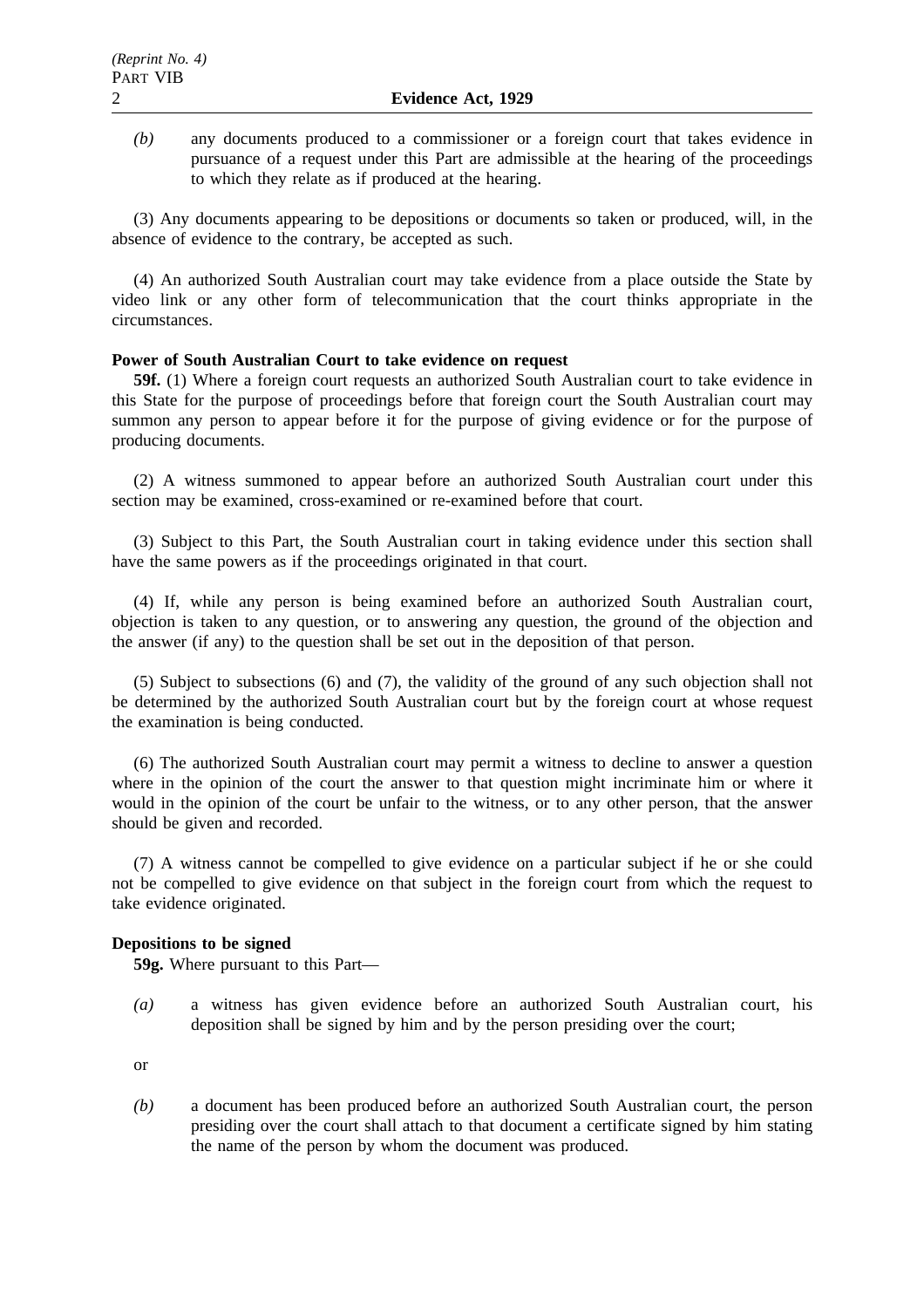### **Transmission of request**

**59h.** Where an authorized South Australian court receives a request from a foreign court for the examination of a witness, or the production of documents, and it appears to the court that the witness or person by whom the evidence is to be given, or the documents produced, is not in South Australia and is not proceeding to South Australia, but is in, or proceeding to, some other country or State, the South Australian court—

*(a)* may transmit the request to a foreign court in that other country or State together with such information as it possesses concerning the whereabouts of that person;

and

*(b)* shall give notice to the foreign court from which it received the request of the fact that the request has been so transmitted.

## **Saving provision**

**59i.** (1) Nothing in this Part limits the power of a court to require a witness to attend in person before the court.

(2) The provisions of this Part are supplementary to, and do not derogate from, the provisions of any other Act or law.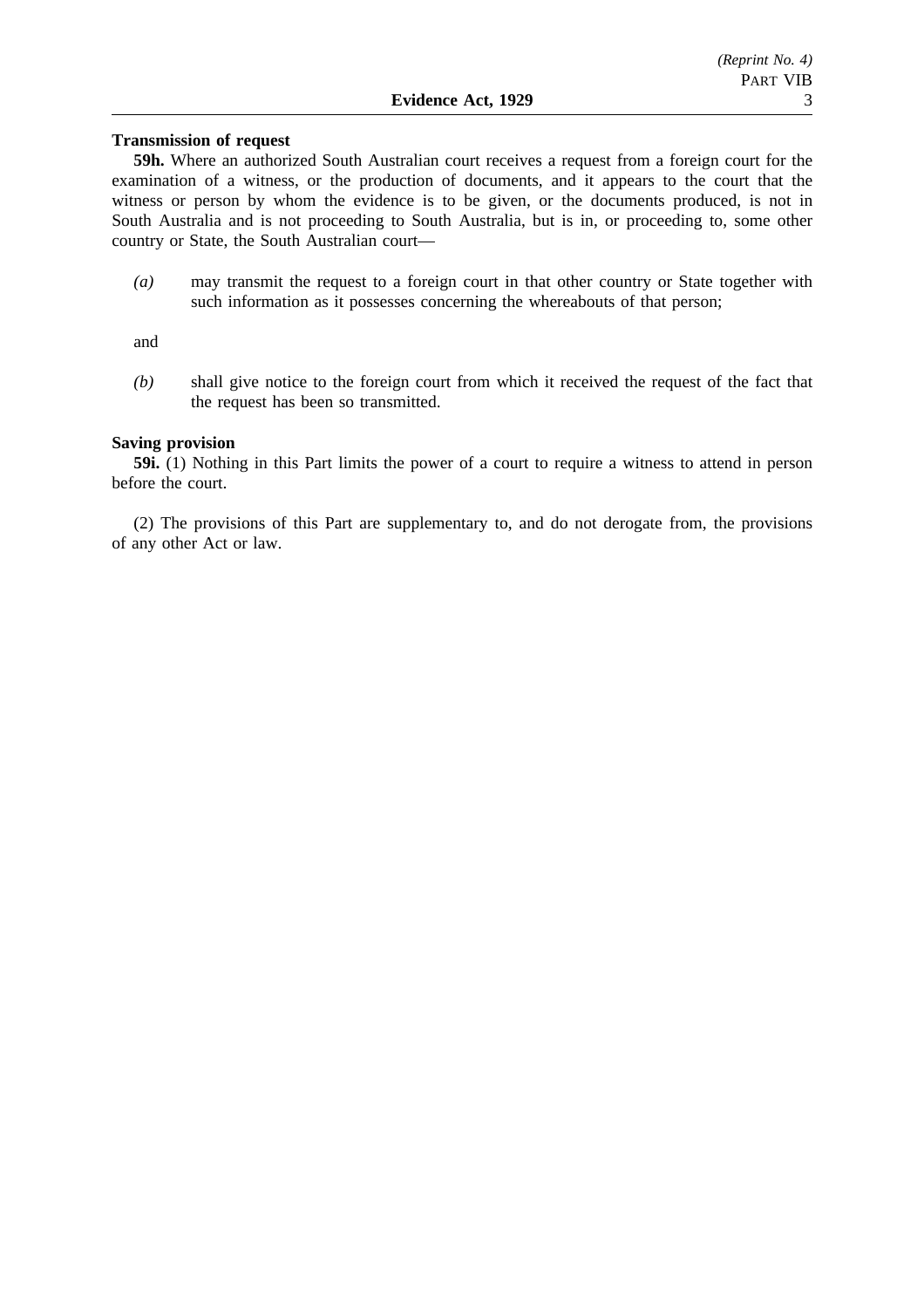### PART VII

### GENERAL PROVISIONS

## **Court's power to dispense with formal proof**

**59j.** (1) A court may at any stage of civil or criminal proceedings—

*(a)* dispense with compliance with the rules of evidence for proving any matter that is not genuinely in dispute;

or

*(b)* dispense with compliance with the rules of evidence where compliance might involve unreasonable expense or delay.

(2) In exercising its power under subsection (1) the court may, for example, dispense with proof of—

- *(a)* a document or the execution of a document;
- *(b)* handwriting;
- *(c)* the identity of a party;
- *(d)* the conferral of an authority to do a particular act.

(3) A court is not bound by the rules of evidence in informing itself on any matter relevant to the exercise of its discretion under this section.

### **Sufficiency of notice of action**

**60.** In any action, suit, or other proceeding in any court of justice in which notice of action is required, such notice shall be deemed sufficient if, in the opinion of the judge, commissioner, stipendiary or special magistrate, or justice of the peace presiding, such notice shall have given the defendant reasonable notice of the cause of such action, and the sufficiency of such notice shall be a question of fact and not of law; and no notice of action shall be held insufficient merely for want of form.

\*\*\*\*\*\*\*\*\*\*

### **Proof of "public place" in certain cases**

**62.** Whenever in any proceedings before justices, in respect of any offence, it is an essential ingredient of the offence that the place (where any fact or matter occurred or was done) should be a public place, an allegation, in the complaint or information, that the place (specified as that in which the fact or matter charged occurred or was done) was a public place, shall be *prima facie* evidence of that fact, but the court may, if it thinks fit, and at any stage of the proceedings, permit evidence to be called with respect to the said fact.

### **Proof of place being within municipality, etc.**

**62a.** (1) In any complaint or information an allegation that any place is within a municipality, district council district, town or township, shall be *prima facie* evidence of the fact so alleged.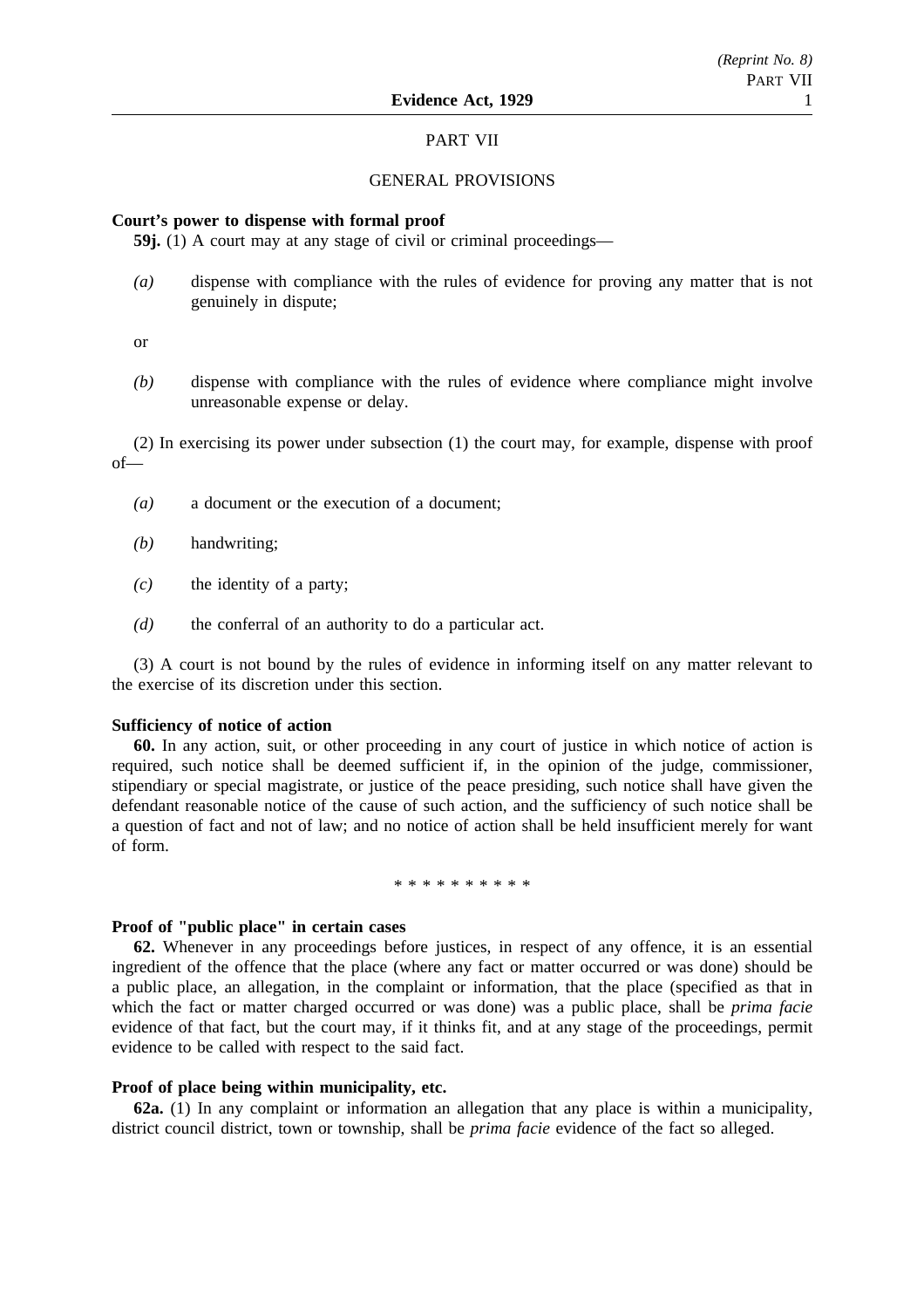(2) In this section the word "place" shall include any place, public or private, however described in the complaint or information, including any street road or other thoroughfare, or part thereof, and any building or structure or part thereof.

## **Proof of foreign law**

**63.** Printed books purporting to contain statutes, ordinances or other written laws in force in any country, although not purporting to have been printed or published by authority, and books purporting to contain reports of decisions of courts or judges in such country, and text books treating of the laws of such country, may be referred to by all courts for the purpose of ascertaining the laws in force in such country; but such courts shall not be bound to accept or act on the statements in any such books as evidence of such laws.

## **Evidence as to foreign law**

**63a.** Where upon trial of any proceedings by judge and jury it is necessary to ascertain the law of any other country or state applicable to the proceedings, any question as to the effect of evidence given with respect to that law shall, instead of being submitted to the jury, be decided by the judge.

## **Proof of matters of history, science, etc.**

**64.** All courts may, in matters of public history, literature, science, or art, refer, for the purposes of evidence, to such published books, calendars, maps, or charts as such courts consider to be of authority on the subjects to which they respectively relate: Provided that nothing herein contained shall be deemed to require any such court to accept or act upon any such evidence when tendered, unless it thinks fit.

## **Reference by court to books, official certificates, etc.**

**65.** In any matter relating to—

- *(a)* the ordinary course of the post between any place within the Commonwealth and any other place, whether within or without the Commonwealth, or to the public business and transactions of the Australian Postal Commission; or
- *(b)* the territorial limits of the area controlled by any municipal or district council or other local governing body, or of any other area designated or proclaimed or appointed by or under any statute or to the inclusion in any such area or the exclusion therefrom of any particular place; or
- *(c)* the distance between any two places in the State;

every court may refer to—

- (i) any such published book, map, chart, or document as the court considers to be of authority upon the subject to which it relates; or
- (ii) any certificate purporting to be signed by some person occupying any official position which, in the opinion of the court, qualifies him to certify to the fact in question:

Provided that nothing herein contained shall be deemed to require any such court to accept or act upon any such evidence when tendered unless it thinks fit.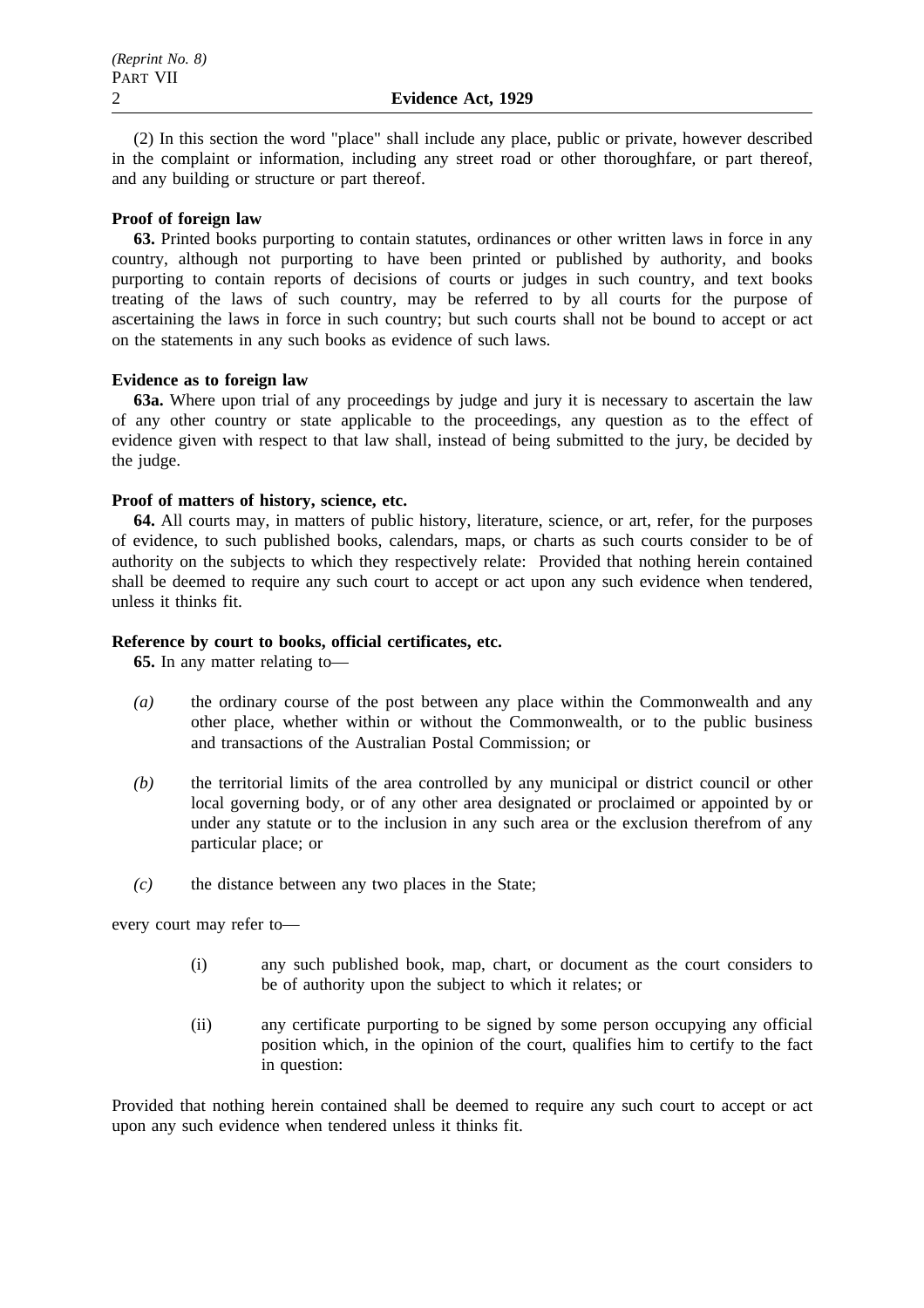## **Proof of age**

**65a.** If—

- *(a)* the age of a person is relevant to proceedings before a court;
- *(b)* a document that appears to be a certified copy of, or extract from, a register of births kept under an Australian law, or under the law of the country in which the person was born, is produced to the court;

and

*(c)* the name of the person to whom the document relates is the name or a former name of the person whose age is to be established,

it will be presumed, in the absence of evidence to the contrary, that the person whose age is to be established is the person named in the document produced to the court and that the date of his or her birth is the date of birth shown in that document.

## **Taking of affidavits out of the State**

**66.** (1) Any oath or affidavit required for the purpose of any court or matter in the State may be taken or made, in any place out of the State, before—

- *(a)* a commissioner for taking affidavits in the Supreme Court empowered and authorized to act in that place; or
- *(b)* a British diplomatic or consular agent exercising his function in that place; or
- *(b1)* any person appointed to hold or act in any of the following offices of the Commonwealth in that place:—
	- (i) ambassador:
	- (ii) high commissioner:
	- (iii) minister:
	- (iv) head of mission:
	- (v) commissioner:
	- (vi) charge d'affaires:
	- (vii) counsellor or secretary at an embassy, high commissioner's office, legation or other post:
	- (viii) consul-general:
	- (ix) consul:
	- (x) vice-consul:
	- (xi) trade commissioner: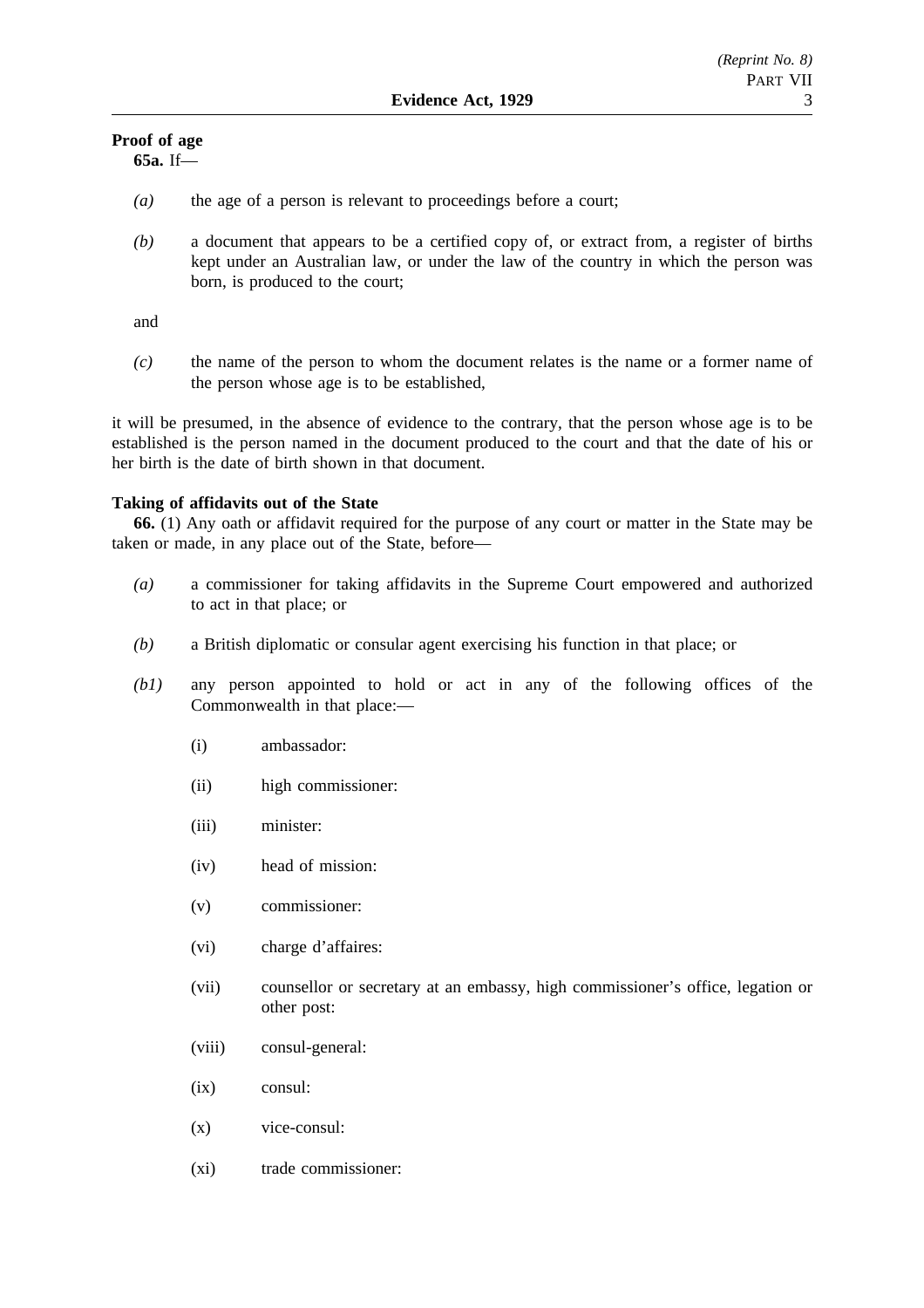(xii) consular agent: or

*(c)* any person having authority to administer an oath in that place.

(2) Judicial and official notice may be taken—

- *(a)* of the signature or seal of any such commissioner or agent or of any person appointed as aforesaid, or of any person having authority as aforesaid if he purports to have such authority, otherwise than by the law of a foreign country not under the dominion of His Majesty; and
- *(b)* of the fact that any particular place is under the dominion of His Majesty.

(3) In the case of a person purporting to have such authority by the law of a foreign country not under the dominion of His Majesty, such authority may be verified by any of the persons mentioned in paragraphs *(a)*, *(b)* and *(b1)* of subsection (1) hereof, or by the certificate of the superior court of such place, and if such authority purports to be so verified the oath or affidavit may be admitted or received without further proof of the signature or seal, or of the judicial, official, or other character of such first mentioned person.

(4) In this section—

"oath" includes affirmation and declaration:

"affidavit" includes any statutory or other declaration, acknowledgment, or examination:

"diplomatic agent" means ambassador, envoy, minister, charge d'affaires, or secretary of embassy or legation:

"consular agent" means consul-general, consul, vice-consul, or consular agent, or acting consul-general, acting consul, acting vice-consul, or acting consular agent.

## **Taking of affidavits out of the State by sailors, soldiers and airmen**

**66a.** (1) Any oath or affidavit required to be made by any member of a fighting force, for the purpose of any court or matter in the State, may be taken or made in any place out of the State before any officer of any naval, military or air force of any part of His Majesty's dominions who holds a rank not below the following, namely:—

- *(a)* in the case of a naval officer, lieutenant:
- *(b)* in the case of a military officer, captain:
- *(c)* in the case of an officer of an air force, flight-lieutenant,

or before any person having authority to administer an oath in the State.

(2) An officer administering an oath or taking an affidavit by virtue of the powers conferred by this section shall state in the jurat or attestation to the oath or affidavit the following matters, namely:—

*(a)* the date on which the oath or affidavit is taken or sworn;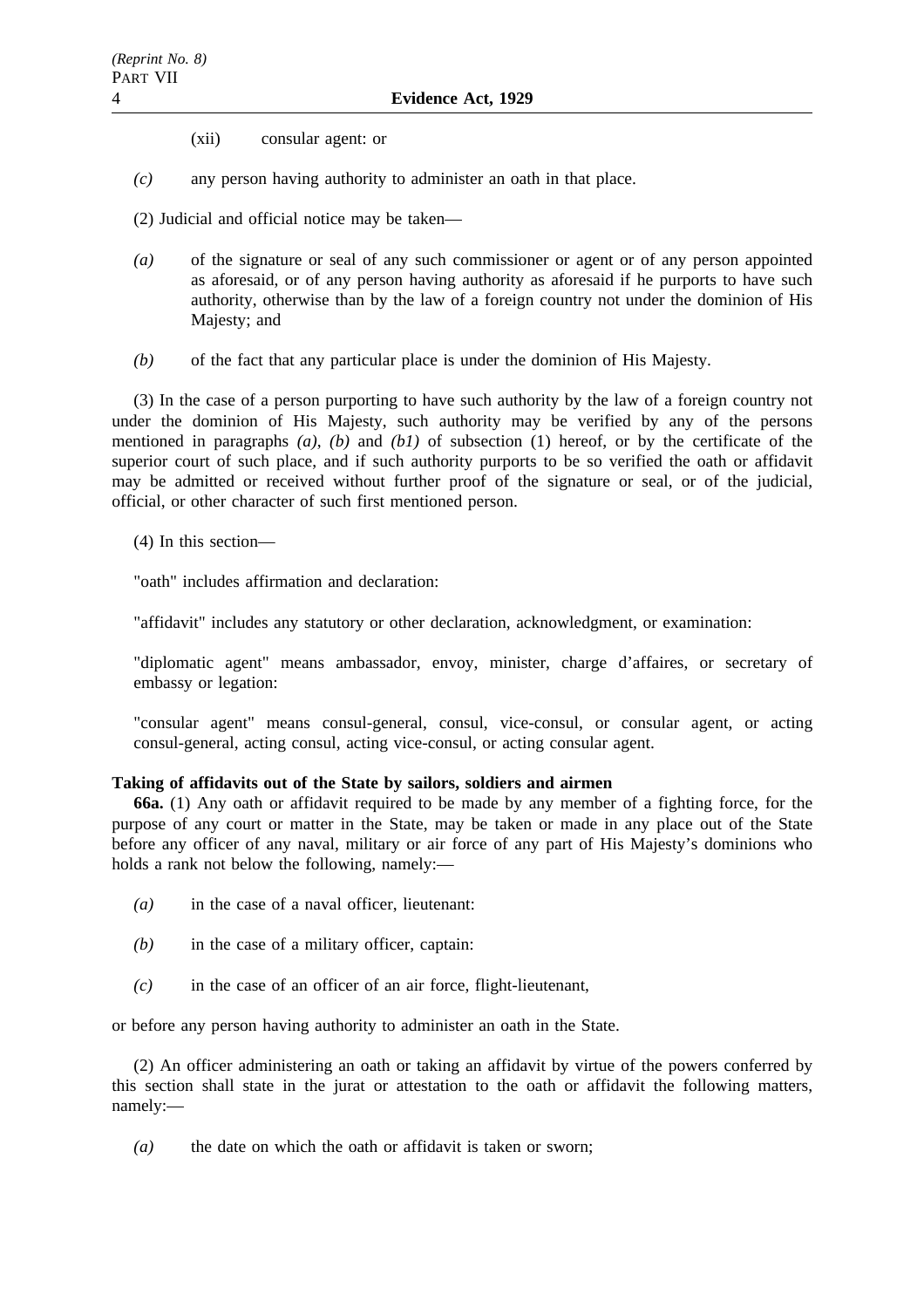*(b)* the full name and rank of the officer.

(3) An apparently genuine signature purporting to be the signature of a person administering an oath or taking an affidavit, and purporting to be the signature of an officer of a naval, military or air force of any part of His Majesty's dominions who holds a rank not below that specified in subsection (1) of this section, may be deemed to be the signature of such an officer unless the contrary is shown.

\*\*\*\*\*\*\*\*\*\*

(5) In this section—

"affidavit" includes any statutory or other declaration, acknowledgment, or examination;

"His Majesty's dominions" includes the United Kingdom of Great Britain and Northern Ireland, and all self-governing dominions, dependencies, colonies, protectorates, protected states, and mandated territories of His Majesty;

"member of a fighting force" includes any man or woman who is a member of a naval, military or air force of any country, and any person who, as a representative or employee of any charitable, religious or other organization for promoting the welfare of members of any such force, is attached to any such force;

"oath" includes affirmation and declaration.

#### **Extension of provisions relating to affidavits to attestation, etc., of other documents**

**67.** (1) The provisions of section 66 and 66a shall, as far as applicable, extend to every attestation, verification, acknowledgment, or signature in relation to any document required, authorized, or permitted by or under any statute or by custom or otherwise to be attested, verified, acknowledged, or signed, and to the doing of all notarial acts as if such provisions had been re-enacted in this section, excluding words relating to the administration of oaths and the taking of affidavits and substituting therefor words relating to attestation, verification, acknowledgment, or signature, as the case may be.

(1a) Notwithstanding the provisions of section 66 of this Act as affected by subsection (1) of this section, judicial and official notice may be taken of the signature or seal of a person who, in connection with any of the matters to which those provisions so extend, appears to have signed that signature or affixed that seal while acting in the capacity of a notary public under the law for the time being in force in any country state or territory that is declared by proclamation to be a place within the Commonwealth of Nations to which this subsection applies, whether or not his authority for so acting has been verified in accordance with the provisions of subsection (3) of section 66 as so extended.

(1b) A proclamation referred to in subsection (1a) of this section may be made, and may be varied or cancelled by subsequent proclamation, as the Governor thinks fit.

(2) "Notarial act" includes any act, matter, or thing which in South Australia or elsewhere a notary public can attest or verify or otherwise do by or under any Act of Parliament or custom or otherwise for the purpose of being used in the State.

(3) The provisions of this section apply to documents required, authorized, or permitted by or under *The Real Property Act, 1886*.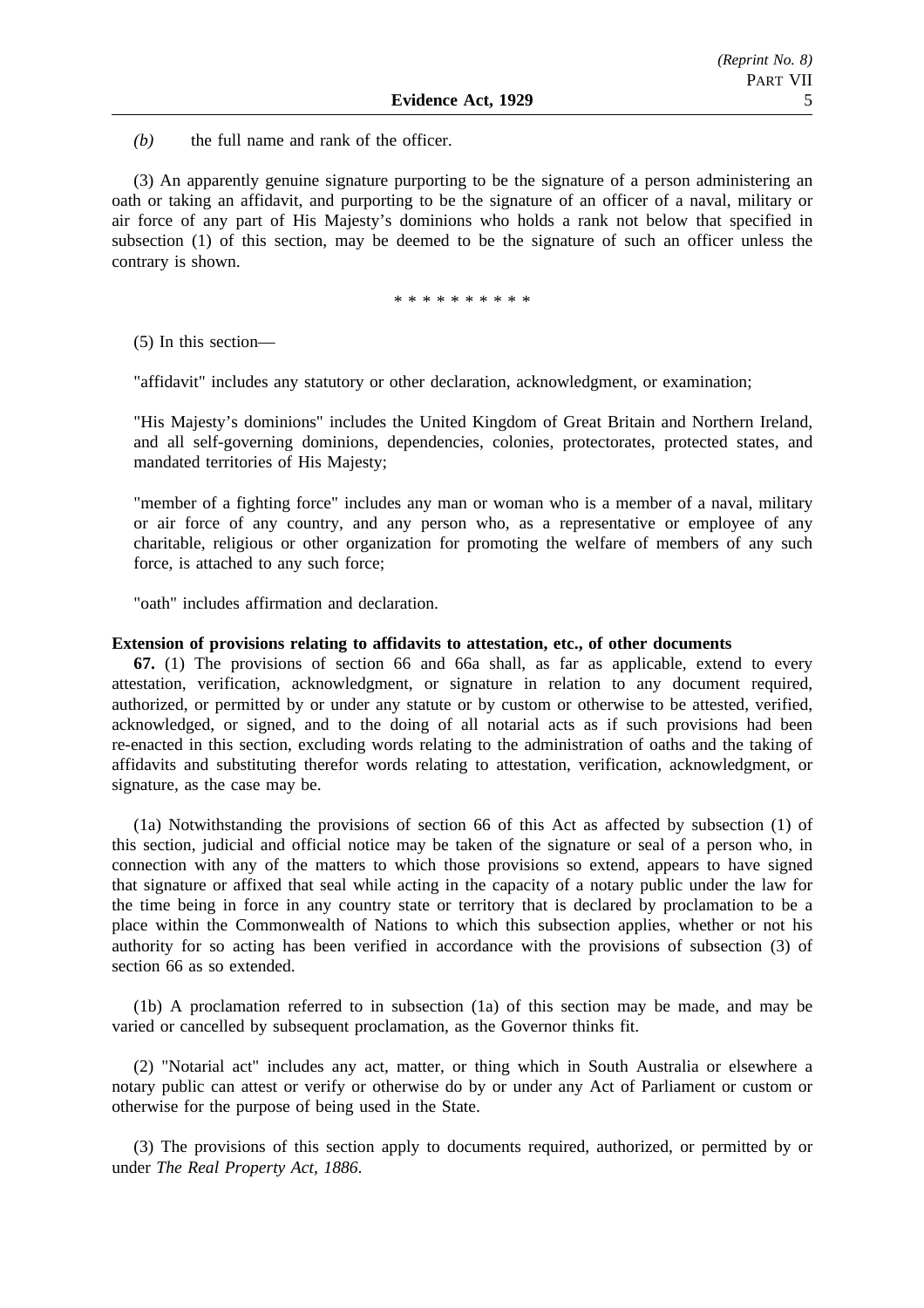### **Admissibility of documents without proof of seal, etc.**

**67a.** Every document admissible in evidence for any purpose in any court of justice in England or Wales without proof of the seal, or stamp, or signature authenticating the document, or of the judicial or official character of the person appearing to have signed it, shall be admissible in evidence for the like purpose in any court of the State or before any person acting judicially under any law of the State, without proof of the seal, or stamp, or signature authenticating the document, or of the judicial or official character of the person appearing to have signed it.

## **Taking of evidence in this State by foreign authorities**

**67ab.** (1) Subject to subsection (2) of this section, a foreign authority may—

*(a)* take evidence;

and

*(b)* administer an oath to any witness for the purpose of taking evidence,

in this State.

(2) Where—

*(a)* the foreign authority is not a court constituted of a person who holds judicial office under the laws of the place in which the court is established;

or

*(b)* the evidence to be taken by the foreign authority relates to criminal proceedings,

it shall not be lawful for the foreign authority to take evidence, or to administer an oath, in this State without the authority of the Attorney-General.

(3) In this section—

"foreign authority" means—

- *(a)* a court established under the law of a place outside this State;
- *(b)* any body or person authorized under the law of a place outside this State to take evidence;
- or
- *(c)* any person commissioned or otherwise authorized by any such court, body or person to act on its behalf in taking evidence in this State.

## **Evidence before the Parliamentary Select Committee of Inquiry into Prostitution**

**67b.** (1) Where a person in evidence, or in a submission, to the Select Committee makes a statement tending to incriminate himself of an offence, no proceedings in respect of that offence shall be commenced against him in respect of that offence except upon the authorization of the Attorney-General.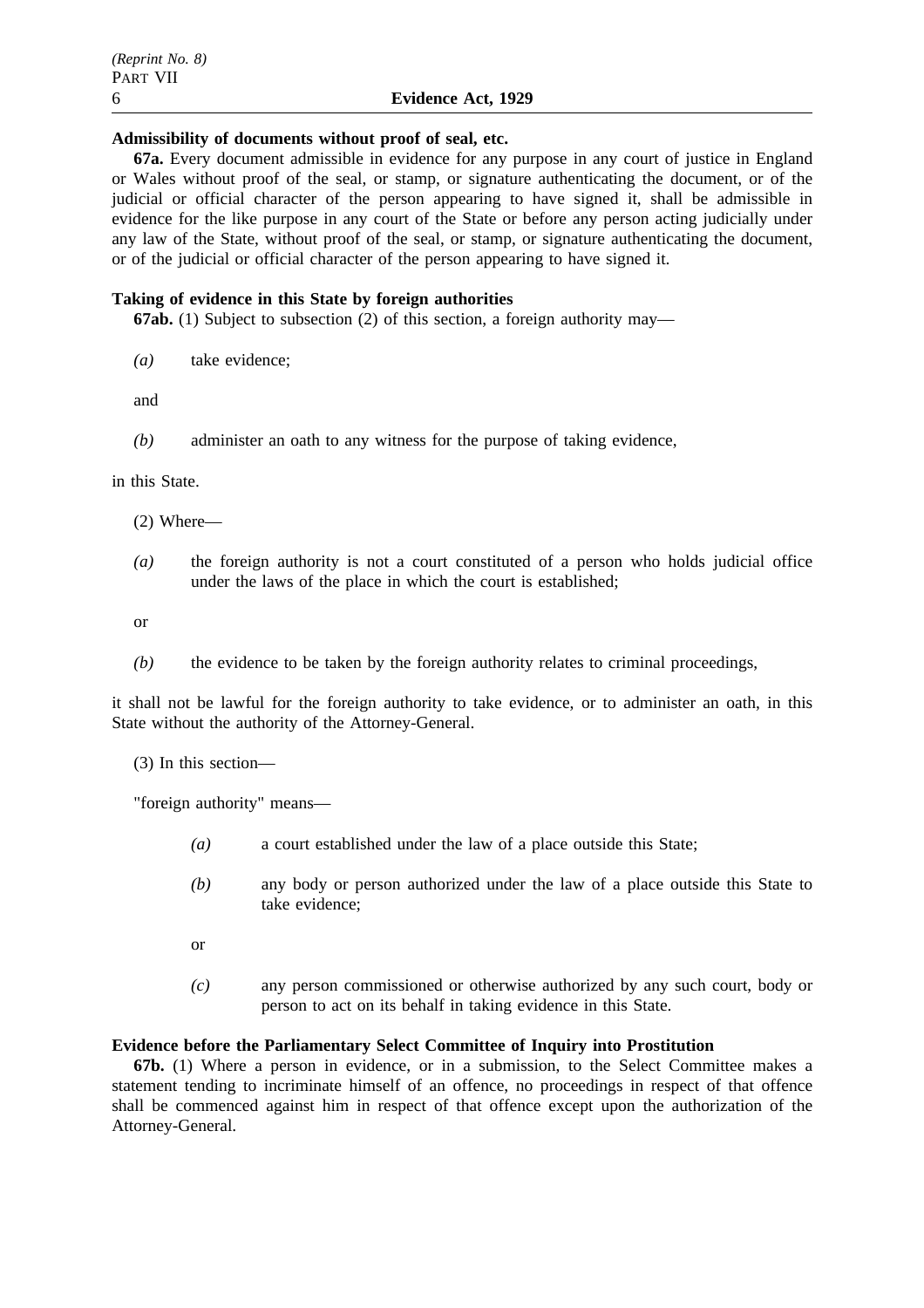(2) Notwithstanding any law to the contrary no Minister or other person shall have power to give an authorization under subsection (1) of this section on behalf of or in place of the Attorney-General.

(3) An apparently genuine document purporting to be under the hand of the Attorney-General and to authorize the commencement of proceedings in respect of an offence shall be accepted, in the absence of proof to the contrary, as proof of the authorization required by subsection (1) of this section.

- (4) A person who, without the authority of the Select Committee, publishes—
- *(a)* the name of any person who gives evidence, or makes a submission, to the Select Committee;

or

*(b)* any information or material tending to identify any person who gives evidence, or makes a submission, to the Select Committee,

shall be guilty of an offence and liable, upon summary conviction, to a penalty not exceeding five thousand dollars.

(5) In this section—

"the Select Committee" means the Parliamentary Select Committee of Inquiry into Prostitution.

### **Exclusion of evidence of settlement negotiations**

**67c.** (1) Subject to this section, evidence of a communication made in connection with an attempt to negotiate the settlement of a civil dispute, or of a document prepared in connection with such an attempt, is not admissible in any civil or criminal proceedings.

- (2) Such evidence is, however, admissible if—
- *(a)* the parties to the dispute consent; or
- *(b)* the substance of the evidence has been disclosed with the express or implied consent of the parties to the dispute; or
- *(c)* the substance of the evidence has been partly disclosed with the express or implied consent of the parties to the dispute, and full disclosure of the evidence is reasonably necessary to—
	- (i) enable a proper understanding of the other evidence that has already been adduced; or
	- (ii) avoid unfairness to any of the parties to the dispute; or
- *(d)* the communication or document included a statement to the effect that it was not to be treated as confidential; or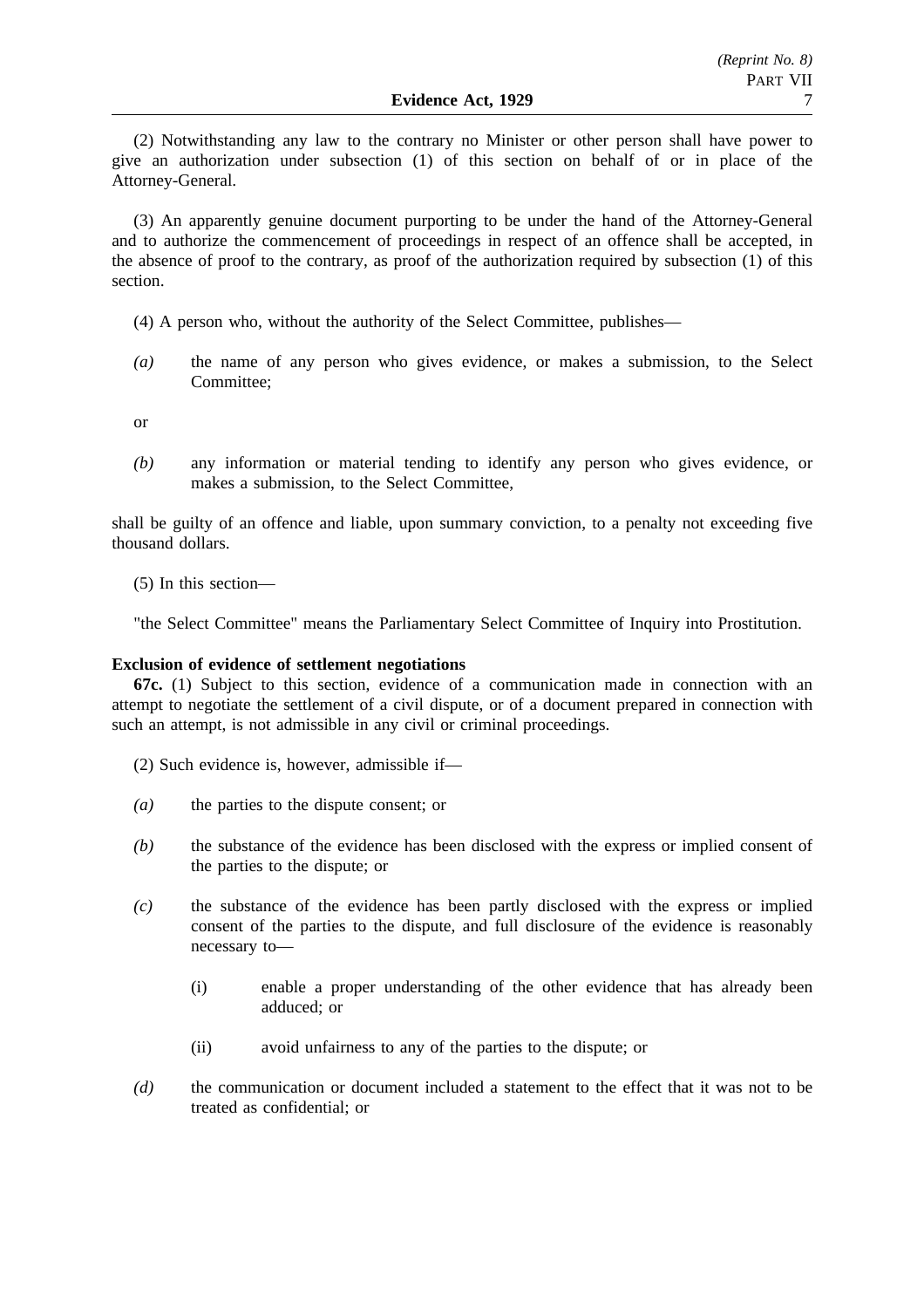- *(e)* the proceeding in which the evidence is to be adduced is a proceeding to enforce an agreement for the settlement of the dispute or a proceeding in which the making of such an agreement is in issue; or
- *(f)* the evidence tends to contradict or to qualify evidence that has already been admitted about the course of an attempt to settle the dispute; or
- *(g)* the making of the communication, or the preparation of the document, affects the rights of a party to the dispute; or
- *(h)* the communication was made, or the document was prepared, in furtherance of—
	- (i) the commission of a fraud or an offence; or
	- (ii) the doing of an act that renders a person liable to a civil penalty; or
	- (iii) the abuse of a statutory power.

(3) Subsection (1) does not apply to parts of a document that do not concern attempts to negotiate a settlement of a dispute, if it would not be misleading to adduce evidence of only those parts of the document.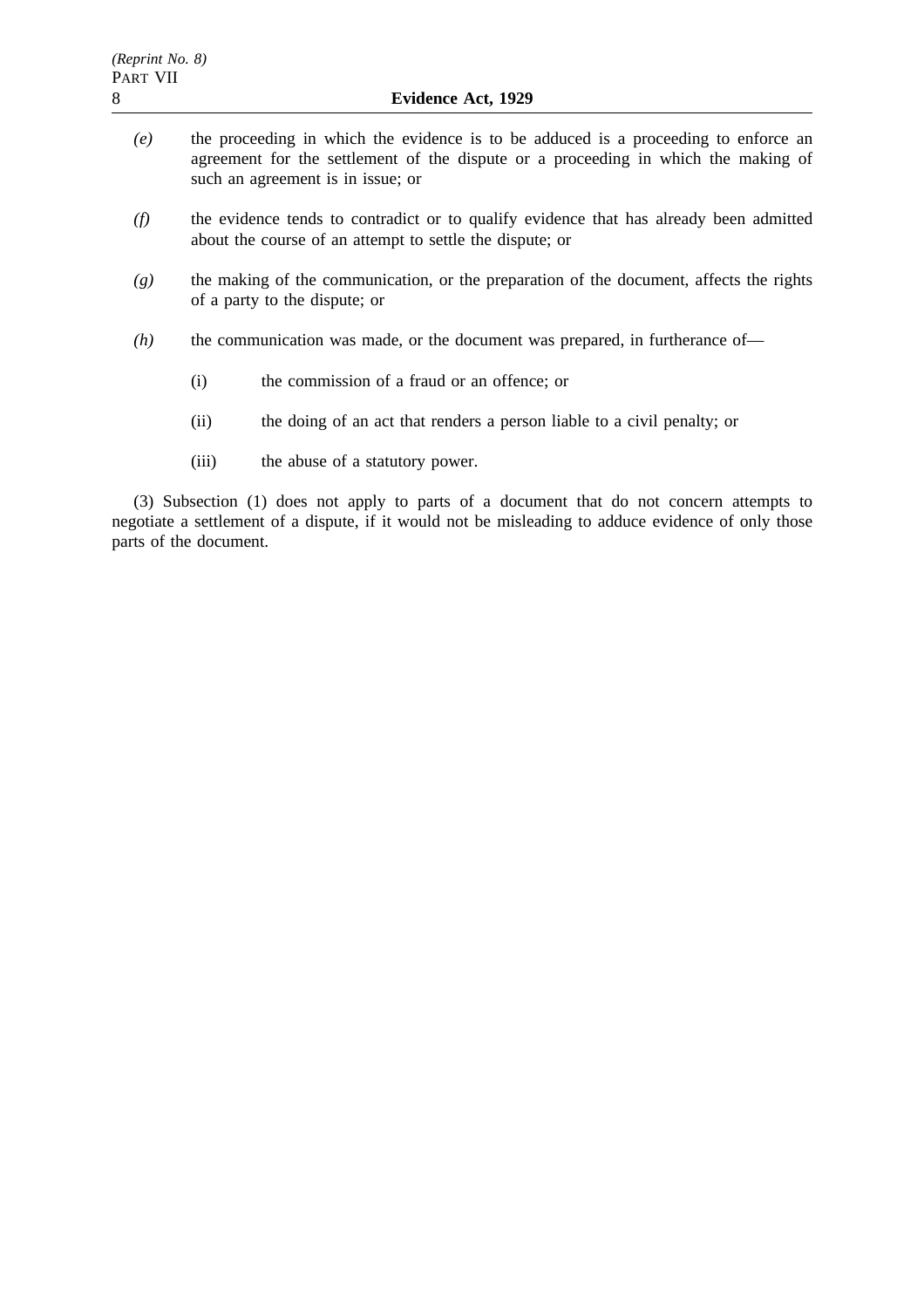## PART VIII

## PUBLICATION OF EVIDENCE

## DIVISION I—PRELIMINARY

### **Interpretation**

**68.** In this Part—

"court" includes—

- *(a)* a justice conducting a preliminary examination;
- *(b)* a coroner;
- *(c)* any person acting judicially:

"court of summary jurisdiction" includes a justice conducting a preliminary examination:

"evidence" includes any statement made before a court whether or not the statement constitutes evidence for the purposes of the proceedings before the court:

"interim suppression order" means a suppression order under section 69a(3):

"news media" means those who carry on the business of publishing information by newspaper, radio or television:

"primary court", in relation to an appeal, means the court by which the decision or order subject to appeal was made:

"suppression order" means an order—

- *(a)* forbidding the publication of specified evidence or of any account or report of specified evidence;
- or
- *(b)* forbidding the publication of the name of—
	- (i) a party or witness;
	- or
	- (ii) a person alluded to in the course of proceedings before the court,

and of any other material tending to identify any such person.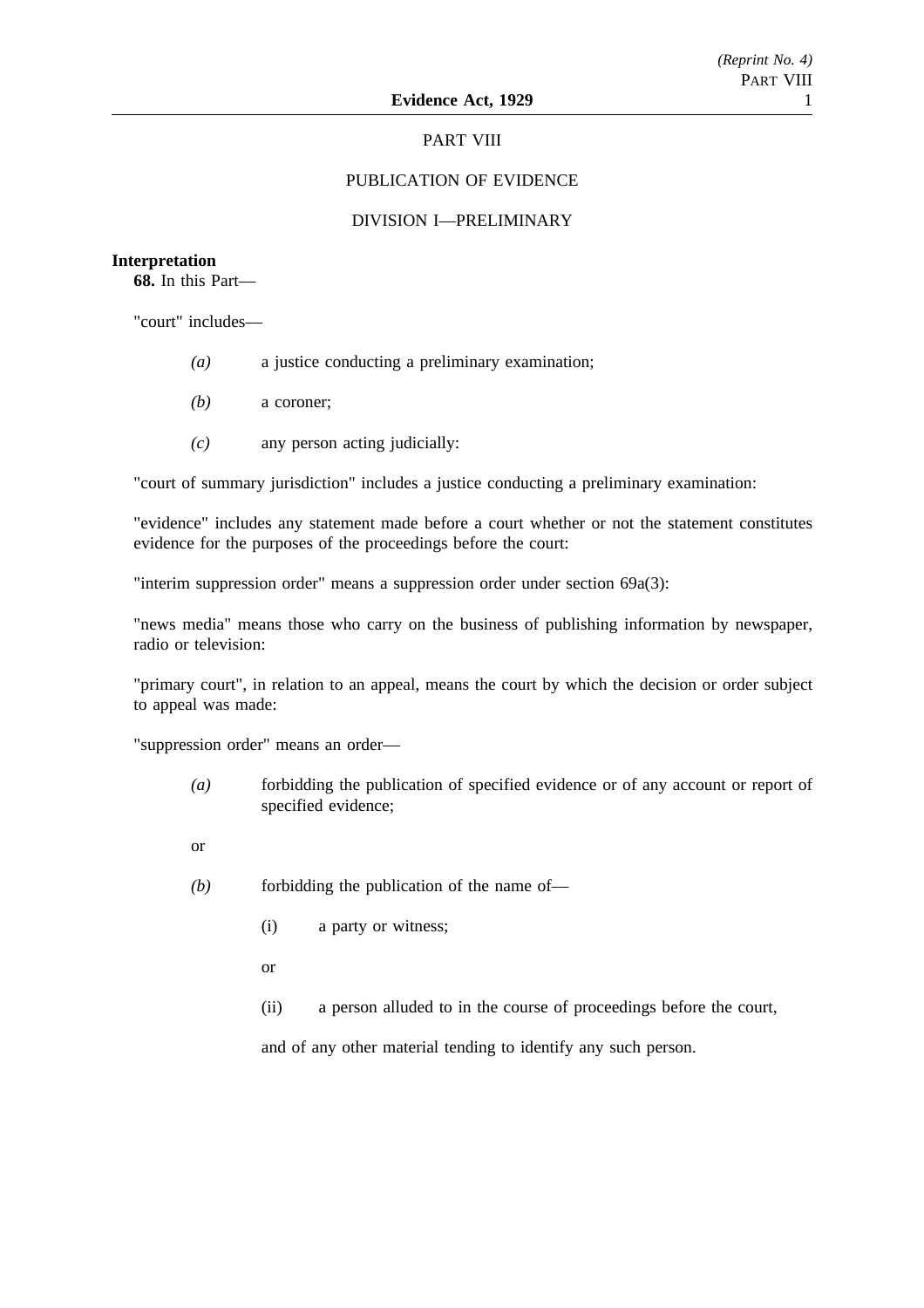## DIVISION II—ORDERS FOR CLEARING COURT OR SUPPRESSING PUBLICATION OF EVIDENCE, ETC.

## **Order for clearing the court**

**69.** (1) Where a court considers it desirable in the interests of the administration of justice, or in order to prevent hardship or embarrassment to any person, to exercise the powers conferred by this section, it may order specified persons, or all persons except those specified, to absent themselves from the place in which the court is being held during the whole or any part of the proceedings before the court.

(1a) Where the alleged victim of a sexual offence is a child and is to give evidence in proceedings related to the offence, an order must be made under subsection (1) requiring all persons except—

- *(a)* those whose presence is required for the purposes of the proceedings;
- *(b)* a person who is present at the request or with the consent of the child to provide emotional support for the child;

and

*(c)* any other person who, in the opinion of the court, should be allowed to be present,

to absent themselves from the place in which the court is being held while the child is giving evidence.

(2) The court may, on the application of a person against whom an order under subsection (1) operates, make available to him a transcript of evidence, and a record of proceedings, taken before the court during the operation of the order.

(3) Where a court refuses an application under subsection (2), the applicant may appeal against the refusal.

### **Suppression orders**

**69a.** (1) Where a court is satisfied that a suppression order should be made—

*(a)* to prevent prejudice to the proper administration of justice;

or

- *(b)* to prevent undue hardship—
	- (i) to an alleged victim of crime;

or

(ii) to a witness or potential witness in civil or criminal proceedings who is not a party to those proceedings,

the court may, subject to this section, make such an order.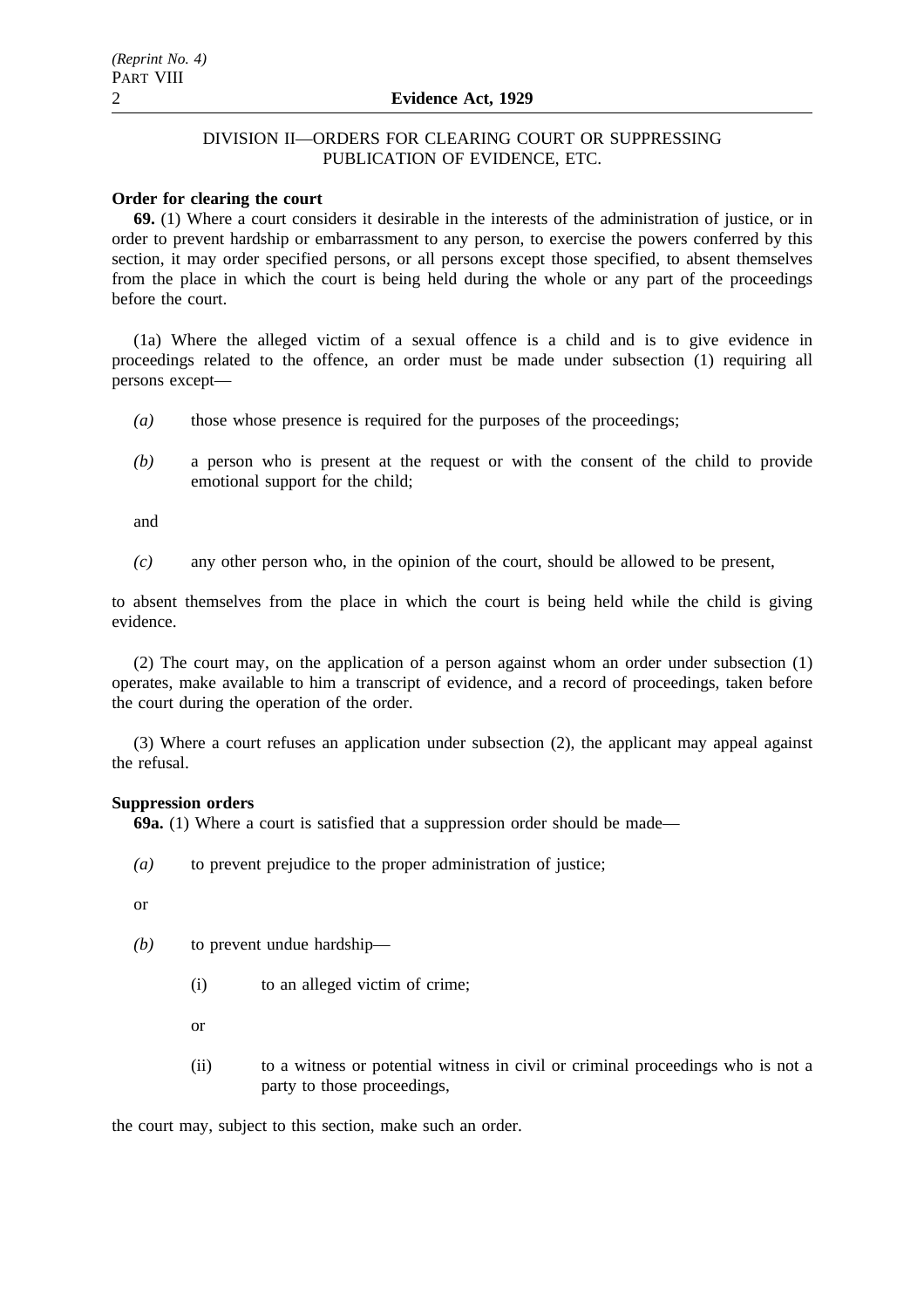(2) Where the question of making a suppression order (other than an interim suppression order) is under consideration by a court—

*(a)* the public interest in publication of information related to court proceedings, and the consequential right of the news media to publish such information, must be recognized as considerations of substantial weight;

and

*(b)* the court may only make the order if satisfied that the prejudice to the proper administration of justice, or the undue hardship, that would occur if the order were not made should be accorded greater weight than the considerations referred to above.

(3) Where an application is made to a court for a suppression order, the court may, without inquiring into the merits of the application, make such an order (an "interim suppression order") to have effect, subject to revocation by the court, until the application is determined; but if such an order is made the court must determine the application as a matter of urgency and, wherever practicable, within 72 hours after making the interim suppression order.

(4) A suppression order may be made subject to such exceptions and conditions as the court thinks fit and specifies in the order.

- (5) Where an application is made to a court for a suppression order—
- *(a)* any of the following persons, namely:
	- (i) the applicant for the suppression order;
	- (ii) a party to the proceedings in which the suppression order is sought;
	- (iii) a representative of a newspaper or a radio or television station;
	- (iv) any person who has, in the opinion of the court, a proper interest in the question of whether a suppression order should be made,

is entitled to make submissions to the court on the application and may, by leave of the court, call or give evidence in support of those submissions;

*(b)* the court may (but is not obliged to) delay determining the application to make possible or facilitate non-party intervention in the proceedings under paragraph *(a)*(iii) or (iv).

(6) A suppression order may be varied or revoked by the court by which it was made, on the application of any of the persons entitled to make submissions by virtue of subsection (5)*(a)*.

(7) On an application for the making, variation or revocation of a suppression order—

- *(a)* a matter of fact is sufficiently proved if proved on the balance of probabilities;
- *(b)* if there appears to be no serious dispute as to a particular matter of fact, the court (having regard to the desirability of dealing expeditiously with the application) may—
	- (i) dispense with the taking of evidence on that matter;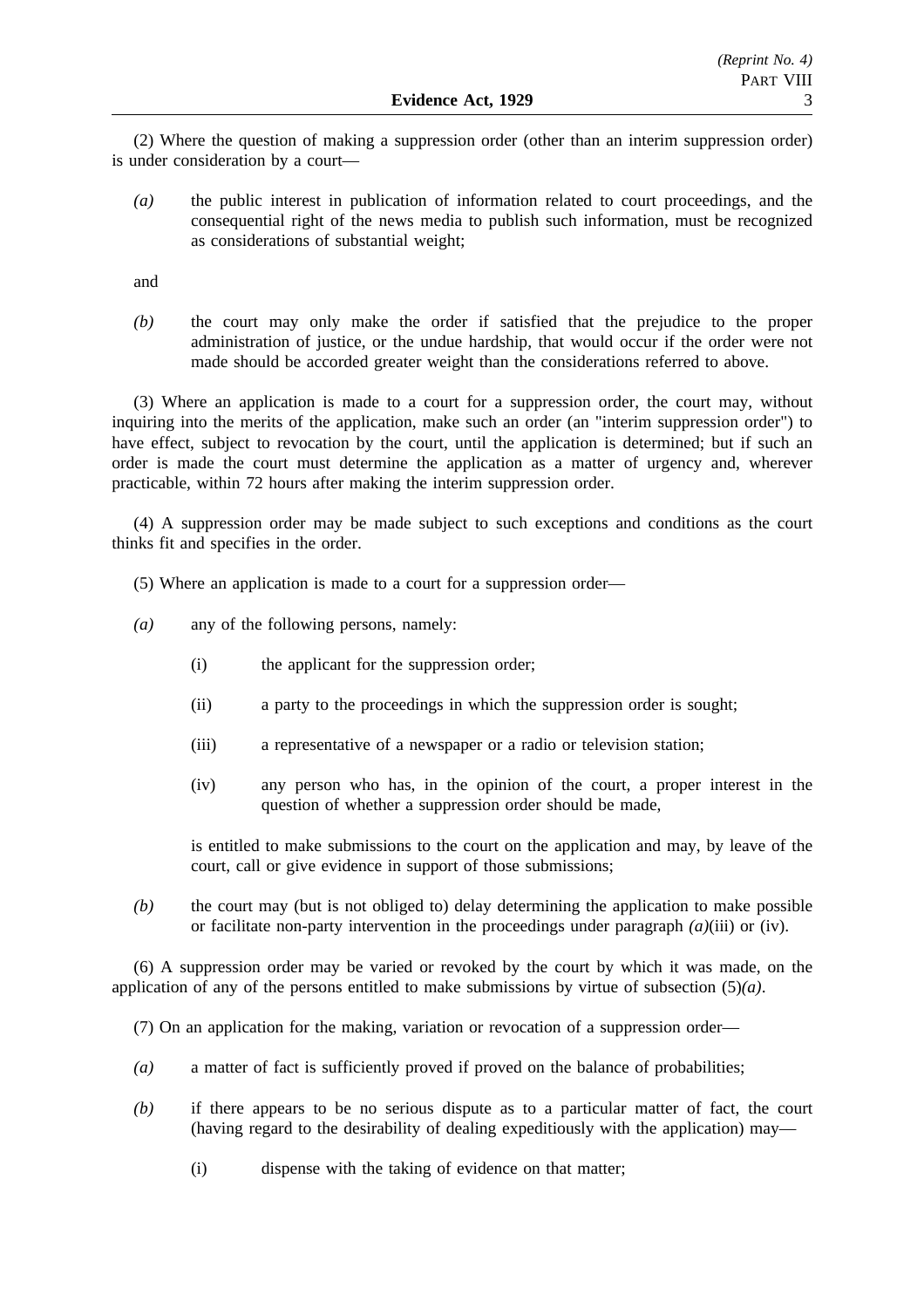and

- (ii) accept the relevant fact as proved.
- (8) An appeal lies against—
- *(a)* a suppression order or a decision by a court not to make a suppression order;
- *(b)* the variation or revocation of a suppression order or a decision by a court not to vary or revoke a suppression order.
- (9) Any of the following persons is entitled to institute, or to be heard on, an appeal:
- *(a)* where an application for a suppression order was made to the primary court—the applicant;
- *(b)* a party to the proceedings in which the order or decision subject to appeal was made;
- *(c)* a representative of a newspaper or a radio or television station;
- *(d)* a person who had, in the opinion of the primary court, a proper interest in the question of whether a suppression order should be made;

or

*(e)* a person who did not appear before the primary court but has, in the opinion of the appellate court, a proper interest in the subject matter of the appeal or proposed appeal,

but a person who did not appear before the primary court may only bring an appeal, or be heard on an appeal, by leave of the appellate court (which will be granted if the appellate court is satisfied that that person's failure to appear before the primary court is not attributable to a lack of proper diligence).

(10) Where a court makes a suppression order (other than an interim suppression order), the court must—

*(a)* immediately forward to the Registrar a copy of the order;

and

- *(b)* within 30 days forward to the Attorney-General a report setting out—
	- (i) the terms of the order;
	- (ii) the name of any person whose name is suppressed from publication;
	- (iii) a transcript or other record of any evidence suppressed from publication;
	- and
	- (iv) full particulars of the reasons for which the order was made.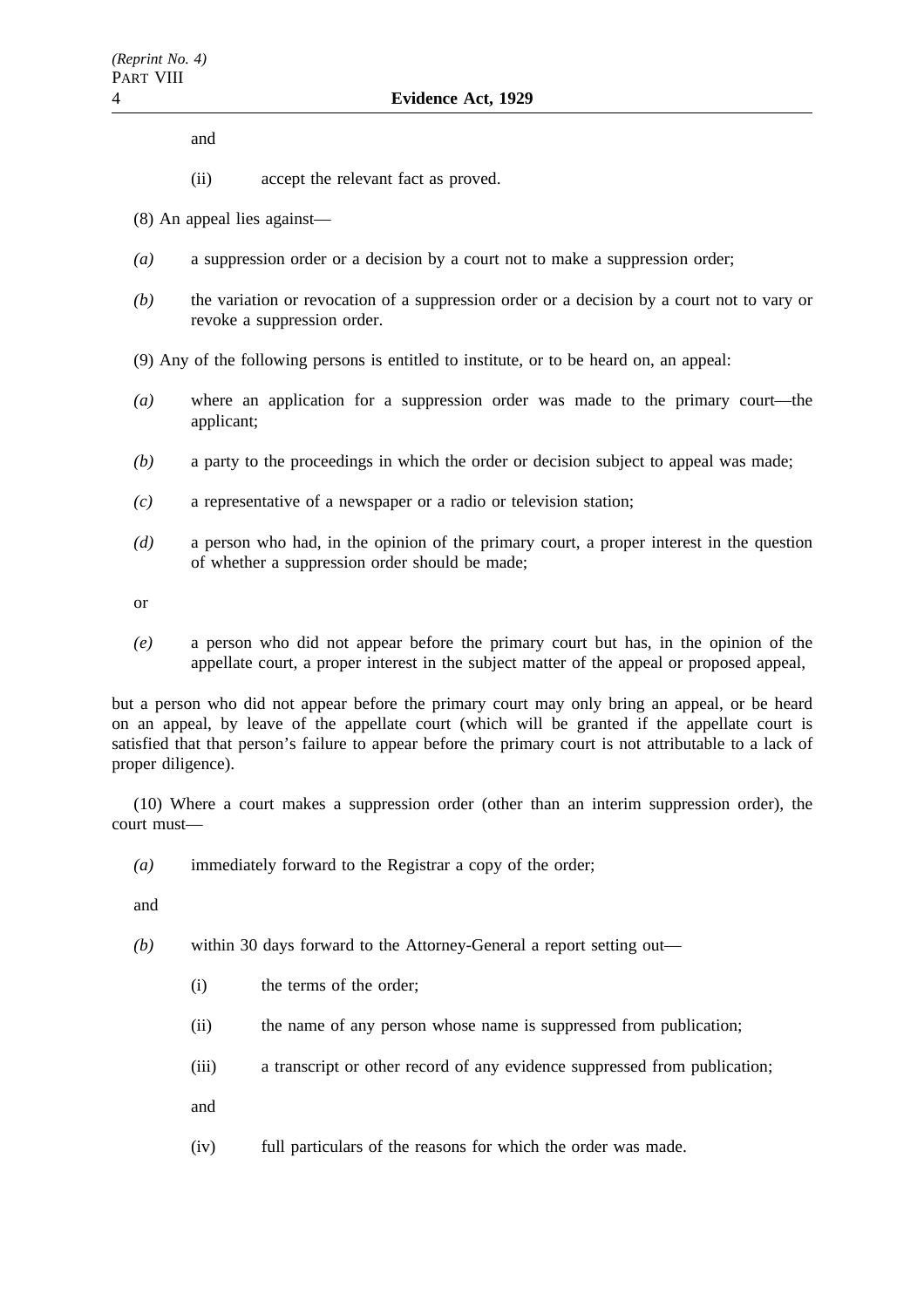(11) Where a court varies or revokes a suppression order (other than an interim suppression order), the court must forward to the Registrar a written notification of the variation or revocation.

(12) The Registrar will establish and maintain a register of all suppression orders (other than interim suppression orders).

(13) The register will be made available for inspection by members of the public free of charge during ordinary office hours.

(14) In this section—

"the Registrar" means a person to whom the functions of the Registrar under this section are assigned by the Attorney-General.

### **Appeals**

**69b.** (1) An appeal under this Division lies to—

*(a)* the court to which appeals lie against final judgments or orders of the primary court;

and

*(b)* where there is no such court—the Supreme Court constituted of a single judge,

and where the appeal lies in accordance with the above principles to some court other than the Full Court, a further appeal lies to the Full Court from a judgment or order of the primary appellate court.

- (2) An appeal under this Division shall be heard and determined as expeditiously as possible.
- (3) Upon an appeal under this Division, the appellate court—
- *(a)* may confirm, vary or revoke the order or decision subject to the appeal;
- *(b)* may make any order or decision under this Division that could have been made in the first instance;

and

*(c)* may make orders for costs and orders dealing with any other incidental or ancillary matters.

(4) Except as provided in this Division, no appeal lies against a decision or order of a court made under this Division.

## **Disobedience to orders under this Division**

**70.** (1) Where a person disobeys an order under this Division, he shall—

*(a)* if the court by which the order was made has power to punish for contempt—be guilty of a contempt of that court and punishable accordingly;

and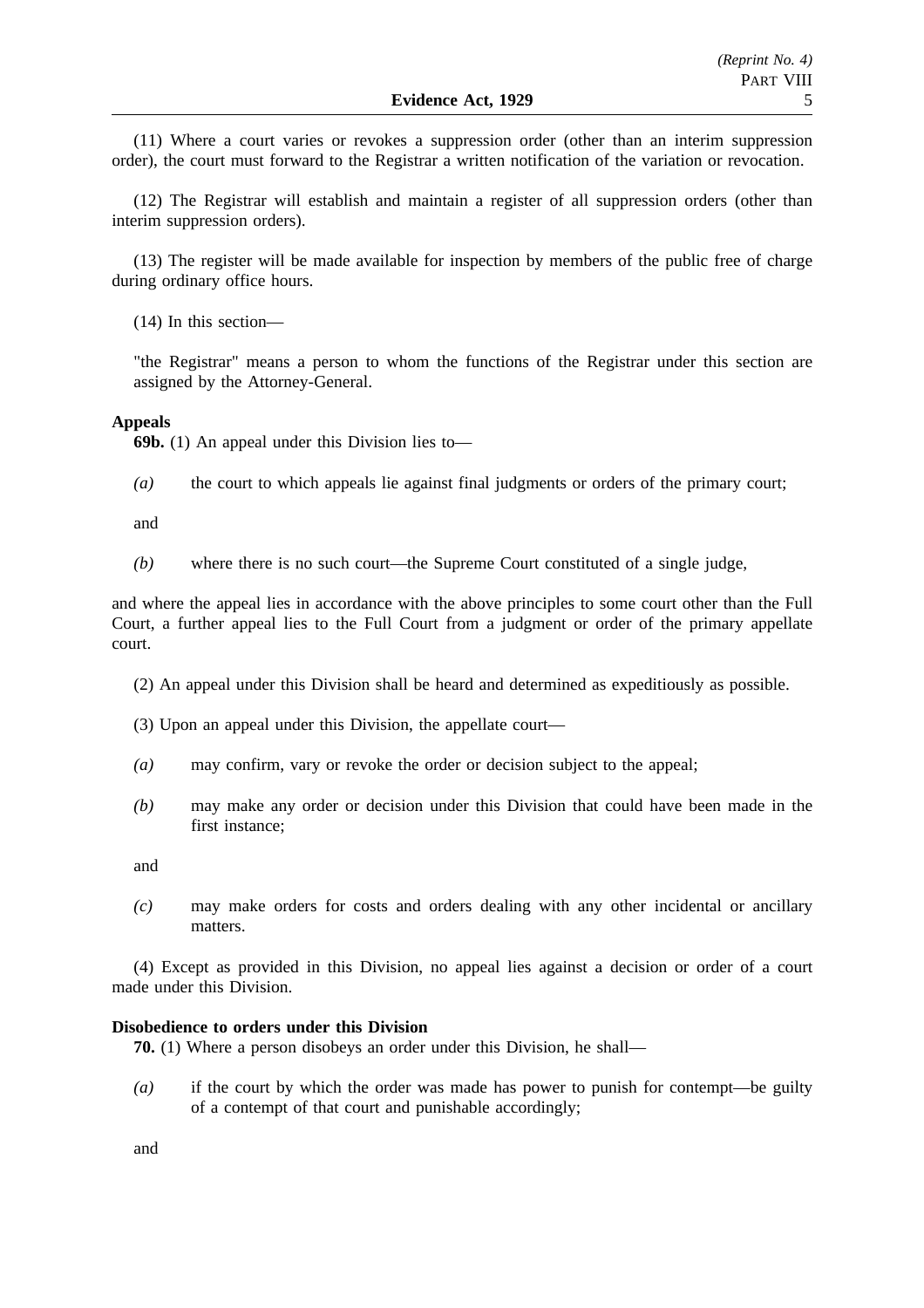*(b)* whether or not that court has power to punish for contempt—be guilty of a summary offence punishable by a fine not exceeding two thousand dollars or imprisonment for a term not exceeding six months.

(2) A person shall not, in respect of the same act or default, be proceeded against under this section both for a contempt of court and a summary offence.

(3) Where a court of summary jurisdiction makes an order under this Division and the order is disobeyed in the face of the court, the court may proceed immediately to convict the person guilty of that disobedience on its own view of the matter and, if it imposes a sentence of imprisonment, to issue a warrant of commitment to enforce the sentence.

## **Attorney-General to provide annual report**

**71.** (1) The Attorney-General shall, on or before the thirty-first day of October in each year, prepare a report relating to the preceding financial year specifying—

- *(a)* the total number of orders made under this Division or a corresponding previous enactment;
- *(b)* the number of such orders made by each of the various courts;

and

*(c)* a summary of the reasons assigned by the courts for making such orders.

(2) The Attorney-General shall, as soon as practicable after the report is prepared, cause a copy of the report to be laid before each House of Parliament.

## DIVISION III—SEXUAL CASES

## **Restriction on reporting proceedings relating to sexual offences**

**71a.** (1) A person shall not, before the relevant date, publish by newspaper, radio or television—

- *(a)* any evidence given before a Magistrate or Justice in a preliminary examination of a charge relating to a sexual offence;
- *(b)* any report on such a preliminary examination;
- or
- *(c)* any evidence given in, or report of, related proceedings in which the accused person is involved after the accused person is charged but before the conclusion of the preliminary examination,

unless the accused person consents to the publication.

Penalty: Two thousand dollars.

(2) A person shall not, before the relevant date, publish by newspaper, radio or television any statement or representation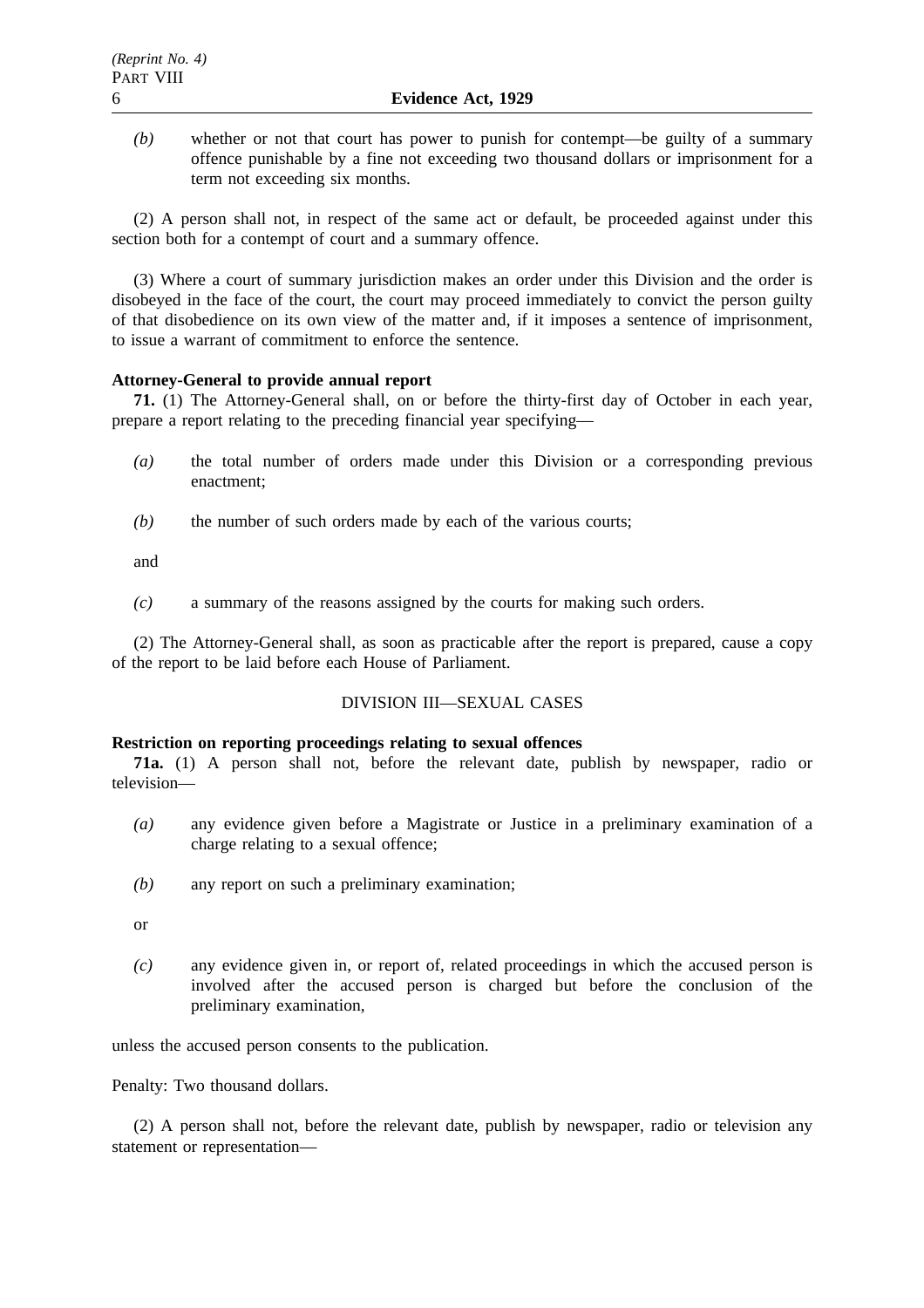*(a)* by which the identity of a person who has been, or is about to be, charged with a sexual offence is revealed;

or

*(b)* from which the identity of a person who has been, or is about to be, charged with a sexual offence, might reasonably be inferred,

unless the accused person consents to the publication.

Penalty: Two thousand dollars.

\*\*\*\*\*\*\*\*\*\*

(4) A person shall not publish by newspaper, radio or television any statement or representation—

*(a)* by which the identity of a person alleged in any legal proceedings to be the victim of a sexual offence is revealed;

or

*(b)* from which the identity of a person alleged in any legal proceedings to be the victim of a sexual offence might reasonably be inferred,

unless the judge authorizes, or the alleged victim consents to, the publication (but no such authorization or consent can be given where the alleged victim is a child).

Penalty: Two thousand dollars.

(5) In this section—

\*\*\*\*\*\*\*\*\*\*

"newspaper" means any newspaper, journal, magazine or other publication that is published daily or at periodic intervals:

"the relevant date" means the date on which—

- *(a)* the accused person is committed for trial or sentence;
- or
- *(b)* the charge is dismissed or the proceedings lapse by reason of the death of the accused, for want of prosecution, or for any other reason.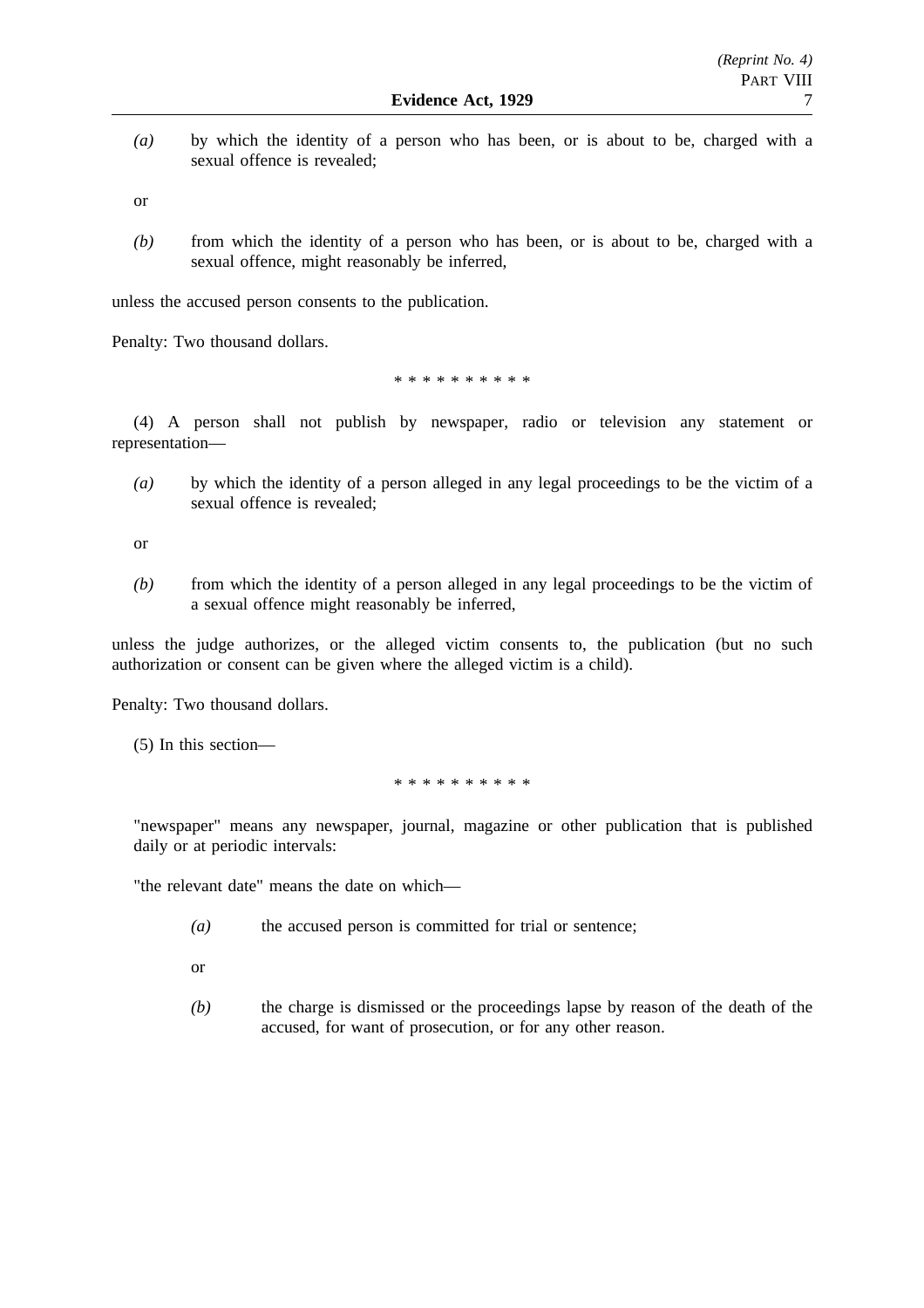## DIVISION IV—CASES GENERALLY

## **Publishers required to report result of certain proceedings**

**71b.** (1) Where—

- *(a)* a report of proceedings taken against a person for an offence is published by newspaper, radio or television;
- *(b)* the report identifies the person against whom the proceedings have been taken or contains information tending to identify that person;
- *(c)* the report is published before the result of the proceedings is known;
- *(d)* those proceedings do not result in conviction of the person to whom the report relates of the offence with which he was charged,

the person by whom the publication is made shall, as soon as practicable after the determination of the proceedings, publish a fair and accurate report of the result of the proceedings with reasonable prominence having regard to the prominence given to the earlier report.

(2) A person required under subsection (1) to publish a report of the result of proceedings may apply to the Supreme Court for directions in relation to the manner in which he should comply with that subsection.

Penalty: Two thousand dollars.

(3) Where—

- *(a)* a report of proceedings taken against a person for an offence is published by newspaper, radio or television;
- *(b)* the report identifies the person against whom the proceedings have been taken or contains information tending to identify that person;
- *(c)* the report is published after the result of the proceedings is known;
- *(d)* those proceedings did not result in conviction of the person to whom the report relates of the offence with which he was charged,

the person by whom the publication is made shall include prominently in the report a statement of the result of the proceedings.

Penalty: Two thousand dollars.

(4) In this section—

"proceedings" includes, in relation to an offence, the laying of a charge of the offence.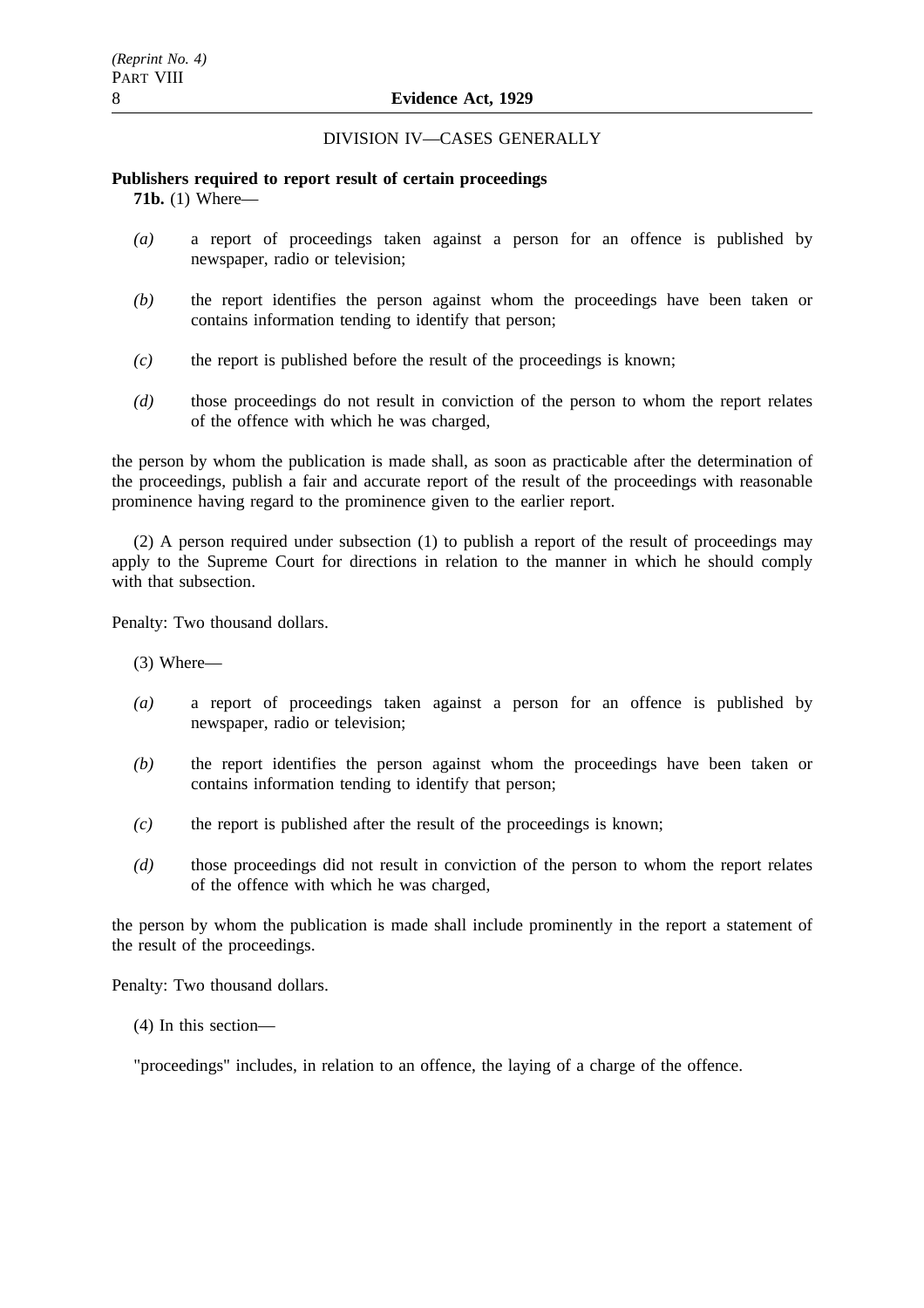## **Restriction on reporting of proceedings following acquittals**

**71c.** (1) Where an application has been made for the reservation of a question of law arising at the trial of a person who was tried on information and acquitted, a person must not publish, by newspaper, radio or television, any report, statement or representation in relation to the application or any consequent proceedings—

- *(a)* by which the identity of the acquitted person is revealed; or
- *(b)* from which the identity of the acquitted person might reasonably be inferred,

unless the acquitted person consents to the publication.

Penalty: Two thousand dollars.

(2) In this section—

"newspaper" means any newspaper, journal, magazine or other publication that is published daily or at periodic intervals, but does not include—

- *(a)* a publication consisting solely or primarily of the reported judgments or decisions of a court or courts; or
- *(b)* a publication of a technical nature designed primarily for use by legal practitioners.

### DIVISION V—PROCEEDINGS

#### **Proceedings for offences**

**72.** All proceedings in respect of offences against this Part of this Act shall be disposed of summarily.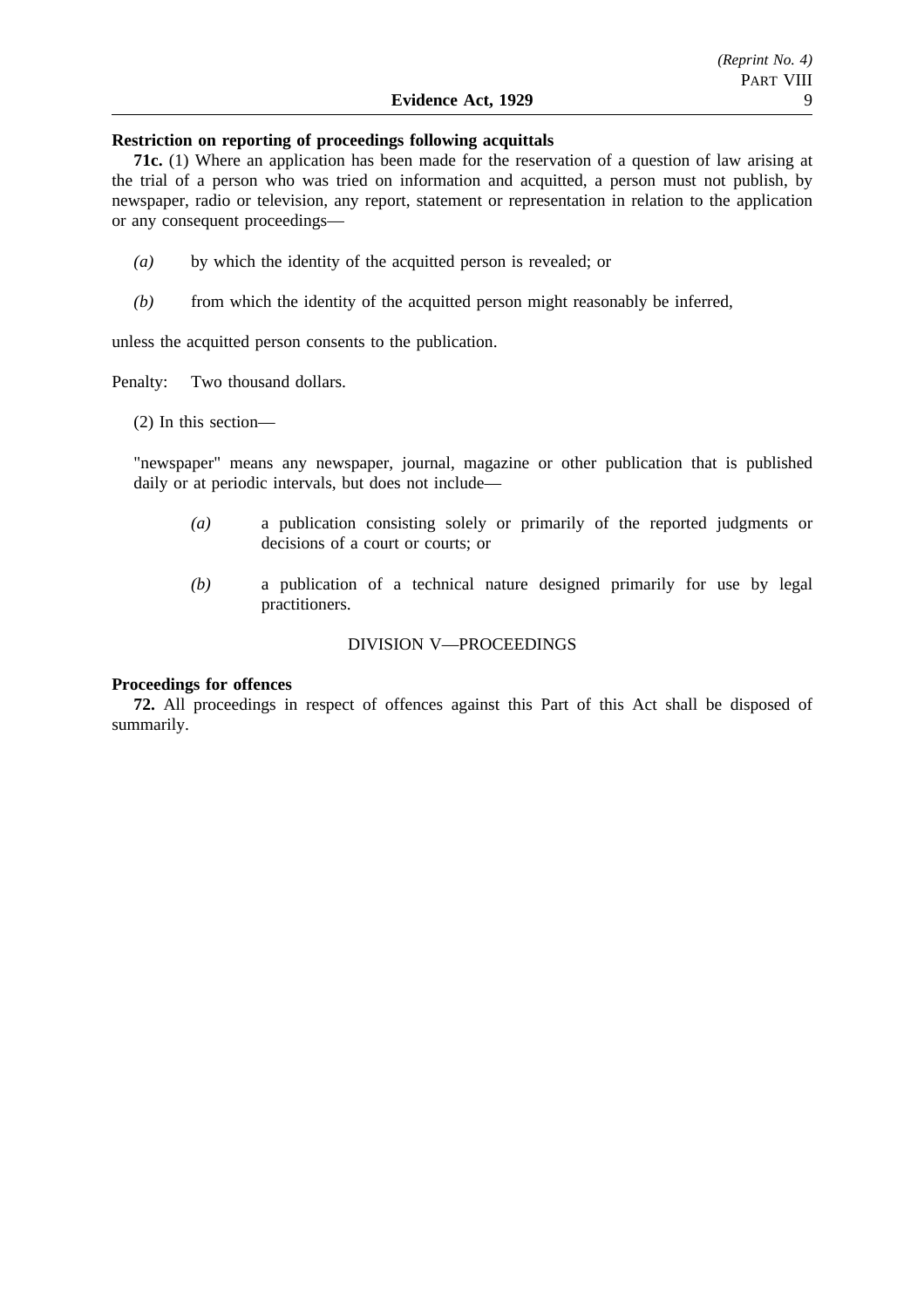## PART IX

## **MISCELLANEOUS**

## **Regulations**

**73.** The Governor may make such regulations as are necessary or expedient for the purposes of, or as are contemplated by, this Act.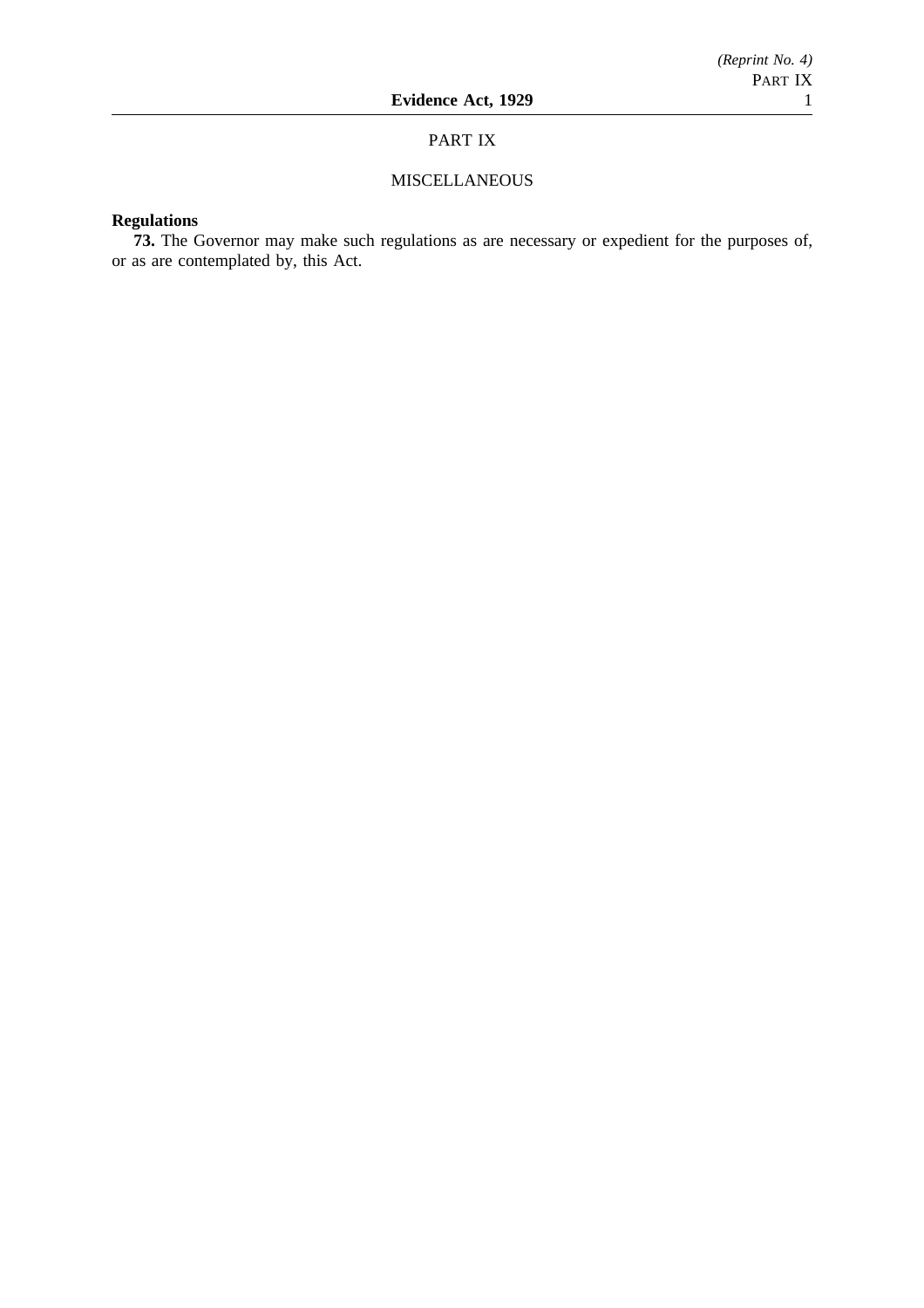## **SCHEDULES**

## FIRST SCHEDULE

| Number and Year                                                        | Title of Act                                                                                                                                 | Extent of Repeal                                                                           |
|------------------------------------------------------------------------|----------------------------------------------------------------------------------------------------------------------------------------------|--------------------------------------------------------------------------------------------|
| Imperial 6 $& 7$ Vic.<br>c. 85 (adopted by<br>Ordinance 17 of<br>1846) | An Act for Improving the Law of Evidence                                                                                                     | The whole as the same<br>is adopted and<br>subsisting pursuant to<br>Ordinance 17 of 1846. |
| 3 of 1848                                                              | Ordinance to Facilitate the Admission of the unsworn<br>Testimony of the Aboriginal Inhabitants of South<br>Australia and the parts adjacent | The whole.                                                                                 |
| 4 of 1849                                                              | Ordinance to amend Ordinance 3 of 1848                                                                                                       | The whole.                                                                                 |
| 2 of 1852                                                              | An Act to amend the Law of Evidence                                                                                                          | The whole.                                                                                 |
| 24 of 1855-6                                                           | The Supreme Court Procedure Act, 1855                                                                                                        | Sections 16 to 21<br>inclusive.                                                            |
| 13 of 1866-7                                                           | An Act for amending the Law of Evidence and Practice<br>on Criminal trials                                                                   | Sections 3 to 8<br>inclusive.                                                              |
| 3 of 1867                                                              | Matrimonial Causes Act, 1867                                                                                                                 | Section 57.                                                                                |
| 10 of 1869-70                                                          | Evidence Further Amendment Act, 1869                                                                                                         | The whole.                                                                                 |
| 9 of 1872                                                              | An Act for Shortening and Explaining the Language<br>used in Acts of Parliament, and for other purposes                                      | The whole as<br>unrepealed by 1215 of<br>1915.                                             |
| 3 of 1873                                                              | The Telegraphic Messages Act, 1873                                                                                                           | The whole.                                                                                 |
| 38 of 1876                                                             | The Criminal Law Consolidation Act, 1876                                                                                                     | Sections 377 and 378.                                                                      |
| 162 of 1879                                                            | The Bankers Books Evidence Act, 1879                                                                                                         | The whole.                                                                                 |
| 435 of 1888                                                            | Evidence Further Amendment Act, 1888                                                                                                         | The whole.                                                                                 |
| 1056 of 1911                                                           | The Oaths and Affirmations Act, 1911                                                                                                         | The whole.                                                                                 |
| 1287 of 1917                                                           | Evidence Publication Act, 1917                                                                                                               | The whole.                                                                                 |
| 1669 of 1925                                                           | Evidence Amendment Act, 1925                                                                                                                 | The whole.                                                                                 |

\*\*\*\*\*\*\*\*\*\*

\*\*\*\*\*\*\*\*\*\*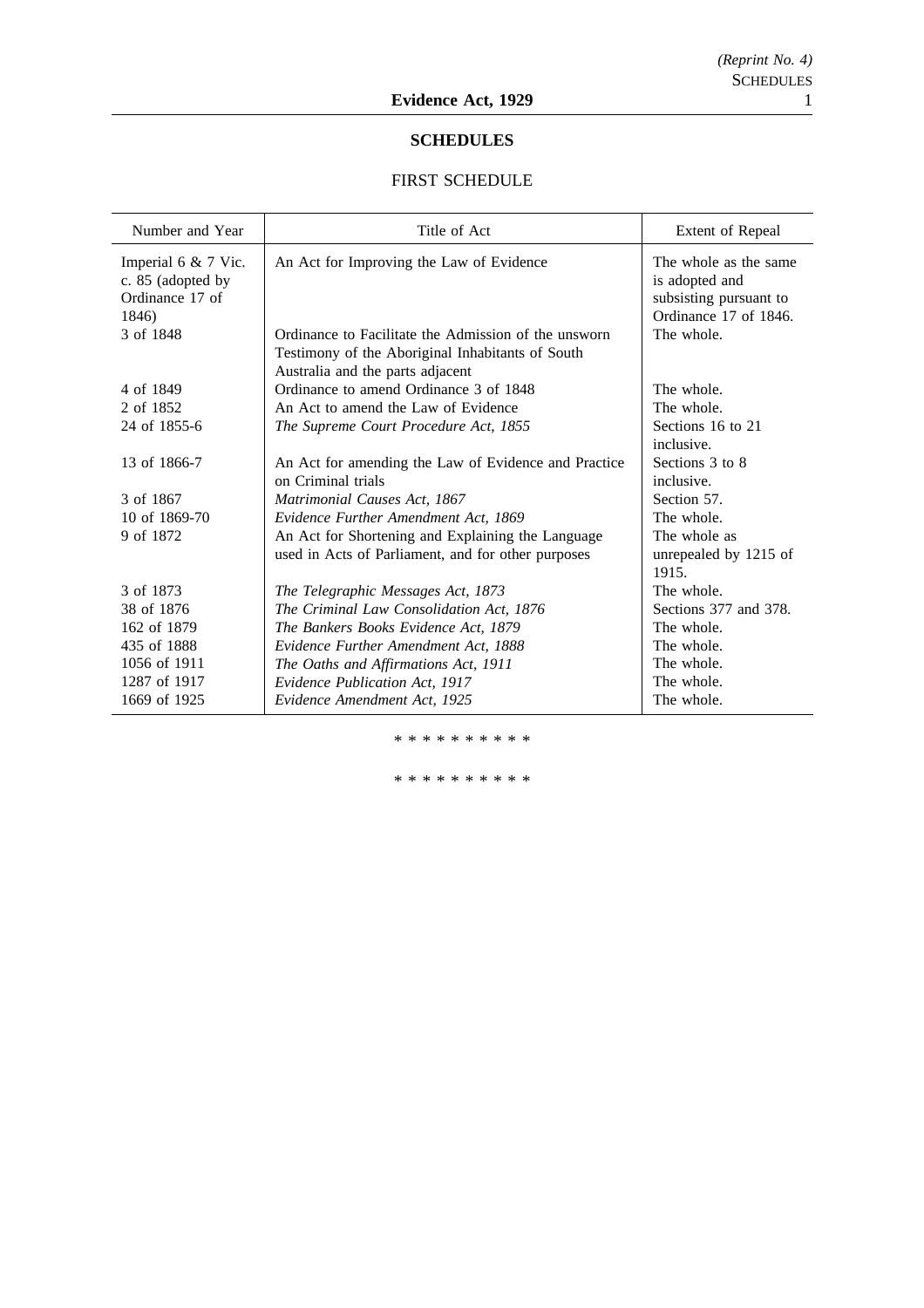## FOURTH SCHEDULE

| South Australia                  |                        |                                                                                                                                                                                                                                                                                                                                                                              |
|----------------------------------|------------------------|------------------------------------------------------------------------------------------------------------------------------------------------------------------------------------------------------------------------------------------------------------------------------------------------------------------------------------------------------------------------------|
| [In the]                         | Court]                 |                                                                                                                                                                                                                                                                                                                                                                              |
|                                  |                        | The King $v.$ $\ldots$ $\ldots$ $\ldots$ $\ldots$ $\ldots$ $\ldots$ $\ldots$ $\ldots$ $\ldots$ $\ldots$ $\ldots$ $\ldots$ $\ldots$ $\ldots$                                                                                                                                                                                                                                  |
|                                  |                        | [or In the matter of a Complaint by $\dots \dots \dots \dots \dots \dots \dots \dots \dots \dots \dots \dots \dots \dots$                                                                                                                                                                                                                                                    |
|                                  |                        |                                                                                                                                                                                                                                                                                                                                                                              |
|                                  | or as the case may be] |                                                                                                                                                                                                                                                                                                                                                                              |
|                                  |                        |                                                                                                                                                                                                                                                                                                                                                                              |
|                                  |                        | a fingerprint expert attached to the Police Department of the State [or Territory] of $\dots\dots\dots\dots\dots\dots$                                                                                                                                                                                                                                                       |
|                                  |                        | 1. I have examined the fingerprint card now produced and shown to me marked "A". The fingerprints on<br>the said card are identical with those on a fingerprint card portion of the records of the said Department, being<br>the fingerprints of one $\dots \dots \dots \dots \dots \dots$ (alias) $\dots \dots \dots \dots \dots \dots \dots \dots \dots \dots \dots \dots$ |
| offences set out below, namely:- |                        |                                                                                                                                                                                                                                                                                                                                                                              |

[*Here insert description of offences, the Courts in which the convictions took place and the dates of the convictions*]

3. From an examination of the said records I believe that the person referred to as having been convicted, in the document(s) now shown to me and marked respectively "B" ["C", "D", etc.], is identical with the person whose fingerprints are on the said card marked "A".

| SWORN at $\dots\dots\dots\dots\dots\dots\dots\dots\dots\dots$ |  |  |  |  |  |  |  |  |  |
|---------------------------------------------------------------|--|--|--|--|--|--|--|--|--|
|                                                               |  |  |  |  |  |  |  |  |  |
| $19$                                                          |  |  |  |  |  |  |  |  |  |

Before me

.......................................... A person having authority to take affidavits in the State [or Territory] in which the affidavit is sworn.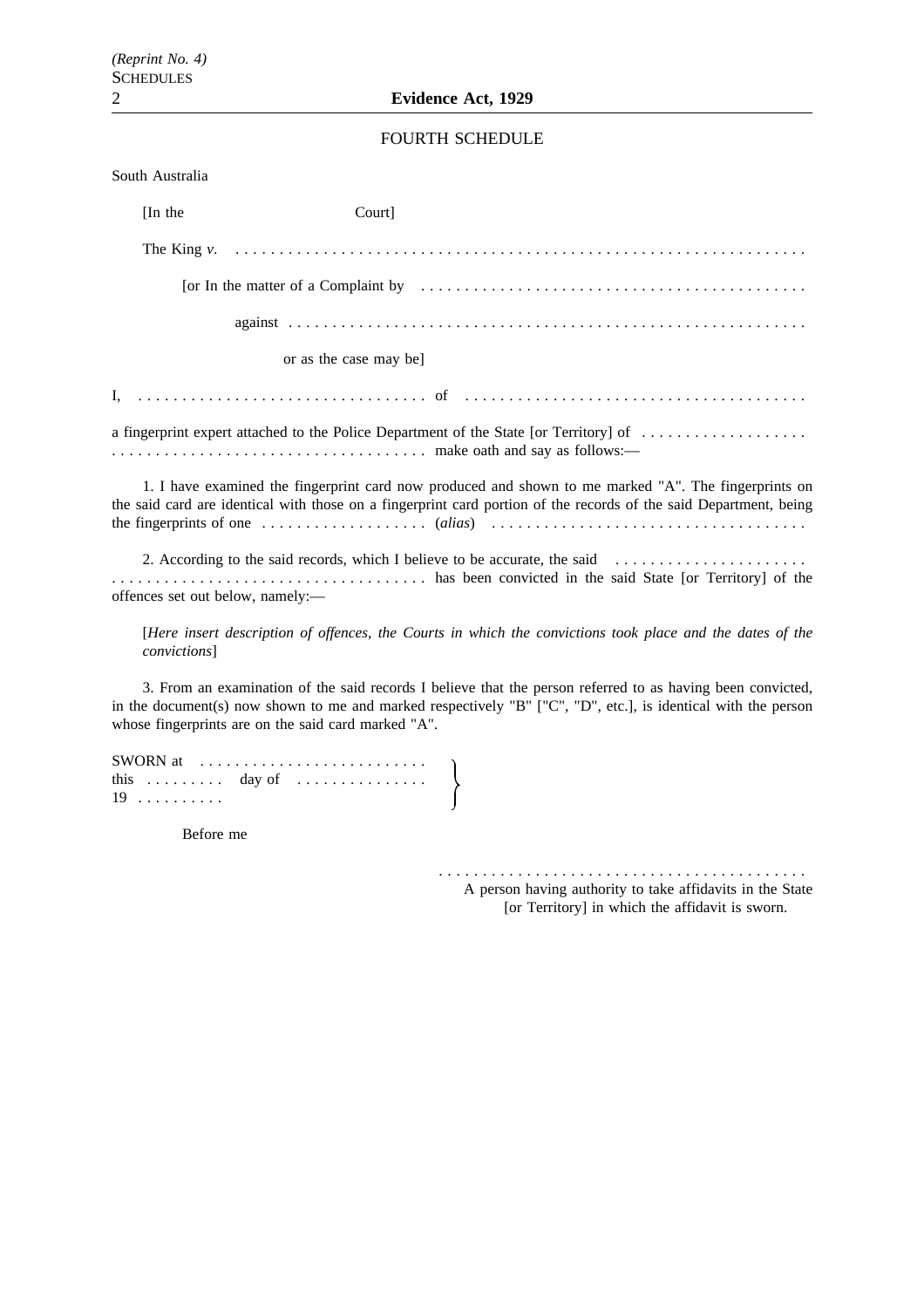## **APPENDIX 1**

## **LEGISLATIVE HISTORY**

### **Transitional Provisions**

(*Transitional provision from Evidence (Settlement Negotiations) Amendment Act 1996, s. 3*)

Application of amendment

3. The amendment made by this Act applies to proceedings commenced before or after the commencement of this Act, but does not affect any order made before the commencement of this Act.

### **Legislative History**

- Legislative history prior to 3 February 1976 appears in marginal notes and footnotes included in the  $\ddot{\phantom{a}}$ consolidation of this Act contained in Volume 3 of The Public General Acts of South Australia 1837-1975 at page 790.
- Legislative history since 3 February 1976 (**entries in bold type indicate amendments incorporated**  $\ddot{\phantom{0}}$ **since the last reprint**) is as follows:

| Section 2:                  | amended by 40, 1982, s. 3                                                               |
|-----------------------------|-----------------------------------------------------------------------------------------|
| Section 4:                  | definition of "bank" and "banker" repealed by 40, 1982, s. 4                            |
|                             | definition of "banker's book" repealed by 40, 1982, s. 4                                |
|                             | definition of "child" inserted by 32, 1988, s. $3(a)$                                   |
|                             | definition of "court" substituted by 56, 1984, s. $3(a)$                                |
|                             | definition of "electric telegraph" amended by 9, 1979, s. 2                             |
|                             | definition of "sexual offence" inserted by 84, 1976, s. 2; amended by<br>26, 1992, s. 7 |
|                             | definition of "telegraph station" amended by 9, 1979, s. 2                              |
|                             | definition of "young child" inserted by 32, 1988, s. 3(b)                               |
| Sections 6 and 7:           | substituted by 56, 1984, s. $3(b)$                                                      |
| Section 8:                  | repealed by 56, 1984, s. 3(b)                                                           |
| Section $9(6)$ :            | inserted by 32, 1988, s. 4                                                              |
| Section 12:                 | substituted by 32, 1988, s. 5                                                           |
| Section 12a:                | inserted by 37, 1993, s. 3                                                              |
| Section 13:                 | repealed by 32, 1988, s. 5; inserted by 53, 1993, s. 3                                  |
| Section 14:                 | inserted by 107, 1986, s. 3                                                             |
| Section 18:                 | amended by 47, 1983, s. 2(a)-(d); redesignated as s. 18(1) by 47, 1983,<br>s. $2(e)$    |
| Section $18(1)$ :           | amended by 55, 1983, s. 3(a), (b)                                                       |
| Section 18(1)III and IV:    | repealed by 55, 1983, s. $3(c)$                                                         |
| Section $18(2)$ and $(3)$ : | inserted by 47, 1983, s. $2(e)$                                                         |
| Section 18a:                | inserted by 47, 1983, s. 3; substituted by 96, 1985, s. 3                               |
| Sections 19 and 20:         | repealed by 76, 1992, s. 5                                                              |
| Section 21:                 | substituted by 55, 1983, s. 4                                                           |
| Section $21(3a)$ :          | inserted by 37, 1993, s. 4                                                              |
| Section $21(5)$ :           | substituted by 27, 1995, s. 13                                                          |
| Section 26:                 | amended by 59, 1994, Sched. 2                                                           |
| Section 32:                 | repealed by 9, 1979, s. 3                                                               |
| Section 34ca:               | inserted by 32, 1988, s. 6                                                              |
| Section 34i:                | inserted by 84, 1976, s. 3; amended by 47, 1983, s. 4; substituted by<br>90, 1984, s. 3 |
| Sections 34j and 34k:       | inserted by 41, 1991, s. 3                                                              |
| Section 35:                 | substituted by 72, 1990, s. 2                                                           |
| Section 37:                 | amended by 9, 1979, s. 4; substituted by 72, 1990, s. 3                                 |
| Section 37c:                | inserted by 9, 1979, s. 5                                                               |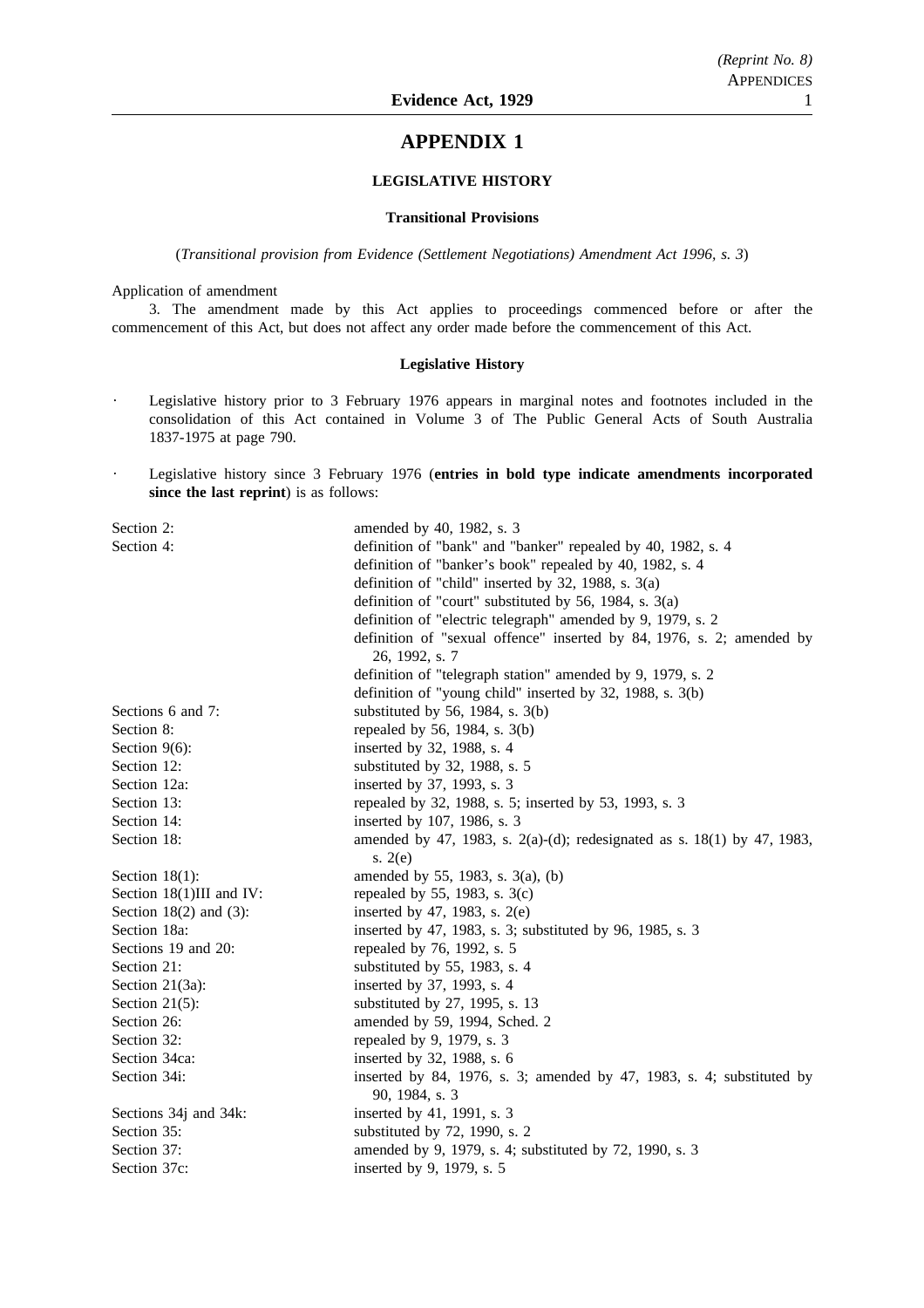Section  $45a(2)$ : amended by 9, 1979, s. 6 Section 45b(3): amended by 9, 1979, s. 7 Heading preceding section 46: amended by 40, 1982, s. 5 Sections 46 - 48: substituted by 40, 1982, s. 6 Section 48a and 48b: repealed by 40, 1982, s. 6 Section 49(1): amended by 40, 1982, s. 7(a) Section 49(2): amended by 40, 1982, s.  $7(c)$ Section 49(3) - (9): inserted by 40, 1982, s. 7(d) Section 50: amended by 40, 1982, s. 8 Section  $51(1)$ : substituted by 40, 1982, s. 9 Section 52: repealed by 40, 1982, s. 10 Section 59b(1): amended by 9, 1979, s. 8 Heading preceding section 59d: substituted by 45, 1988, s. 2 Section 59d: substituted by 45, 1988, s. 3 Section 59d(2): substituted by 72, 1990, s. 5 Section 59e: substituted by 45, 1988, s. 4 Section 59e(4): inserted by 37, 1993, s. 7 Section 59f(1): amended by 45, 1988, s. 5 Section 59f(7): inserted by 72, 1990, s. 6(b) Section 59h: amended by 45, 1988, s. 6 Section 59j: inserted by 26, 1992, s. 8 Section 61: repealed by 9, 1979, s. 9 Section 65: **amended** by 9, 1979, s. 10 Section 65a: inserted by 32, 1988, s. 7 Section 67ab: inserted by 9, 1979, s. 11 Section 67b: inserted by 65, 1978, s. 2 Section 67c: inserted by 37, 1993, s. 8 **Section 67c(2):** amended by 26, 1996, s. 2 Heading preceding section 68: inserted by 107, 1984, s. 2 Section 68: substituted by 47, 1983, s. 5

Section 69(1a): inserted by 32, 1988, s. 8 Section 69a(1): amended by 72, 1990, s. 7 Section 69b: inserted by 107, 1984, s. 4 Section 69b(1): amended by 43, 1989, s. 5(a)

Heading preceding section 71a: inserted by 107, 1984, s. 5

Section 41: amended by 59, 1994, Sched. 2 Section 45c: inserted by 24, 1984, s. 2; substituted by 72, 1990, s. 4 Section 49(1a): inserted by 40, 1982, s. 7(b); amended by 37, 1993, s. 5 Section 56(2): amended by 49, 1991, Sched. 2 Section 59: **amended** by 59, 1994, Sched. 2 Section 59d(1): definition of "authorized South Australian court" amended by 37, 1993, s. 6(a); paragraph (d) repealed by 37, 1993, s. 6(a) definition of "foreign court" amended by 37, 1993, s. 6(b) Section 59f(5): amended by 45, 1988, s. 5; 72, 1990, s. 6(a) definition of "court of summary jurisdiction" inserted by 107, 1984, s. 3(a) definition of "interim suppression order" inserted by 107, 1984, s. 3(b) definition of "news media" inserted by 43, 1989, s. 3(a) definition of "primary court" inserted by 107, 1984, s. 3(b) definition of "suppression order" inserted by 107, 1984, s. 3(b); substituted by 43, 1989, s. 3(b) Heading preceding section 69: inserted by 107, 1984, s. 4 Section 69: substituted by 9, 1979, s. 12; 107, 1984, s. 4 Section 69a: inserted by 107, 1984, s. 4; substituted by 43, 1989, s. 4 Section 69b(3): amended by 43, 1989, s. 5(b), (c) Section 70: substituted by 107, 1984, s. 4 Section 71: amended by 9, 1979, s. 13; 40, 1982, s. 11; substituted by 107, 1984, s. 4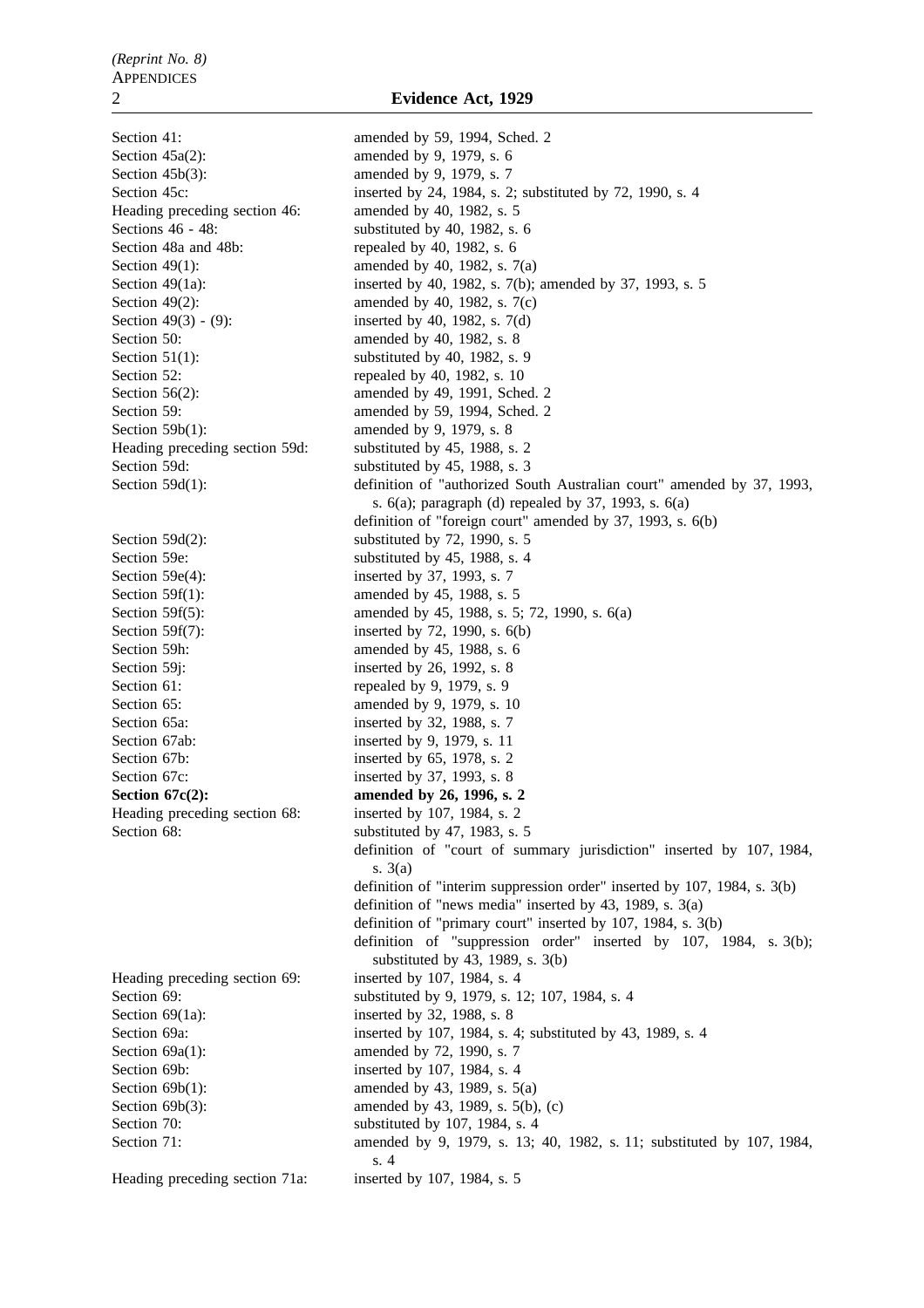| inserted by 84, 1976, s. 4                                   |
|--------------------------------------------------------------|
| amended by 40, 1982, s. 12; 37, 1993, s. 9                   |
| amended by 40, 1982, s. 12                                   |
| amended by 40, 1982, s. 12; repealed by 107, 1984, s. $6(a)$ |
| amended by 40, 1982, s. 12; 32, 1988, s. 9                   |
| definition of "acquittal" repealed by 107, 1984, s. 6(b)     |
| inserted by 107, 1984, s. 7                                  |
| inserted by 107, 1984, s. 7                                  |
| inserted by 37, 1993, s. 10                                  |
| inserted by 107, 1984, s. 8                                  |
|                                                              |

Part IX comprising s. 73 and heading inserted by 72, 1990, s. 8

Third schedule: repealed by 55, 1983, s. 5